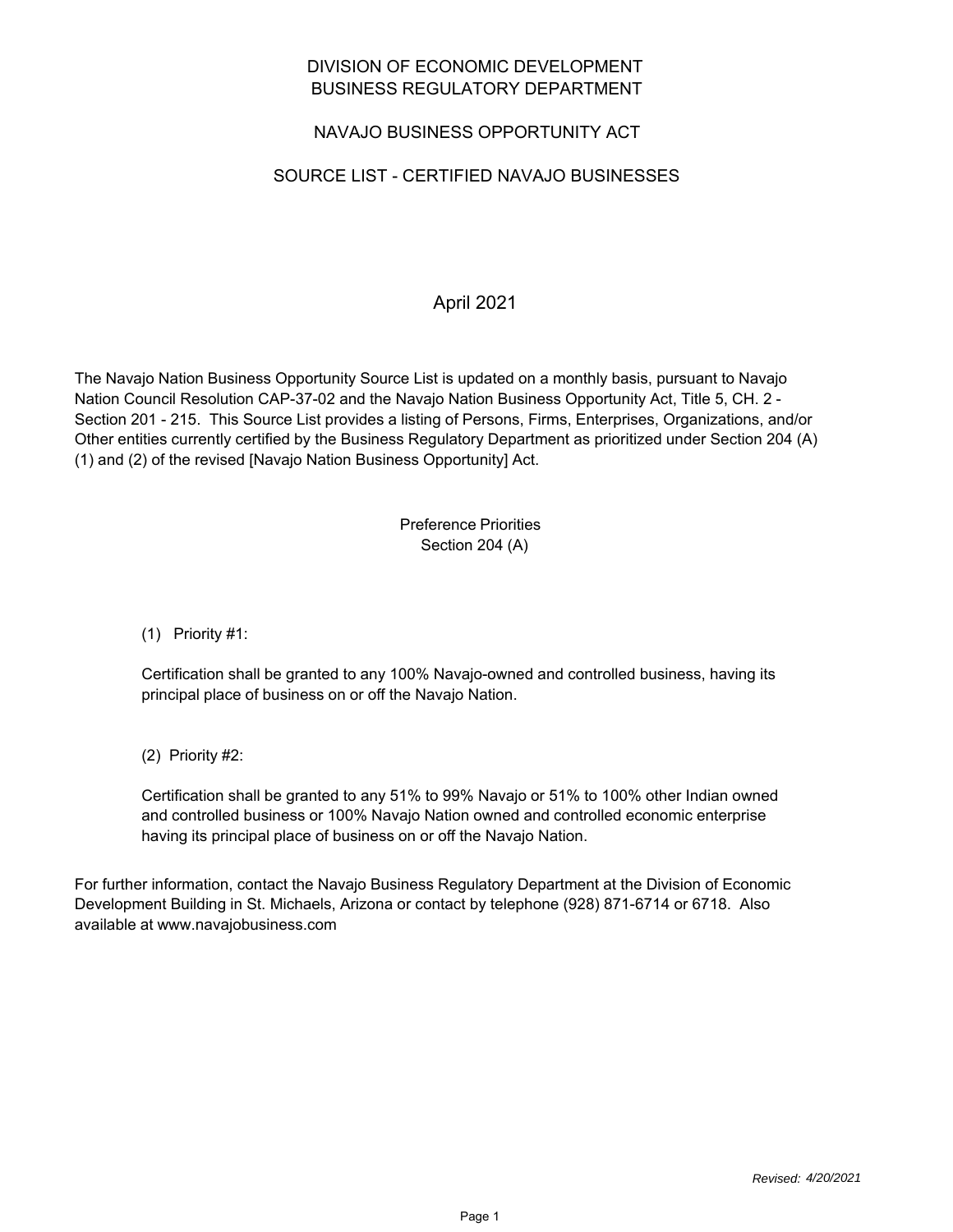#### ARTISANS

| <b>COMPANY NAME</b>                                                                                       | PRIORITY EXP. DATE               | TYPE OF WORK OR SERVICE PROVIDED                                                                                                                                                                                          |
|-----------------------------------------------------------------------------------------------------------|----------------------------------|---------------------------------------------------------------------------------------------------------------------------------------------------------------------------------------------------------------------------|
| Blanca Peak Navajo Arts by Jasmine<br>P.O. Box 1665                                                       | 9/27/2021                        | Authentic / contemporary pottery & jewelry.                                                                                                                                                                               |
| Cortez<br>CO 81321                                                                                        | Phone: 505-427-6834              |                                                                                                                                                                                                                           |
| 100 %<br><b>Ownership Control:</b><br>e-mail: jas.lansinglk95@gmail.com<br>Contact Person Jasmine Lansing | FAX:                             |                                                                                                                                                                                                                           |
| Rocket B Leather<br>P.O. Box 1372                                                                         | 9/2/2021                         | Navajo Jewelry and Leather goods.                                                                                                                                                                                         |
| AZ 86505<br>Ganado                                                                                        | Phone: 928-266-8337              |                                                                                                                                                                                                                           |
| 100 %<br>Ownership Control:<br>e-mail: cd3941@yahoo.com<br>Contact Person Colyan Begay                    | FAX:                             |                                                                                                                                                                                                                           |
| Saanii Bi Fine Arts<br>USPO Box 4363                                                                      | 9/2/2021                         | Historical Dolls (Navajo). Turquoise Coral, Silver jewelry, Books Historical fiction. Educational<br>Presentations of History, Government, Economics, Geography of Navajo.                                                |
| NM 87420<br>Shiprock                                                                                      | Phone: 505-258-0546              |                                                                                                                                                                                                                           |
| 100 %<br><b>Ownership Control:</b><br>e-mail: bimgoodluck@gmailcom<br>Contact Person Barbara Morgan       | FAX:                             |                                                                                                                                                                                                                           |
| Shi Dine Arts & Crafts<br>P.O. Box 694<br>AZ 86044<br>Tonalea                                             | 9/17/2021<br>Phone: 928-401-6871 | I make (from seedbeads - keychains, barrettes, hatbeads, earrings, etc) Traditional hand<br>strung necklaces & earrings, hand strung silverplated jewelry. Navajo pottery, dream catchers<br>& occasionally a navajo rug. |
| 100 %<br><b>Ownership Control:</b><br>e-mail: fowlere1955@gmail.com<br>Contact Person Elizabeth Fowler    | FAX:                             |                                                                                                                                                                                                                           |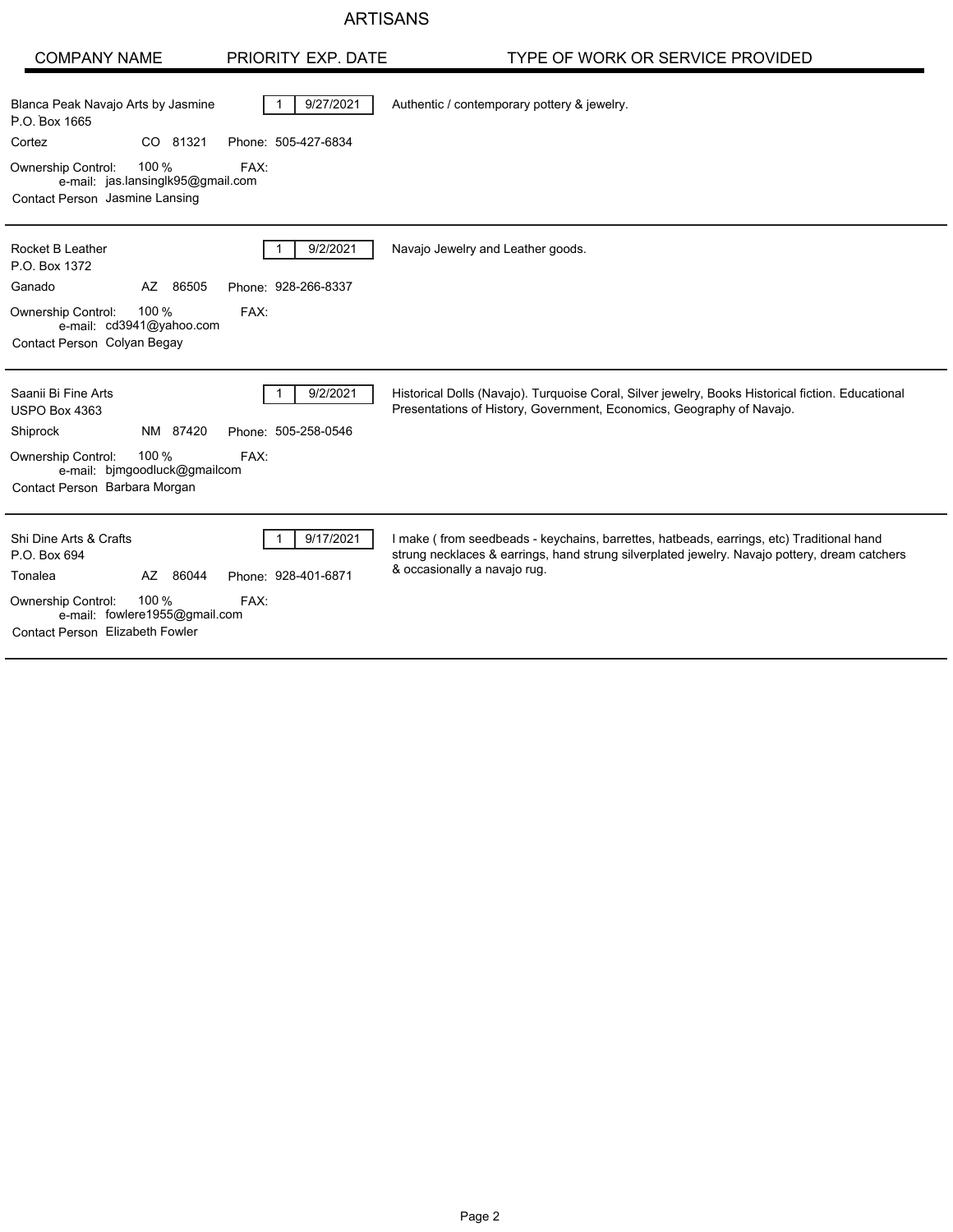| <b>COMPANY NAME</b>                                                                                                                                                                                                     | PRIORITY EXP. DATE                                                               | TYPE OF WORK OR SERVICE PROVIDED                                                                                                                                                                                                                                                                                                                                                                                                                                                                           |
|-------------------------------------------------------------------------------------------------------------------------------------------------------------------------------------------------------------------------|----------------------------------------------------------------------------------|------------------------------------------------------------------------------------------------------------------------------------------------------------------------------------------------------------------------------------------------------------------------------------------------------------------------------------------------------------------------------------------------------------------------------------------------------------------------------------------------------------|
| Arrow Indian Contractors, Inc.<br>PO Box 2334<br>Scottsdale<br>85252<br>AZ<br>100 %<br><b>Ownership Control:</b><br>e-mail: Thom.Curleyhair@ArrowIndian.com<br>Contact Person Thom Curleyhair                           | 9/01/2021<br>Phone: (480) 776-5821-2<br>FAX: (800                                | General Contractor-General Contracting, Design/Build Services, Commercial and Industrial<br>Building Construction, Civil Engineering, Civil Earthwork, Site work, Grading, Paving,<br>Underground Utilities, and Environmental Services.                                                                                                                                                                                                                                                                   |
| AZ: A-236340, B-01 236341                                                                                                                                                                                               | NM: 375641, GA98, GF09, GS08                                                     |                                                                                                                                                                                                                                                                                                                                                                                                                                                                                                            |
| Arviso Construction Company, Inc.<br><b>PO Box 441</b><br>Ft. Wingate<br>NM 87316<br>100 $%$<br>Ownership Control:<br>e-mail: orville@arviso.com<br>Contact Person Orville Arviso<br>NMGB98-53303                       | 4/16/2022<br>Phone: (505) 905-5566<br>FAX: (505) 905-5570<br>AZROC168369/KB01    | Earthwork, Roads & Walks, Site Improvements, Concrete, Masonry, Roofing, Doors,<br>Windows, Glass, Drywall, Cabinets, Insulation, Lath & Plaster, Tile Work, Wood/Resilient<br>Flooring, Specialties, Rough/Finish Carpentry, Demolition, Painting & Decorating,<br>Design/Build                                                                                                                                                                                                                           |
| Arviso/Okland Construction/JV<br><b>PO Box 441</b><br>Fort Wingate<br>NM 87316<br>51 %<br><b>Ownership Control:</b><br>e-mail: orville@arviso.com<br>Contact Person Orville Arviso<br>NMGB98-34139                      | 2<br>08/27/2021<br>Phone: (505) 905-5566<br>FAX: (505) 905-5570<br>NM/GB98-84547 | Earthwork, Site Utilities/Improvements, Roads & Walks, Concrete, Masonry, Doors, Drywall,<br>Appliances, Insulation, Tile Work, Acoustical, Flooring, Rough/Finish Carpentry, Demolition,<br>Painting, Special Construction, Construction Management and Design Build                                                                                                                                                                                                                                      |
| Aspen Canyon Construction LLC<br>PO Box 2441<br><b>Window Rock</b><br>AZ 86515<br>100 $%$<br>Ownership Control:<br>e-mail: aspencanyon82@gmail.com<br>Contact Person Leroy Dempsey<br>AZ/KB2-298005                     | 3/4/2022<br>Phone: 928-890-7507<br>FAX:                                          | Residential & Commercial, New Construction. All phases, re-models, renovation, earthwork,<br>roads & walks. Demolition, water/wastewater installation land surveying, design build,<br>estimation welding, concrete, masonry & fencing.                                                                                                                                                                                                                                                                    |
| ASTA Roofing & Construction, LLC<br>1121 West Third Street<br>AZ 86047<br>Winslow<br>Ownership Control:<br>100 %<br>e-mail: tim.young@astajv.com<br>Contact Person Tim Young<br>AZ/KB1-273725                           | 9/7/2021<br>Phone: 928-289-1060<br>FAX: (928-289-1059) -                         | We are company that specializes in the roofing aspect we apply all types of roofing systems,<br>weather it be; metal, shingles, Durolast, TPO, tile.                                                                                                                                                                                                                                                                                                                                                       |
| <b>Beall Construction</b><br>P.O. Box 3297<br>Kirtland<br>NM 87417<br>100 $%$<br><b>Ownership Control:</b><br>e-mail: beallconstruction@gmail.com<br><b>Contact Person Felix Beall</b>                                  | 1/26/2022<br>Phone: 505-278-8525<br>FAX:                                         | Frame residential and custom homes, Read Commercial and residential Blue Prints, Interior<br>finish work, Landscaping, Layout around work, Metal Stud framing, Operate Heavy<br>equipment, pour sidewalks.                                                                                                                                                                                                                                                                                                 |
| Benally/Woodruff Construction LLC<br>2710 E. Lakin Dr.<br>Flagstaff<br>AZ 87004<br>51 %<br><b>Ownership Control:</b><br>e-mail: Leondo@benally-woodruff.com<br>Contact Person Leondo Benally<br>AZ/B1-096809;B-096802;A | 6/8/2021<br>2<br>Phone: 928-527-4138<br>FAX: (928) 527-4139                      | General Contracting, Construction Management, Design/Build Services, Construction<br>Manager at Risk Pre-construction Services, Job Order Contracting, Residential &<br>Commercial Construction, Tenant Improvement/Remodeling, Pre-Engineered Metal Building<br>& Steel Erection, Cost Estimating Value Engineering, Site Improvements, Demolition,<br>General Maintenance, Service Calls, Concrete Work, Rough/Finish Carpentry, Doors,<br>Frames, & Hardware, Glazing, Painting, Drywall & Specialties. |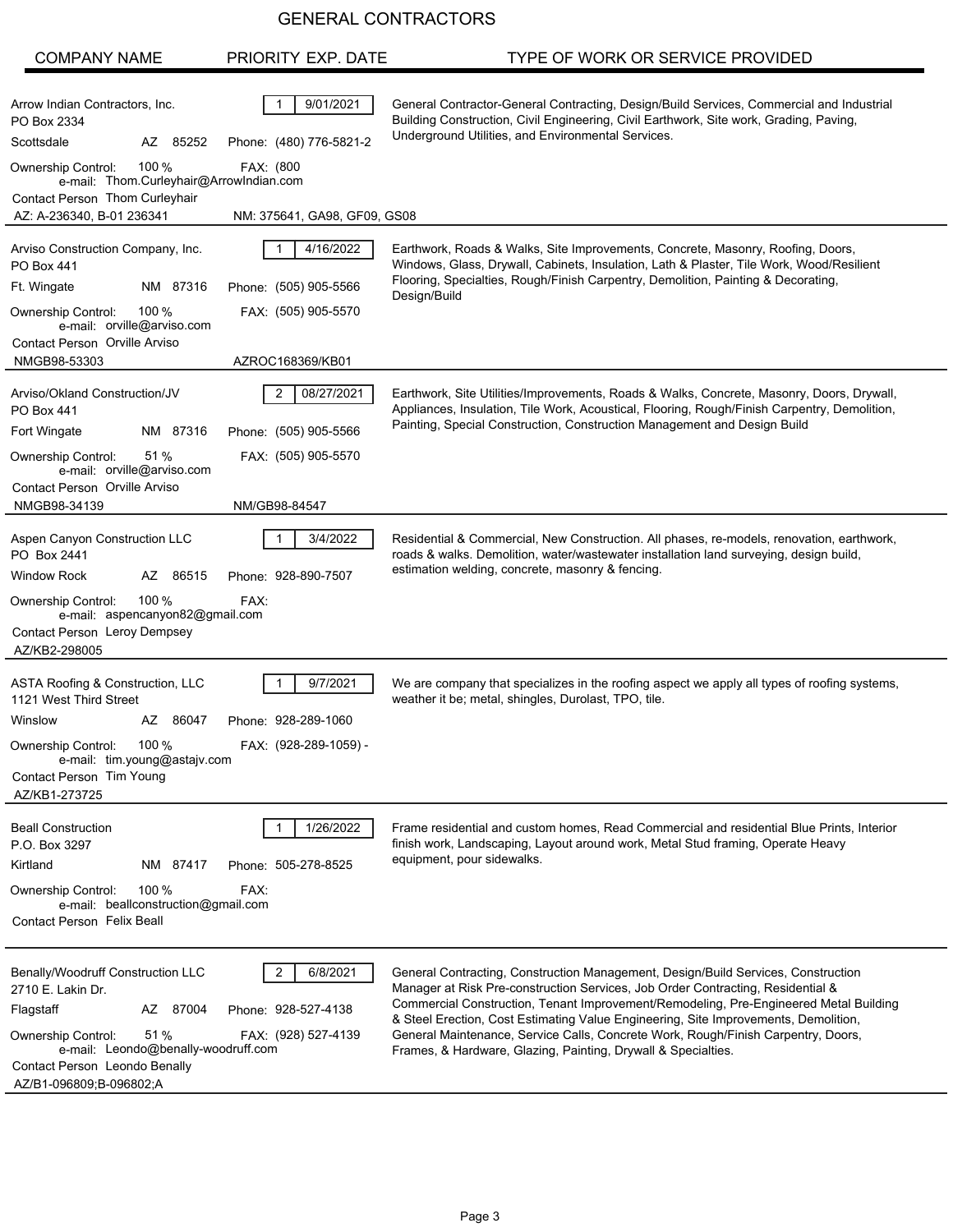| <b>COMPANY NAME</b>                                                                                                                                                                                                             | PRIORITY EXP. DATE                          | TYPE OF WORK OR SERVICE PROVIDED                                                                                                                                                                                                                                                                                                                                                                                                                                                                                                                                                                         |
|---------------------------------------------------------------------------------------------------------------------------------------------------------------------------------------------------------------------------------|---------------------------------------------|----------------------------------------------------------------------------------------------------------------------------------------------------------------------------------------------------------------------------------------------------------------------------------------------------------------------------------------------------------------------------------------------------------------------------------------------------------------------------------------------------------------------------------------------------------------------------------------------------------|
| Bison Trail Embroidery<br>PO Box 1658<br>Chinle<br>AZ 86503<br>100 $%$<br>Ownership Control:<br>e-mail: bisontrail04@yahoo.com                                                                                                  | 10/20/2021<br>Phone: (928) 674-8259<br>FAX: | 100% Native owned Sole ownership, we provide embroidery services or thread works on<br>clothing, cups, sports bags, book bags, towels, Pendleton blankets, and other garments with<br>brand names and provide excellent services to our customers.                                                                                                                                                                                                                                                                                                                                                       |
| Contact Person Carolyn Claus                                                                                                                                                                                                    |                                             |                                                                                                                                                                                                                                                                                                                                                                                                                                                                                                                                                                                                          |
| Blackrock Greenberg, LLC<br>P.O. Box 4094                                                                                                                                                                                       | 2<br>8/6/2021                               | COMMERCIAL AND RESIDENTIAL GENERAL CONSTRUCTION, DESIGN-BUILD, AND<br>CONSTRUCTION MANAGER AT RISK SERVICES.                                                                                                                                                                                                                                                                                                                                                                                                                                                                                             |
| <b>Tuba City</b><br>AZ 86045<br>Ownership Control: 51 % %<br>e-mail: andrew@blackrockmanagementllc.com<br>Contact Person Andrew Singer                                                                                          | Phone: 602-956-0112<br>FAX:                 |                                                                                                                                                                                                                                                                                                                                                                                                                                                                                                                                                                                                          |
| <b>CB Emulsions, LLC</b><br>PO Box 913<br>Prewitt<br>NM 87045<br>100 %<br><b>Ownership Control:</b><br>e-mail: cbemulsion@gmail.com                                                                                             | 9/2/2021<br>Phone: 505-240-2170<br>FAX:     | Builder Streets, Road and Highways, Including Tunnels, Parking Lots, Alleys, Sealcoat and<br>Surfacing, Drive Ways, Including Curbs, Gutters, Sidewalks, Chip seal, Fog Seal, Tack,<br>Prime, Asphalt Paving, Land Fencing and Place Concrete                                                                                                                                                                                                                                                                                                                                                            |
| <b>Contact Person Curtis Bitsui</b><br>NM-377591, GA01                                                                                                                                                                          |                                             |                                                                                                                                                                                                                                                                                                                                                                                                                                                                                                                                                                                                          |
| <b>CheeNorthstar Construction</b><br>120 Navajo Drive<br>Winslow<br>AZ 86047<br>100 $%$<br>Ownership Control:<br>e-mail: eric@cheenorthstar.com<br>Contact Person Erickson Chee                                                 | 10/29/2021<br>Phone: 928-220-8670<br>FAX:   | Earthmoving, grading, aggregate, site concrete, underground utilities, septic tank, water<br>service install, paving, striping, site work, site preparation, site demolition, storm drain pipe<br>and structure, box culverts, over excavation, building pads, site remediation, and SWPPP<br>install/maintenance.                                                                                                                                                                                                                                                                                       |
| Clawson Excavating, Inc.<br>HC 13 Box 4191, 13375 N West Mountain Road<br>Wales<br>UT 84667<br>100 %<br><b>Ownership Control:</b><br>e-mail: clawsonex@cut.net<br>Contact Person Elizabeth Clawson<br>UT/GE-E100-99-373001-5501 | 6/27/2021<br>Phone: (435) 436-8884<br>FAX:  | Water/Sewer Lines, Excavating, Footing, Excavating, Septic tanks; Hauling - Dump Truck<br>Service; Surface Improvements, Basements, and Landscaping                                                                                                                                                                                                                                                                                                                                                                                                                                                      |
| Cottonwood Waterwork of Northern<br>P.O. Box 391<br><b>Blue Gap</b><br>AZ 86520<br>100 $%$<br><b>Ownership Control:</b><br>e-mail: jatoadlena@yahoo.com<br>Contact Person Judy H. Mitchell                                      | 9/29/2021<br>Phone: 928-613-0754<br>FAX:    | We install Waterline within 1500 feet or less on Navajo Reservation wide provided materials<br>for our customers according to NTUA specs. Also install Septic System and Cistern with IHS<br>& NTUA specs, with my own backhoe and do all paperwork for my customers including as<br>built drawing with measurement.                                                                                                                                                                                                                                                                                     |
| <b>Creative Native Construction</b><br>P.O. Box 1442<br>St. Michaels<br>AZ 86511<br>100 $%$<br><b>Ownership Control:</b><br>e-mail: chrisahasteen@yahoo.com<br>Contact Person Christopher Ahasteen<br>ROC 331613                | 1/26/2022<br>Phone: 801-433-7834<br>FAX:    | A Verity of services. Foundations Construction, Masonry, Rough wood Framing, Heavy<br>Timber Construction, Roof Framing Construction, Stairway Construction, Energy<br>Construction, Exterior Painting, Fencing, Patio & Carports, Drywall Finishing, Exterior Finish,<br>Landscaping, Roof Finishing & Metal Roofing, Wrecking & Demo, ADA Compliant, Interior<br>Finish, Carpentry Remodeling & repair, Ornamental Metal, Small Commercial Remodeling &<br>Repairs, Safety & Job Site Working Conditions, Directing Cranes Operations, Stairway &<br>Outdoor Forms, Cabinet & Countertop Installation. |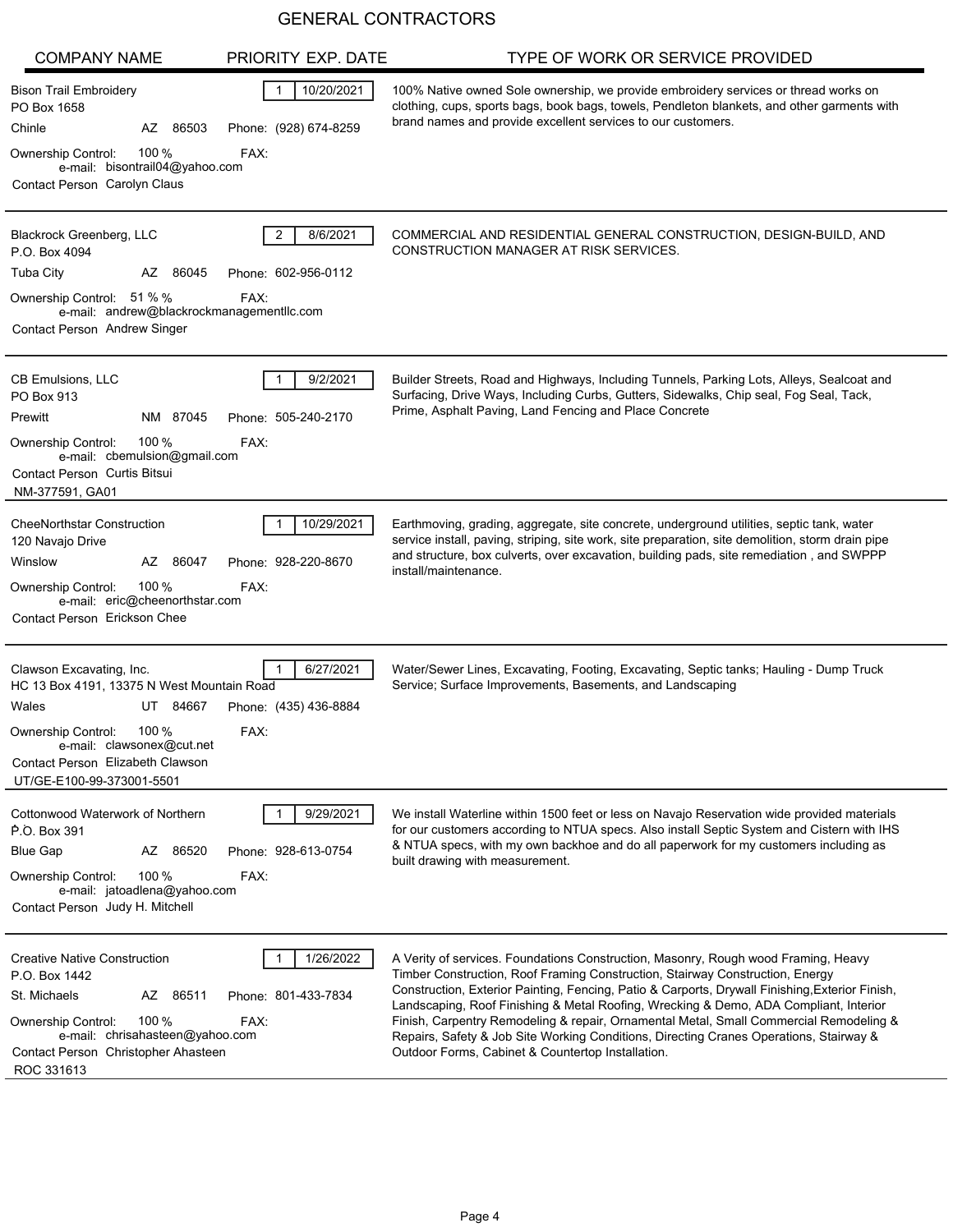| <b>COMPANY NAME</b>                                                              | PRIORITY EXP. DATE                                 | TYPE OF WORK OR SERVICE PROVIDED                                                                                                                                                                                                                                                  |
|----------------------------------------------------------------------------------|----------------------------------------------------|-----------------------------------------------------------------------------------------------------------------------------------------------------------------------------------------------------------------------------------------------------------------------------------|
| Dine Modular Construction, LLC<br>PO Box 1327<br>Haleyville<br>AL 35565          | 4/27/2021<br>$\mathbf{1}$<br>Phone: (205) 485-1267 | General Contracting, Concrete Construction, Excavating, Modular Building, Prefabricated<br>Buildings, Carpentry, Vertical and Horizontal                                                                                                                                          |
| 100 $%$<br><b>Ownership Control:</b>                                             | FAX: (205) 486-2166                                |                                                                                                                                                                                                                                                                                   |
| e-mail: sphillips@dineconstruction.com<br>Contact Person Pam Parrish             |                                                    |                                                                                                                                                                                                                                                                                   |
|                                                                                  |                                                    |                                                                                                                                                                                                                                                                                   |
| Dooley Construction Solutions, LLC<br>615 Lisbon Ave. SE                         | 11/1/2021                                          | Commercial and Residential Electrical and General construction services, Design build BID,<br>renewable energy, security controls. HVAC controls, LED conversations, IT communications,<br>Low Voltage street lighting, equipment replacement, maintenance services, construction |
| Rio Rancho<br>NM 87124                                                           | Phone: 505-506-6822                                | management, renovations water filteration, welding, water testing, COVID barriers, Utility,                                                                                                                                                                                       |
| 100 $%$<br><b>Ownership Control:</b><br>e-mail:                                  | FAX:                                               | infrastructures, customer risk management water tank installation, site survey, prep survey,<br>site prep, water well construction, other services not listed.                                                                                                                    |
| Contact Person Anson Dooley<br>402843 / GB 98                                    |                                                    |                                                                                                                                                                                                                                                                                   |
| Ed Yazzie Construction, LLC<br>PO Box 281                                        | 6/30/2021                                          | Provide quality work in the areas of: New Construction of Residential Homes/Custom<br>Homes, & Renovation. Services includes demolition, design work, remodeling/renovation,<br>foundation, metal/wood framing, rough & finish carpentry, insulation, drywall, tape, texture,     |
| Rock Point<br>AZ 86545                                                           | Phone: (928) 659-4318                              | paint, roofing, ceramic tile, hardwood floor, acoustical ceiling installation. Commercial work &                                                                                                                                                                                  |
| 100 $%$<br><b>Ownership Control:</b><br>e-mail: eandc const@yahoo.com            | FAX:                                               | backhoe service.                                                                                                                                                                                                                                                                  |
| Contact Person Ed Yazzie<br>AZ/ROC278014                                         |                                                    |                                                                                                                                                                                                                                                                                   |
| Four Seasons Construction, LLC<br>PO Box 1018                                    | 4/29/2022                                          | Remodeling, New Construction & Buildings, Roofing, Addition, Hogans, Interior & Exterior<br>Renovations, Siding, Finish Carpentry, Framing, Painting, Tiling, Decks, Stucco, Concrete,                                                                                            |
| 86505<br>Ganado<br>AZ                                                            | Phone: 928-675-0586                                | Taping, Door & Window Installation, soffit, Asphalt, Fencing, Residential & Commercial<br>Renovations, Carpet Tiling, Service Calls, Time & Material work, Turn-Key Projects, Single &                                                                                            |
| 100 $%$<br><b>Ownership Control:</b><br>e-mail: o_areid@yahoo.com                | FAX: (928) 675-0584                                | Multi Family Homes, Welding Services, Office Renovations, Kitchen & Bathroom Upgrades &<br>etc. Direct Insurance Repair on Mobile Homes; Asbestos Abatement.                                                                                                                      |
| <b>Contact Person Albert Reid</b><br>AZ-284988-KB-1/NM                           |                                                    |                                                                                                                                                                                                                                                                                   |
| Gilbert Sons Electric, LLC<br>P.O. Box 3208                                      | 08/20/2021                                         | Professional Electric Service: Commercial, Residential, Industrial, New Construction, Service<br>Maintenance to Schools, and Office Buildings, etc.                                                                                                                               |
| AZ 86003<br>Flagstaff                                                            | Phone: (480) 650-1507                              |                                                                                                                                                                                                                                                                                   |
| 100 $%$<br><b>Ownership Control:</b>                                             | FAX: (602) 237-9438                                |                                                                                                                                                                                                                                                                                   |
| e-mail: gilbert@gilbertsonselectric.com<br>Contact Person Gilbert Yellowhair Jr. |                                                    |                                                                                                                                                                                                                                                                                   |
| AZ/K11-ROC199314                                                                 |                                                    |                                                                                                                                                                                                                                                                                   |
| iina' ba', Inc<br>4801 N. Butler Ave, Ste 1101                                   | 6/10/2021                                          | Master Plan Infrastructure, Modular Community Infrastructure, New Facility, Renovation &<br>Restoration, Parking Lot, All Concrete, Utilities, Storm Water Systems, Retaining Wall, Re-                                                                                           |
| NM 87401<br>Farmington                                                           | Phone: 505-327-1072                                | vegetation, Site Grading, General Excavation & Backfill, Site Reclamation, Lighting (Solar &                                                                                                                                                                                      |
| 100 $%$<br><b>Ownership Control:</b>                                             | FAX: (505) 327-1517                                | Electric)Installation of Parking Lot Stripping, Asphalt & Concrete Recycling, Parking lot<br>Signage, Demolition - Complete Site, General Abatement, General Uranium Clean-up, Lead,                                                                                              |
| e-mail: daspaa@iinaba.com<br>Contact Person Duane M. Aspaas                      |                                                    | Asbestos & Special Waste                                                                                                                                                                                                                                                          |
| NM/GB98-382585                                                                   |                                                    |                                                                                                                                                                                                                                                                                   |
| Iron Woman Construction &<br>5680 Emerson Street.                                | 8/12/2021<br>2                                     | We provide heavy civil contracting including excavation, backfilling, , wet utility infrastructure,<br>and site services; construction services to support mining operations; environmental services                                                                              |
| CO 80216<br>Denver                                                               | Phone: 303-399-5534                                | including abandoned mine reclamation and soil stabilization, remediation, treatment,                                                                                                                                                                                              |
| 100 $%$<br><b>Ownership Control:</b>                                             | FAX:                                               | monitoring, and voluntary cleanup activities; and trucking which includes transportation and<br>disposal.                                                                                                                                                                         |
| e-mail: segan@ironwomancon.com<br>Contact Person Shaun S. Egan                   |                                                    |                                                                                                                                                                                                                                                                                   |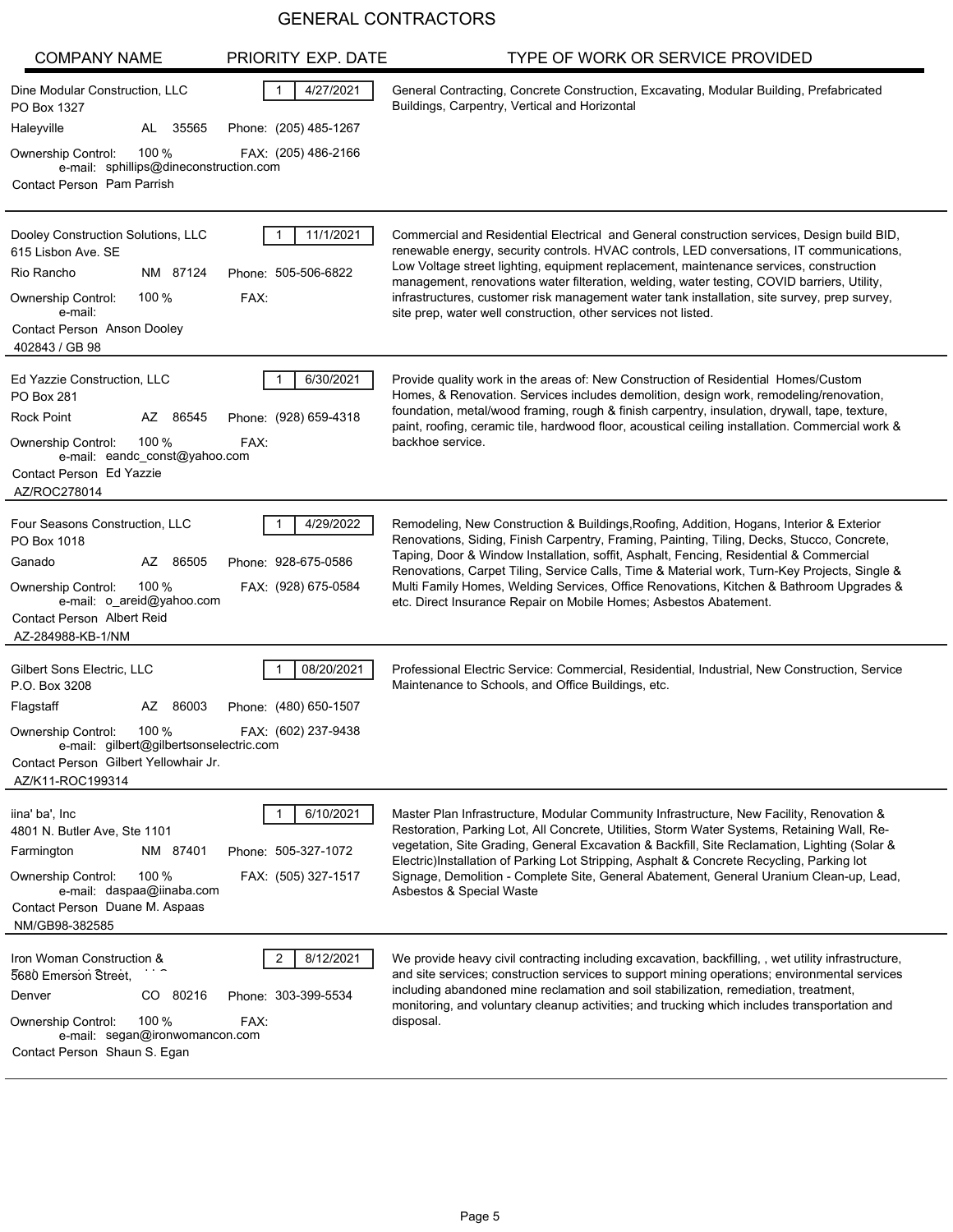| <b>COMPANY NAME</b>                                                                                                                                                                               | PRIORITY EXP. DATE                                           | TYPE OF WORK OR SERVICE PROVIDED                                                                                                                                                                                                                                                                                                                                                                                                                                                                                                                                                                                                                 |
|---------------------------------------------------------------------------------------------------------------------------------------------------------------------------------------------------|--------------------------------------------------------------|--------------------------------------------------------------------------------------------------------------------------------------------------------------------------------------------------------------------------------------------------------------------------------------------------------------------------------------------------------------------------------------------------------------------------------------------------------------------------------------------------------------------------------------------------------------------------------------------------------------------------------------------------|
| <b>LAM Corporation</b><br>PO Box 957<br>NM 87305<br>Gallup<br>100 $%$<br>Ownership Control:<br>e-mail: info@lamcorporation.com                                                                    | 11/06/2021<br>Phone: (505) 722-0965<br>FAX: (505) 722-2057   | Residential/Commercial (New & Renovation); Concrete, Masonry, Framing, Roofing, Drywall,<br>Lathe & Plaster, Windows & Doors, VCT/Carpet, Cabinets, Painting, Insulation, Special<br>Construction, Design Build, Demolition, Landscaping, Estimating, Construction                                                                                                                                                                                                                                                                                                                                                                               |
| Contact Person Loren A. Miller<br>NM-GB98-83125                                                                                                                                                   | AZ-KB01-ROC172738                                            |                                                                                                                                                                                                                                                                                                                                                                                                                                                                                                                                                                                                                                                  |
| Larson's Plumbing<br><b>PO Box 278</b>                                                                                                                                                            | 11/5/2021                                                    | Residential Construction, Hogan, Additions, Repairs, and Remodels                                                                                                                                                                                                                                                                                                                                                                                                                                                                                                                                                                                |
| Tohatchi<br>NM 87325                                                                                                                                                                              | Phone: (505) 406-7533                                        |                                                                                                                                                                                                                                                                                                                                                                                                                                                                                                                                                                                                                                                  |
| 100 $%$<br>Ownership Control:<br>e-mail: larsonmir@yahoo.com<br>Contact Person Larson Manuelito, Jr.<br>NM/GB02-91102                                                                             | FAX: (505) 735-2403                                          |                                                                                                                                                                                                                                                                                                                                                                                                                                                                                                                                                                                                                                                  |
| M.O.B. Construction, LLC<br>P.O. Box 4079<br><b>Window Rock</b><br>AZ 86515<br>100 $%$<br>Ownership Control:<br>e-mail: mobco13@gmail.com<br>Contact Person Monty O. Bitloy<br>NM/GB-98-382303    | 11/6/2021<br>Phone: 505-777-2463<br>FAX: (505) 777-2721      | Commercial & Residential (New & Remodel), Rough/Finish Carpentry, Electrical, Plumbing,<br>HVAC, Drywall, Painting, Windows & Doors Installation, Insulation, Cabinets, Flooring,<br>Fencing, Masonry, Concrete Work, Demolition & Disposal, Roofing, Construction<br>Management & Estimating, Earthwork & Landscaping. Email: mobco13@gmail.com                                                                                                                                                                                                                                                                                                 |
| Native Paving, LLC<br>P.O. Box 1097<br>Churchrock<br>AZ 87311<br>100 $%$<br>Ownership Control:<br>e-mail: nativepavement@yahoo.com<br>Contact Person Lester Harrison<br>NM/GA98-376728            | 9/2/2021<br>Phone: 505-870-8565<br>FAX:                      | Asphalt repair, pot holes, crack sealing, seal coating, striping, paving, concrete curbs,<br>gutters, sidewalks, slabs, landscape gravel, prune trees, shrubs, interior remodel, floors, wall<br>ceilings, plumbing, carpentry, painting, roof repairs.                                                                                                                                                                                                                                                                                                                                                                                          |
| Navajo Engineering & Construction<br>PO Box 969<br>Shiprock<br>NM 87420<br>$100\%$<br><b>Ownership Control:</b><br>e-mail:<br>Contact Person Cary Patterson<br>NM-GA98/GF98-52289;AZKB            | 8/29/2021<br>Phone: (505) 368-5151<br>FAX:                   | Design/Build Services, CMAR, General Contracting, Job Order Contracting, Pre-<br>Construction Services, Construction Management, Civil & Infrastructure Construction,<br>Residential & Commercial Building Construction, Earthwork, Site, Utilities, Concrete, Steel,<br>Curb & Gutter, Sidewalk, Aggregate Surfacing, Asphaltic Concrete Paving, Steel & Concrete<br>Pipe, Fencing, Water & Sewer, Tank Construction, Steel Water Rehabilitation, Reclamation,<br>Demolition, Retaining Walls, Masonry, Insulation,, Acoustical, Flooring, Rough/Finish<br>Carpentry, Doors, Glazing, Drywall, Painting, Roofing, Special Construction, & misc. |
| NEZ/FCI Native American, LLC<br>10922 W. Glenn Drive<br>Glendale<br>AZ 85307<br>51 %<br><b>Ownership Control:</b><br>e-mail: mnez@fciol.com<br>Contact Person Marvin T. Nez                       | 6/01/2021<br>2<br>Phone: 623-772-7400<br>FAX: (623) 877-3300 | Alternative Delivery Methods: Design/Bid/Build, Design-Build, Hard Bid, and CM@Risk;<br>Project Management; Phasing Strategies; Cost Estimating; True Value Engineering;<br>Communications with Owners, Architects & subcontractors; Quality Control; Detailed Safety<br>Plan for users, Staff & Construction Workers; Building Turnover/Training; Warranty Action<br>Plan; Sustainable Building Design; Building Information Modeling                                                                                                                                                                                                           |
| AZ/GCC72062 B-1; NM/GC033831                                                                                                                                                                      | NV/GC28500; UT/GC245598-5501; WY/02856                       |                                                                                                                                                                                                                                                                                                                                                                                                                                                                                                                                                                                                                                                  |
| Phelps Precision Innovations, LLC<br>5551 White Mountain Rd.<br>Showlow<br>AZ 85901<br>100 $%$<br>Ownership Control:<br>e-mail: titusmitchell67@gmail.com<br><b>Contact Person Titus Mitchell</b> | 6/2/2021<br>Phone: (928)613-3586<br>FAX:                     | ADA compliant handicap accessible fixtures & projects for the disabled & elderly. Providing<br>construction, planning, construction of demolition, remodeling, new construction of<br>waterlines, sewer lines, safety rails, etc. The owner is a disabled Navajo & understands the<br>needs of his clientele, & speaks Navajo Language to communicate with elders. The company<br>will provide tools, equipment, & manpower.                                                                                                                                                                                                                     |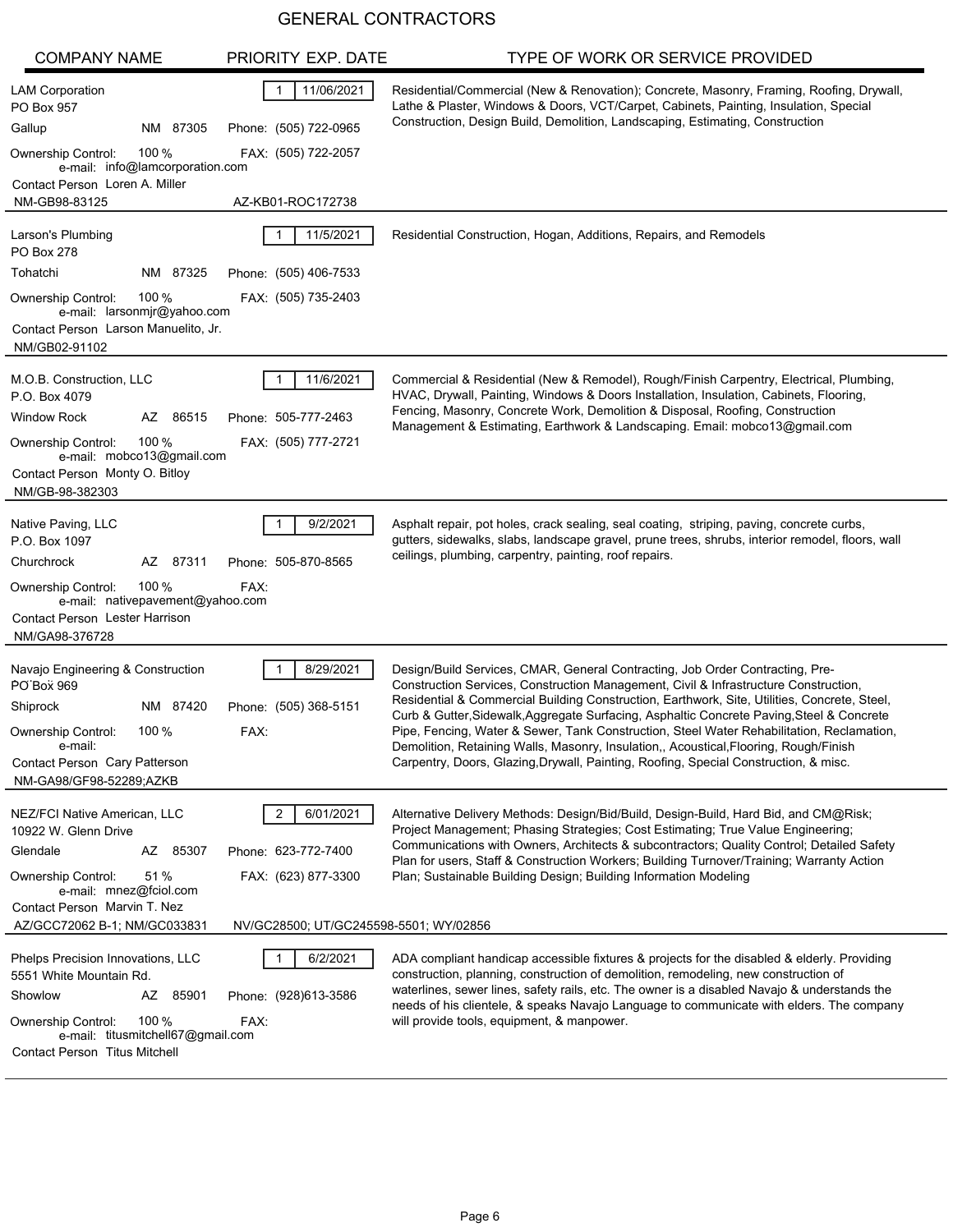| <b>COMPANY NAME</b>                                                                                                                                                                                                       | PRIORITY EXP. DATE                                                                 | TYPE OF WORK OR SERVICE PROVIDED                                                                                                                                                                                                                                                                                                                                                                                                                                                                                                                                                                        |
|---------------------------------------------------------------------------------------------------------------------------------------------------------------------------------------------------------------------------|------------------------------------------------------------------------------------|---------------------------------------------------------------------------------------------------------------------------------------------------------------------------------------------------------------------------------------------------------------------------------------------------------------------------------------------------------------------------------------------------------------------------------------------------------------------------------------------------------------------------------------------------------------------------------------------------------|
| Q-SPEC, LLC<br>9550 Sn Mateo Blvd. NE, Suite G<br>Albuquerque<br>NM 87113<br>Ownership Control: 51% %<br>e-mail: kquintana@qspeceng.com                                                                                   | 11/24/2021<br>2<br>Phone: (505) 879-2277<br>FAX:                                   | General Construction (Commercial/Residential)                                                                                                                                                                                                                                                                                                                                                                                                                                                                                                                                                           |
| Contact Person Kevin Quintana                                                                                                                                                                                             |                                                                                    |                                                                                                                                                                                                                                                                                                                                                                                                                                                                                                                                                                                                         |
| Rainier Construction, LLC<br>PO Box 914<br>NM 87499<br>Farmington<br>100%<br><b>Ownership Control:</b><br>e-mail: rainierconstruction@outlook.com<br>Contact Person Andrea Yazzie                                         | 10/26/2021<br>Phone: (505)360-3231<br>FAX: ((505)390-8666) -                       | COMMERCIAL / RESIDENTIAL CONSTRUCTION (NEW AND RENOVATION), Erect, alter<br>repair, or demolish of commercial and residential buildings. Concrete, Demolition, Doors,<br>Drywall, Flooring, Framing, Insulation, Masonry, Painting, Roofing, Rough / Finish Carpentry,<br>Siding, Structural, steel election, Windows.                                                                                                                                                                                                                                                                                  |
| NM /GB-98-391575<br><b>Shiprock Construction Company</b><br>PO Box 1875<br>AZ 86503<br>Chinle<br>100%<br><b>Ownership Control:</b><br>e-mail: danielfelix54@gmail.com<br><b>Contact Person Dorothy Felix</b><br>NM/367070 | 2/9/2022<br>Phone: (928) 674-3171<br>FAX:                                          | Concrete, Roofing, Paint, Carpentry, Flooring, Stucco, Drywall, Steel Building, Demolition,<br>Fencing, All Types of Masonry Block Work, Asphalt Pavement Repair, AC Unit Repair &<br>Installation, and Plumbing                                                                                                                                                                                                                                                                                                                                                                                        |
| Silver State Construction Co., Inc.<br>PO Box 3000<br>Shiprock<br>NM 87420<br>100 $%$<br>Ownership Control:<br>e-mail: silverstateconstruction@yahoo.com<br>Contact Person Viviene Tallbull<br>AZ-A-094991                | 10/13/2021<br>Phone: (505) 368-4144<br>FAX: (505) 368-4175<br>NM/GA01-83099        | Earthwork, Grading, Site Utilities, Road Construction, Concrete Structures, Sidewalks,<br>Paving (Sub-grade, Survey, Installation & Pavement Markings), & Bridges; Crushing<br>Operation, Aggregates, Gravel & Asphalt Materials Product; Environmental Reclamation &<br>Seeding (Radioactive Materials, Oil Spills, Tank Removal); Coal/Uranium Mine Closures;<br>Demolition/Building Renovation; Gas/Oil Field Excavation, Pipeline & Underground Utilities;<br>Fencing; Water Management Systems (Irrigation Canals, Pipelines, Dams, Structures);<br>Design/Build, Engineering Services & Surveying |
| Souers Construction Inc.<br>1500-B Coors Blvd NW<br>NM 87121<br>Albuquerque<br>100 $%$<br><b>Ownership Control:</b><br>e-mail:<br>Contact Person Arlond A. Souers<br>NM/GB98-59718                                        | 8/19/2021<br>2<br>Phone: (505) 836-4917<br>FAX: (505) 247-0733<br>NM/GB98-CQ071670 | Roads/Walks, Concrete, Masonry, Metals, Roofing, Doors, Drywall, Cabinets, Appliance,<br>Waterproofing, Insulation, Sheet Metal, Lath & Plaster, Tile work, Acoustical Flooring,<br>Specialties, HVAC, Rough and Finish Carpentry, Demolition, Painting/Finishes, Plumbing.                                                                                                                                                                                                                                                                                                                             |
| The Sparrow Group, Inc.<br>10312 Ellen Court<br>Albuquerque<br>NM 87112<br>100 $%$<br><b>Ownership Control:</b><br>e-mail: thesparrowgroupnm.com<br>Contact Person David Wiegand<br>NM/GB98-382959                        | 4/23/2021<br>Phone: 505-814-8083<br>FAX:                                           | Construction Management, Pre-construction, Estimating, Carpentry, and design/build<br>Services                                                                                                                                                                                                                                                                                                                                                                                                                                                                                                          |
| <b>TJC Construction, LLC</b><br>2700 San Pedro Dr. NE<br>NM 87110<br>Albuquerque<br>51% %<br><b>Ownership Control:</b><br>e-mail: tchavez@keresnm.com<br>Contact Person Timothy J. Chavez                                 | 9/20/2021<br>Phone: 505-314-5501<br>FAX:                                           | TJC Construction, LLC (TJC) is a residential and commercial renovation and construction<br>company, providing services including foundation, demolition, onsite earth work, excavation,<br>trenching, manonsary, framing, roofing, and interior finishing services to support projects in<br>Indian Country. TJC was established to provide high quality construction services guided by<br>values of integrity, honestly, and responsibility.                                                                                                                                                          |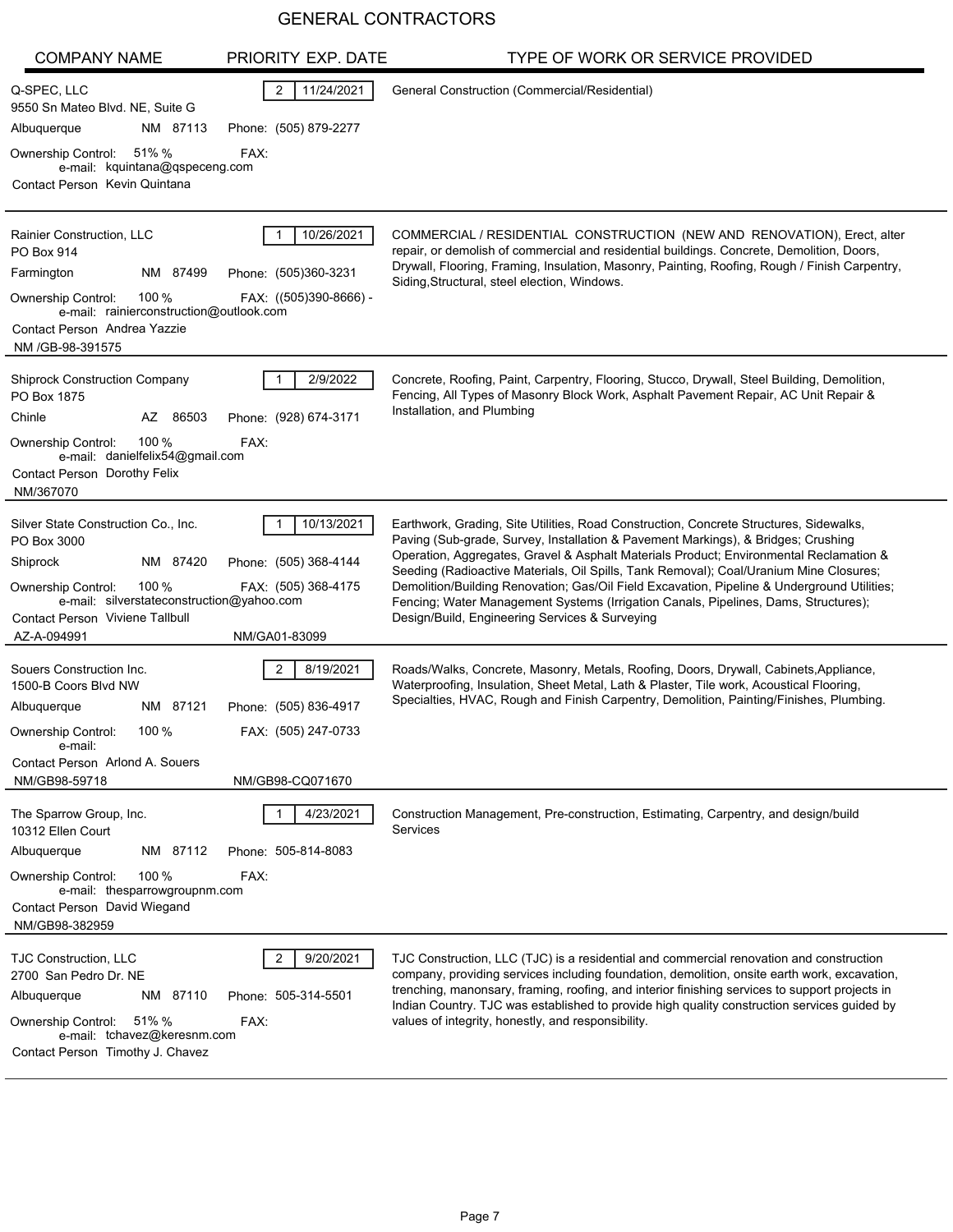| <b>COMPANY NAME</b>                                                                                                 | PRIORITY EXP. DATE                                   | TYPE OF WORK OR SERVICE PROVIDED                                                                                                                                                                                                                                                                                                                                                                        |
|---------------------------------------------------------------------------------------------------------------------|------------------------------------------------------|---------------------------------------------------------------------------------------------------------------------------------------------------------------------------------------------------------------------------------------------------------------------------------------------------------------------------------------------------------------------------------------------------------|
| Whiteriver Construction Inc.<br>5805 Wagon Wheel Lane<br>Lakeside<br>AZ<br>85929                                    | $\overline{2}$<br>10/2/2021<br>Phone: (928) 537-2920 | Design/Build Services, CMAR, General Constructing, Job Order Construction, Pre-<br>Construction Services, Construction Management, Civil & Infrastructure Construction,<br>Residential, Commercial, Educational, Industrial, and Healthcare Building Construction.                                                                                                                                      |
| 51%<br><b>Ownership Control:</b><br>e-mail: jcarter@whiteriverconstruction.com<br>Contact Person Jason R. Carter    | FAX: (928) 537-2922                                  |                                                                                                                                                                                                                                                                                                                                                                                                         |
| AZ/B01-132866                                                                                                       | AZ/B-139367                                          |                                                                                                                                                                                                                                                                                                                                                                                                         |
| Yellowman Builders, LLC<br>P.O. Box 1107<br>Sanders<br>AZ<br>86512                                                  | 6/07/2021<br>Phone: 928-245-7816                     | Build residential units with good quality workmanship where the owners can be proud. Build<br>small commercial with also good quality workmanship for The Navajo Nation to be proud.<br>Hire local laborers to become skilled laborers or trade men.                                                                                                                                                    |
| 100 %<br>Ownership Control:<br>e-mail: ty-jarhead@yahoo.com<br>Contact Person Tom Yellowman, Sr<br>ROC324470        | FAX:                                                 |                                                                                                                                                                                                                                                                                                                                                                                                         |
| Yellowman/Evans Construction, LLC<br>P.O. Box 1107<br>Sanders<br>AZ 85612<br>Ownership Control: 51% %               | 6/7/2021<br>2<br>Phone: 928-245-7816 /<br>FAX:       | Yellowman/Evans Construction, LLC, is a General Construction joint venture company<br>specializing in all levels of commercial and residential construction on Native American<br>communities throughout the southwest. The joint venture partners, Tom Yellowman and Chris<br>Evans, have constructed housing and commercial projects totaling over \$400 million dollars<br>during the past 45 years. |
| e-mail: ty jarhead@yahoo.com                                                                                        |                                                      |                                                                                                                                                                                                                                                                                                                                                                                                         |
| Contact Person Tom Yellowman / Chris Evans                                                                          |                                                      |                                                                                                                                                                                                                                                                                                                                                                                                         |
| Zohnnie Construction Industries, Inc.<br><b>PO Box 748</b><br>NM 87499<br>Farmington                                | 4/26/2021<br>Phone: (505) 860-0077                   | Carpentry, Framing, Finishing/Cemason, Excavation, Form Setting, Landscaping, Drywall &<br>Taper, Trim Work, Metal Building, Concrete, Dirt Hauling, Equipment Operating, Roofing,<br>Labor, Insulating, Ironwork/Rodbusting, Masonry, Painting, Tile, Sheet Metal, Asphalt,<br>Concrete & Gravel Driveway, Welding, Plumbing, Planning, Community Development,                                         |
| 100 %<br><b>Ownership Control:</b><br>e-mail: Zohngirl@aol.com<br>Contact Person Harrietta Zohnnie<br>NM/GB98-90008 | FAX: (505) 326-9177                                  | Architectural & Engineering Services & Installation.                                                                                                                                                                                                                                                                                                                                                    |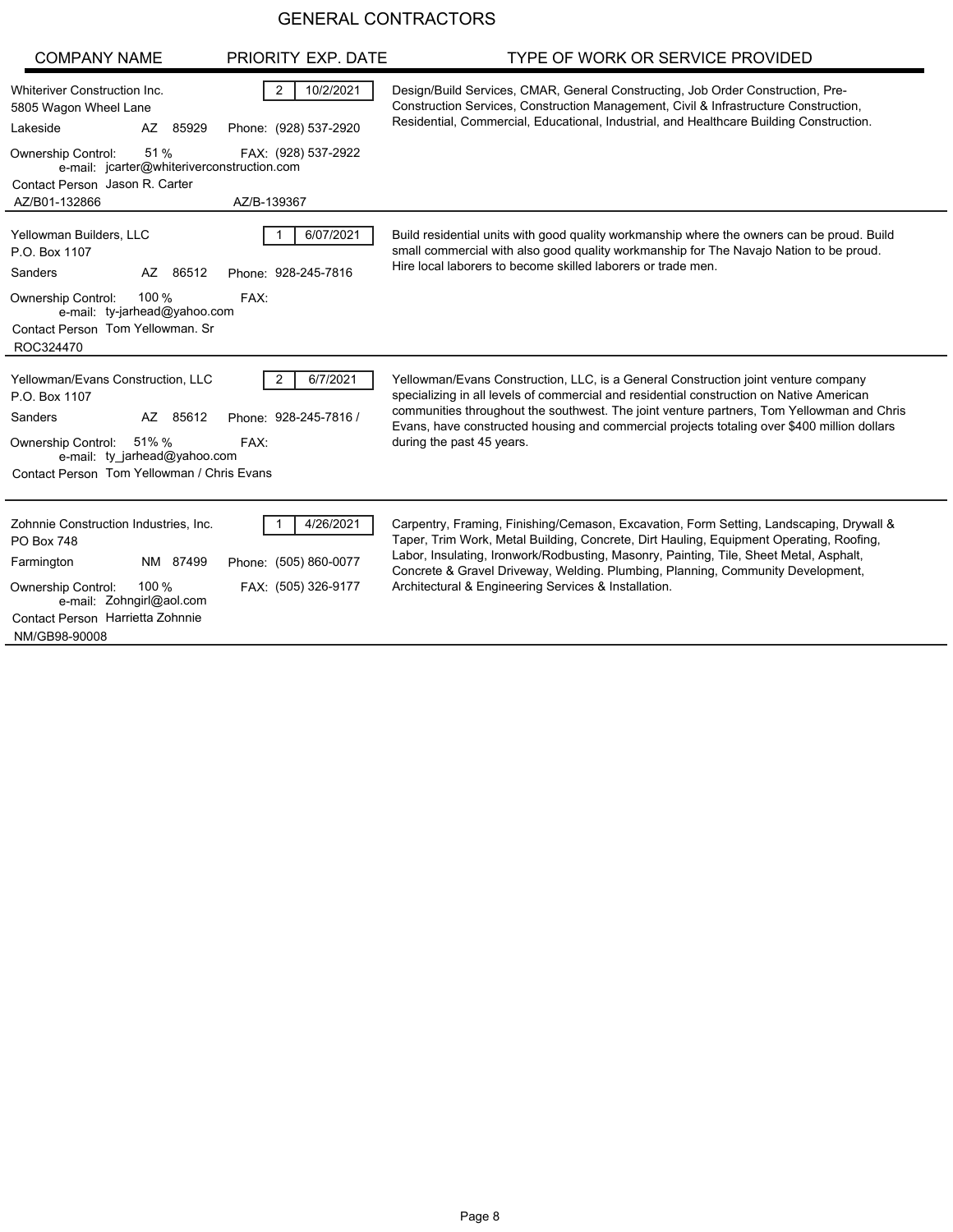| <b>COMPANY NAME</b>                                                                                                                                                                      | PRIORITY EXP. DATE                                              | TYPE OF WORK OR SERVICE PROVIDED                                                                                                                                                                                                                                                                                                                            |
|------------------------------------------------------------------------------------------------------------------------------------------------------------------------------------------|-----------------------------------------------------------------|-------------------------------------------------------------------------------------------------------------------------------------------------------------------------------------------------------------------------------------------------------------------------------------------------------------------------------------------------------------|
| 2QT Consulting, LLC<br>P.O. Box 2099<br>AZ 86040<br>Page<br>Ownership Control: 51% %<br>e-mail: 2qtinspectionsaz@gmail.com<br>Contact Person Calista Tsinnijinnie                        | 07/20/2021<br>2<br>Phone: 928-698-3418<br>FAX:                  | Consulting services, including owner representation, project and construction management<br>services, planning, budget scheduling, construction inspection including steel, wood,<br>masonry, concrete and grading, sub-contacting of professional services ranging from<br>structural, geotechical, civil, traffic and environmental engineering services. |
| 3 Turkey Ingenuity, LLC<br>P.O. Box 3994<br>Chinle<br>AZ 86503<br>Ownership Control: 95% %<br>e-mail: 3turkeysac@gmail.com<br>Contact Person Rashawn L. Izzo                             | 12/23/2021<br>2<br>Phone: 928-714-8495<br>FAX:                  | Provide Non- Emergency Medical Transportation.                                                                                                                                                                                                                                                                                                              |
| 4 Directions Home Care<br>P.O. Box 358<br>AZ 86510<br>Pinon<br>100 %<br>Ownership Control:<br>e-mail: ryansimson900@yahoo.com<br>Contact Person Ryan Simonson                            | 3/15/2022<br>Phone: 928-890-9310<br>FAX:                        | Taking care of elders and disable people in my community and surrounding. Mopping,<br>cleaning dishes, sweeping, cooking and help them with personal hygiene. Manage their<br>medication on work days. Helping our clients exercise every morning would help if they have<br>arthritis and some clients that take blood thinner pills.                      |
| 4 Directions Media, LLC<br>2929 N. Power RD. Ste. 101<br>Mesa<br>AZ 85215<br>100%<br><b>Ownership Control:</b><br>e-mail: wyatt@4directionsmedia.com<br><b>Contact Person</b>            | 11/5/2021<br>Phone: 480-800-8028<br>FAX:                        | 4 Directions Media distributes Personal Protection Equipment (PPE) at whole sale pricing.<br>The company also provides marketing services that are internet related, such as website<br>designs, pay-per-click campaigns, social media marketing, and similar online marketing.                                                                             |
| 4 Your Plate Only<br>P.O. Box 323<br>Window Rock, AZ<br>AZ 86511<br>100%<br>Ownership Control:<br>e-mail: 4yourplateonly@gmail.com<br>Contact Person Shelby Billison                     | 9/23/2021<br>Phone: 208-315-0163<br>FAX:                        | We are a catering / food vending business and we provide a variety of American style dishes,<br>including Vegan / Vegetanian meal as well as pastries.                                                                                                                                                                                                      |
| Advertising Ideas, Inc.<br>2012 San Juan Blvd<br>Farmington<br>NM 87401<br>100 $%$<br><b>Ownership Control:</b><br>e-mail: sales2@advertisingideas.com<br>Contact Person Sherry A. Foutz | 11/16/2021<br>2<br>Phone: (505) 326-5002<br>FAX: (505) 326-3754 | Computerized Embroidery, Screen Printing on Jackets, Caps, T-shirts & Uniforms;<br>Seamstress Capabilities for Banners, Patches, & Tackle Twill                                                                                                                                                                                                             |
| AG Solutions, LLC<br>2101 Zuni Dr.<br>NM 87401<br>Farmington<br>100 $%$<br>Ownership Control:<br>e-mail: GSudjadi@gmail.com<br>Contact Person Glenn Sudjadi                              | 6/17/2021<br>Phone: 832-338-7226<br>FAX:                        | Trucking services to include flatbed and bottom dump capabilities. Can perform wheat,<br>grains, hay, corn, and pinto beans to name a few. Regional haulage across states lines and<br>all around the U.S. is available. Services offered also include drone solutions such as oil and<br>gas for a variety of inspections that maybe difficult to access.  |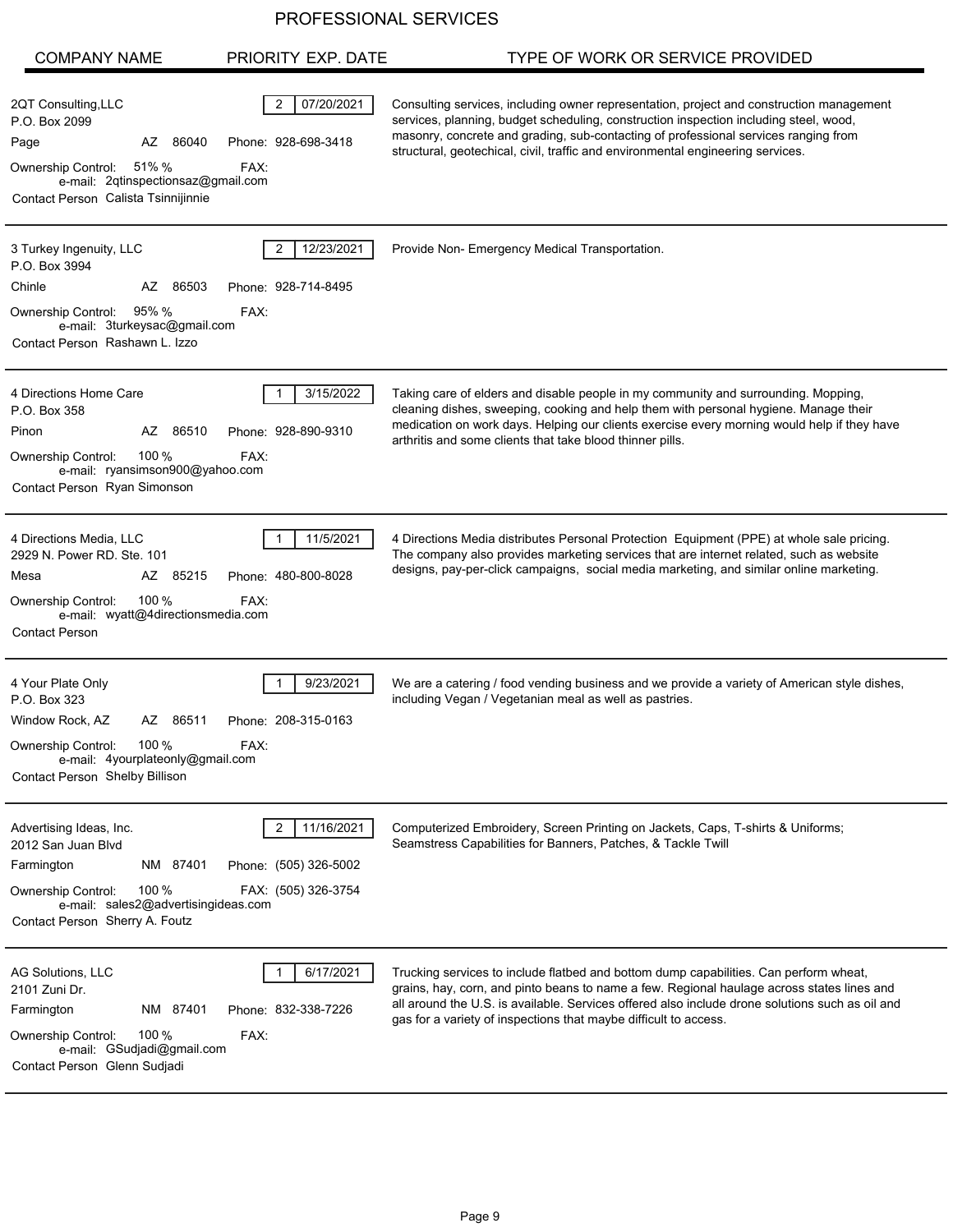|                                                                                                                                                                                         | PROFESSIONAL SERVICES                         |                                                                                                                                                                                                                                           |
|-----------------------------------------------------------------------------------------------------------------------------------------------------------------------------------------|-----------------------------------------------|-------------------------------------------------------------------------------------------------------------------------------------------------------------------------------------------------------------------------------------------|
| <b>COMPANY NAME</b>                                                                                                                                                                     | PRIORITY EXP. DATE                            | TYPE OF WORK OR SERVICE PROVIDED                                                                                                                                                                                                          |
| Ah- Shi Beauty<br>P.O. Box 1240<br>Chinle<br>AZ<br>86503<br>100 $%$<br>Ownership Control:<br>e-mail: info@ahshibeauty.com<br>Contact Person Ahsaki Baa LaFrance-Chachere                | 11/16/2021<br>Phone: 936-282-9978<br>FAX:     | Dine' owned and operated luxury skin care and cosmetic line. Ah-Shi Beauty manufactures<br>cleanser toners, moisturizers, serums and masks. Ah-Shi Beauty manufactures a full<br>cosmetic line from primer to mineral make-up.            |
| Air Accounts, LLC<br>P.O. Box 3124<br>Window Rock<br>86515<br>AZ<br>100 $%$<br><b>Ownership Control:</b><br>e-mail: ericaguy888@gmail.com<br>Contact Person Erica I. Guy                | 10/22/2021<br>Phone: (202)-553-6665<br>FAX:   | Air Account, LLC Air Accounts, LLC will Provide Grants<br>Management services to non-profits tribal colleges, and<br>N.N. Government. Review financial reporting, drawdowns<br>budgets, general ledger, A-133 audit prep, and Soliciation |
| American Indian Fashion dba Navajo<br>815 West Coal<br>Gallup<br>NM 87301<br>100 $%$<br>Ownership Control:<br>e-mail: virginia@navajospirit.com<br>Contact Person Virginia Y. Ballenger | 8/30/2021<br>Phone: 505-722-6837<br>FAX:      | We manufacture clothing. We offer sewing services.                                                                                                                                                                                        |
| American Signs, LLC<br>P.O Box 777<br>Farmington<br>NM<br>87499<br>Ownership Control:<br>51 %<br>e-mail: am.signs@outlook.com<br>Contact Person Brenna Reddy                            | 5/13/2021<br>2<br>Phone: 505-325-7889<br>FAX: | American Signs can offer Interior / Exterior Signs, Banners, Decals, Stickers and Apparel &<br><b>Promotional Products.</b>                                                                                                               |
| <b>AMGrafix Studio</b><br>303 Donna Jean St.<br>Gallup<br>NM 87301<br>Ownership Control:<br>100%<br>e-mail: allmccray@hotmail.com<br>Contact Person Allistair McCray                    | 8/26/2021<br>Phone: 505-870-4813<br>FAX:      | AMGrafix Studio provides graphic design, motion graphics, photography, video production,<br>brand management, social media consulting, web design and development.                                                                        |
| Ancient Wayves River and Hiking<br>P.O. Box 943<br>Montezuma Creek<br>Uta 84534<br>Ownership Control:<br>100 $%$<br>e-mail: louisdwilliams22@gmail.com<br>Contact Person Louis Williams | 9/24/2021<br>Phone: 505-850-4920<br>FAX:      | Our company provides guided river trips and back packing adventures. The locations where<br>we provide our services is along the San Juan River and associated canyons.                                                                   |
| Antelope House Tour<br>P.O. Box 459<br>Chinle<br>86503<br>AZ<br>100 $%$<br>Ownership Control:<br>e-mail: antelopetours@CITLINK.NET<br>Contact Person Adam J. Teller                     | 10/18/2021<br>Phone: 928-674-5231<br>FAX:     | Scenic Tour guide for Canyon de Chelly National Monument.                                                                                                                                                                                 |

÷,

L,

L,

L,

 $\overline{a}$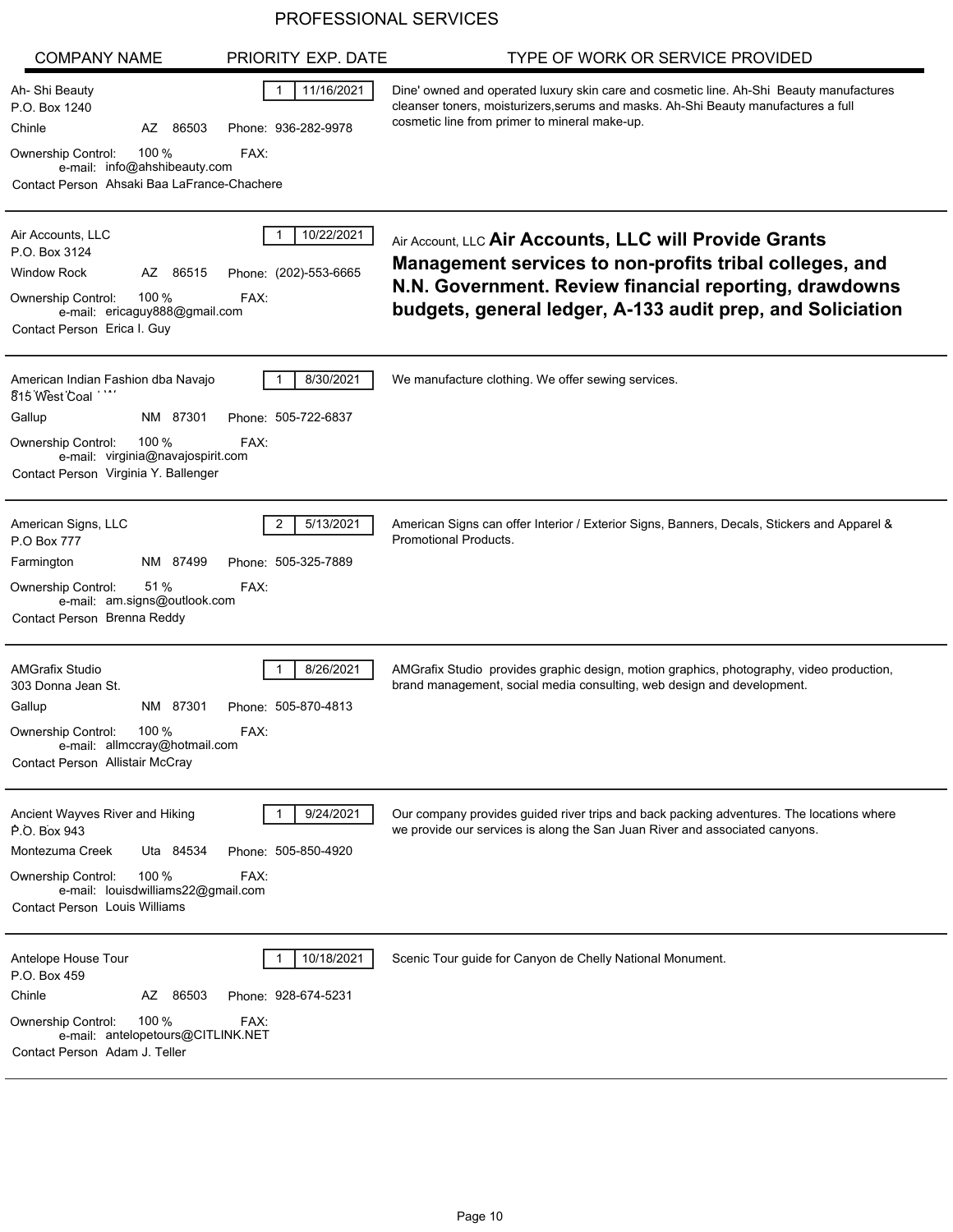| <b>COMPANY NAME</b>                                                                                                                                                                     | PRIORITY EXP. DATE                                                           | TYPE OF WORK OR SERVICE PROVIDED                                                                                                                                                                                                                                                                                                                                                                                                                                                                                                                                                                                                  |
|-----------------------------------------------------------------------------------------------------------------------------------------------------------------------------------------|------------------------------------------------------------------------------|-----------------------------------------------------------------------------------------------------------------------------------------------------------------------------------------------------------------------------------------------------------------------------------------------------------------------------------------------------------------------------------------------------------------------------------------------------------------------------------------------------------------------------------------------------------------------------------------------------------------------------------|
| AOD Consulting, LLC<br>4819 E. Andora Dr.<br>Scottsdale<br>AZ 85254<br>100 %<br>Ownership Control:<br>e-mail: andrea@aodconsultinggroup.com<br>Contact Person Andrea O' Donnell         | 2/10/2022<br>Phone: 505-436-0552<br>FAX:                                     | We provide Professional Business, Project, & Construction Management; Sub - contracting<br>of Professional Services; New construction; Environmental consulting to include<br>Assessments, NPDES Permits, Stormwater Pollution Prevention Plans (SWPPP), & Spill<br>Prevention Countermeasure Plans, (SPCC); Asset Management; Hauling & Welding<br>Services; Bookkeeping; Social Mental, & Educational Counseling; Emergency Management;<br>Security, Tactical, & Critical Incident Training for Police, Fire, EMS; Sale of Emergency<br>Services Uniform Equipment (Firearms, Body Armor, Ammunition, & Explosives) for Police, |
| AP Photography<br>P.O. Box 596                                                                                                                                                          | 10/27/2021                                                                   | Photography                                                                                                                                                                                                                                                                                                                                                                                                                                                                                                                                                                                                                       |
| St. Michaels<br>AZ 86511<br>100 $%$<br><b>Ownership Control:</b><br>e-mail: perry14a@gmail.com<br>Contact Person Arika Perry                                                            | Phone: 328-551-3561<br>FAX:                                                  |                                                                                                                                                                                                                                                                                                                                                                                                                                                                                                                                                                                                                                   |
| Aqua Ingenuity, LLC<br>P.O. Box 185<br>Church Rock<br>NM 87311<br>100%<br><b>Ownership Control:</b><br>e-mail: drjonez1@gmail.com<br>Contact Person Ben Jones                           | 11/11/2021<br>Phone: 928-890-8770<br>FAX:                                    | Develop film education, marketing and general Photo/Video shoot for related activities. Own<br>all the equipment to provide the services. Grant proposal development and writing<br>consultant.                                                                                                                                                                                                                                                                                                                                                                                                                                   |
| Aquila Cubed Consulting, LLC<br>3 Inverness Drive East - Suite 100-B<br>Englewood<br>CO 80112<br>Ownership Control: 51% %<br>e-mail: www.Aquila3.com<br>Contact Person Michelle Holiday | 10/29/2021<br>2<br>Phone: 833-278-4523<br>FAX:                               | Telecommunication System Design/Build, RF Engineering, Boardband Wireless System<br>Design Microwave Radios (Cambium and Radwin); Voice Radio SCDA RADIO,<br>Communications Trailer (Solar) FCC Licensing                                                                                                                                                                                                                                                                                                                                                                                                                         |
| Arizona Canyon Jeep Tours<br>PO Box 2206<br>Chinle<br>86503<br>AZ<br>100%<br>Ownership Control:<br>e-mail: info@canyonjeeptours.com<br>Contact Person Skikanita Thompson                | 1/7/2022<br>Phone: (928) 781-2113<br>FAX:                                    | Jeep Tours of Canyon De Chelly, Overnight Camping, Story-telling, Provide Information on<br>Navajo Culture/History, Petroglyph/Picographs of the Canyon                                                                                                                                                                                                                                                                                                                                                                                                                                                                           |
| Arrowhead Campground, L.L.C.<br>P.O. Box 3467<br>AZ 86040<br>Page<br>100 $%$<br><b>Ownership Control:</b><br>e-mail: roselittle@yahoo.com<br>Contact Person Lester Littleman            | 9/27/2021<br>Phone: 928-640-3852<br>FAX:                                     | Company offers camping services that incorporate Native and Culture by allowing guest to<br>stay in a traditional Hogan or a Teepee. Company also provides guided tours of Antelope<br>Canyon as well as wagon rides. For Antelope Canyon & premier camping destination of the<br>region.                                                                                                                                                                                                                                                                                                                                         |
| Associated Technologies, Inc.<br>PO Box 12905<br>NM 87195<br>Albuquerque<br>100 $%$<br>Ownership Control:<br>e-mail: tkesslerati@gmail.com<br>Contact Person Todd Kessler               | $\overline{2}$<br>9/2/2021<br>Phone: (505) 873-8172<br>FAX: ((505)) 873-7146 | Geo-technical Engineering, Construction Materials Testing Construction<br>Monitoring/Observation Environmental Investigations and Remediation                                                                                                                                                                                                                                                                                                                                                                                                                                                                                     |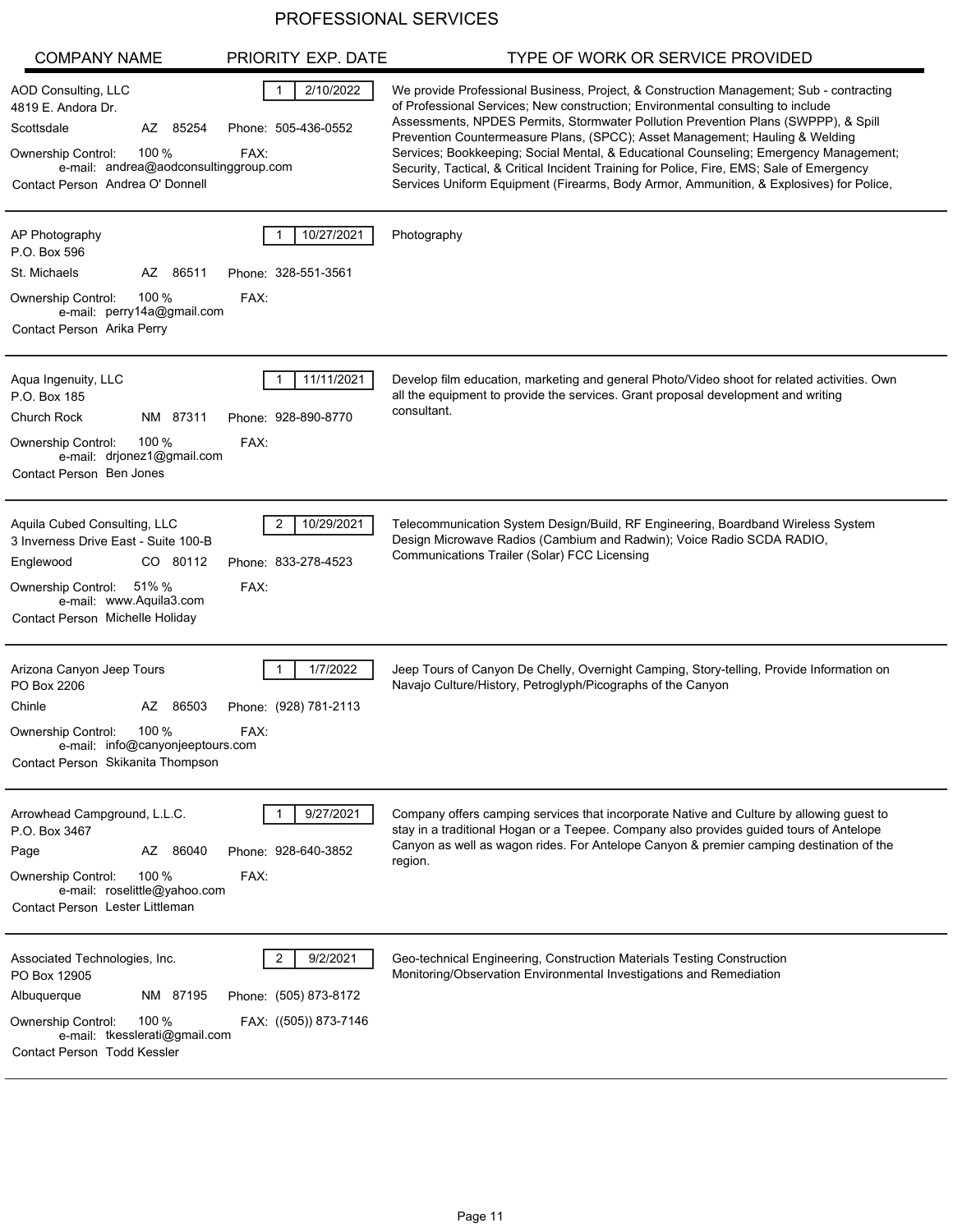| <b>COMPANY NAME</b>                                                                                                                                                                           | PRIORITY EXP. DATE                                        | TYPE OF WORK OR SERVICE PROVIDED                                                                                                                                                                            |
|-----------------------------------------------------------------------------------------------------------------------------------------------------------------------------------------------|-----------------------------------------------------------|-------------------------------------------------------------------------------------------------------------------------------------------------------------------------------------------------------------|
| Ayani' Neez, Inc<br>P.O. Box 3900<br>Shiprock<br>NM 87420<br>100 $%$<br>Ownership Control:<br>e-mail: vatallbull@yahoo.com<br><b>Contact Person Viviene Tallbull</b>                          | 9/8/2021<br>Phone: 505-368-4144<br>FAX:                   | Real Estate Management - develop, maintain commercial facility to sub - lease to any<br>person, firm, association, corporation, municipality, state body politic, government or any<br>other entity.        |
| Aztec Painting Solutions, Inc<br>6202 S. Maple # 130<br>Tempe<br>AZ 85283<br>51% %<br><b>Ownership Control:</b><br>e-mail: gala@aztecprintingsolutions.com<br>Contact Person Catarino Becerra | $\overline{2}$<br>1/3/2022<br>Phone: 480-775-1121<br>FAX: | Our capabilities are; 4 color process printing-Digital Large format, Copying Services,<br>Promotional Items, Graphic Designs.                                                                               |
| Bar N Septic Pumping Services, LLC<br>PO Box 514<br>AZ 86039<br>Kykotsmovi<br>100 %<br><b>Ownership Control:</b><br>e-mail: barnseptic@gmail.com<br>Contact Person John Nez                   | 8/10/2021<br>Phone: 928-386-0704<br>FAX:                  | Household Septic Waste Pumping and Portable Restroom Rental.                                                                                                                                                |
| Beauty Way Jeep Tours<br>PO Box 1428<br>Chinle<br>AZ<br>86503<br>100 $%$<br><b>Ownership Control:</b><br>e-mail: dechellytours@frontier.com<br>Contact Person Leander Staley                  | 2/16/2022<br>Phone: (928)674-3772<br>FAX:                 | Guide Tours into Canyon De Chelly for Historical and Cultural Information                                                                                                                                   |
| <b>Beedeetiih Engineering</b><br>301 S. Valley View Rd.<br>NM 87301<br>Gallup<br>100 %<br>Ownership Control:<br>e-mail: beedeetiih@gmail.com<br>Contact Person Colleen Yazzie                 | 09/22/2021<br>Phone: 505-870-6566<br>FAX:                 | Civil Engineering Design and Construction Plan for Water/Wastewater System and Small<br>Buildings, Project Management Including Scheduling, Cost Engineers and Utility in<br>Water/Waste Water              |
| <b>BIDI Home Care</b><br>PO Box 1340<br>AZ 86510<br>Pinon<br>100 $%$<br><b>Ownership Control:</b><br>e-mail: Rangerpinon@yahoo.com<br>Contact Person Connie Ranger                            | 02/27/2022<br>Phone: 928-241-0457<br>FAX:                 | Provide Assistance to clients with reliable and sincerity home care, community based<br>services to individuals and families with elders and individuals with disabilities throughout the<br>Navajo Nation. |
| <b>Big Navajo Energy</b><br>867 East 3450 North<br>North Ogden<br>UT 84414<br>100 %<br><b>Ownership Control:</b><br>e-mail: dory@bignavajoenergy.com<br>Contact Person Dory Peters            | 7/26/2021<br>Phone: 801-920-2376<br>FAX:                  | Provide renewable energy products, generators, solar wind application and provide<br>consulting, Clean Energy to State and Local Government.                                                                |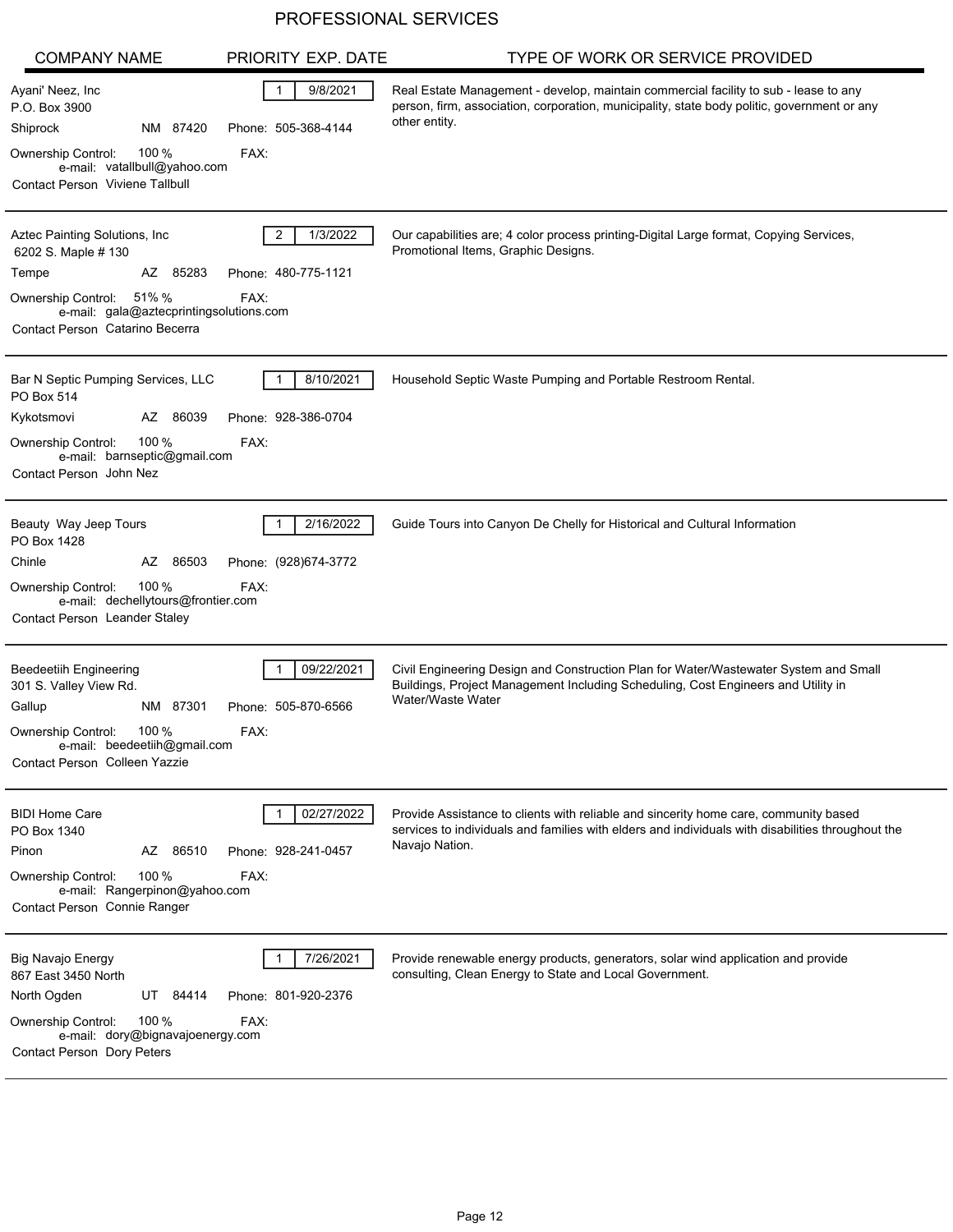| <b>COMPANY NAME</b>                                                                                                                                                                         | PRIORITY EXP. DATE                           | TYPE OF WORK OR SERVICE PROVIDED                                                                                                                                                                                                                                                                                                                                                        |
|---------------------------------------------------------------------------------------------------------------------------------------------------------------------------------------------|----------------------------------------------|-----------------------------------------------------------------------------------------------------------------------------------------------------------------------------------------------------------------------------------------------------------------------------------------------------------------------------------------------------------------------------------------|
| <b>Black Creek Fencing Company</b><br>P.O. Box 4161<br>AZ 86033<br>Kayenta<br>100 %<br>Ownership Control:<br>e-mail: blackcreekfence@gmail.com<br>Contact Person Fidelia Lake               | 08/09/2021<br>Phone: 928-209-2532<br>FAX:    | The Black Creek Fence Company will provide fencing services specializing in chain - link<br>fence, barbwire fence, wooden panel fencing, ornamental iron fencing, masonry wall,<br>temporary fencing, cattle guards, guard rails, earth work, and custom gates.                                                                                                                         |
| <b>Blackwater Tour</b><br>P.O. Box 3271<br>AZ 86033<br>Kayenta<br>100 $%$<br><b>Ownership Control:</b><br>e-mail: blackwatertrs@gmail.com<br>Contact Person Valentino Blackwater            | 9/13/2021<br>Phone: 435-727-3312<br>FAX:     | Our tour company operates in Monument Valley, we show tourists from all all parts of the<br>world the history of the people that live there and the geography of the area. Vehicles were<br>designed for slow and local transport of customers from, to, and in Monument Valley.                                                                                                        |
| Blue Bison, Inc.<br>4116 Jackie Rd. SE Ste. 102<br>Rio Rancho<br>Ne 87124<br>100 $%$<br><b>Ownership Control:</b><br>e-mail: shawnb@bluebison.biz<br>Contact Person Shawn Bitah Sr.         | 9/2/2021<br>Phone: 505-340-3393<br>FAX:      | As a 100% Native - Owned Business that specialized in Environmental Remediation<br>services, we can provide safe and high quality remediation, construction, and demolition<br>projects while meeting OSHA and MSHA standards.                                                                                                                                                          |
| Bric, LLC<br>5001 Indain School Rd. Suite 200<br>Albuquerque<br>NM 87110<br>100 %<br>Ownership Control:<br>e-mail: oscencio.tom@bric-dine.com<br>Contact Person Oscencio Tom                | 5-07-2021<br>Phone: 717-262-9746<br>FAX:     | Provides professional environmental services as it relates tribal, federal, state, and local<br>environmental regulations                                                                                                                                                                                                                                                               |
| <b>Buffalo Design LLC</b><br>10899 Montgomery Blvd. NE<br>NM 87111<br>Albuquerque<br>Ownership Control:<br>51% %<br>e-mail: jtansey@bd-llc.com<br>Contact Person John Tansey                | 2<br>4/6/2022<br>Phone: 505-492-0405<br>FAX: | Provides Nah'ata Professional Planning, Architecture, Interior Design, & Sustainable Design<br>Services for New Construction and Modernization of existing facilities                                                                                                                                                                                                                   |
| <b>Building Nations, LLC</b><br>PO Box 2434<br><b>Window Rock</b><br>AZ 86515<br>100 $%$<br><b>Ownership Control:</b><br>e-mail: fredhwhite@icloud.com<br>Contact Person Frederick H. White | 8/09/2021<br>Phone: 505-371-5620<br>FAX:     | Provide consulting services & development through Strategic Planning, Public Relations,<br>Marketing, Natural Resources, Energy and Economic, Tourism Development: Development<br>of small businesses to bring food and services to our Nation, including car washes, tire<br>repair, oil and lube, air transportation and general stores. Event management and production<br>services. |
| C.J Lee & Associates PC<br>P.O. Box 4008<br>Yatahey<br>NM 87375<br>100 $%$<br>Ownership Control:<br>e-mail:<br>Contact Person Calvin Lee Jr.                                                | 10/1/2021<br>Phone: 505-862-9837<br>FAX:     | Legal services and representation in Navajo Nation courts, state courts of NM and AZ. Legal<br>Research and opinions pertaining to Navajo and Federal laws as well as 638 contracts.<br>Representation before the ONLR, OHA and labor Commission for employment matters.                                                                                                                |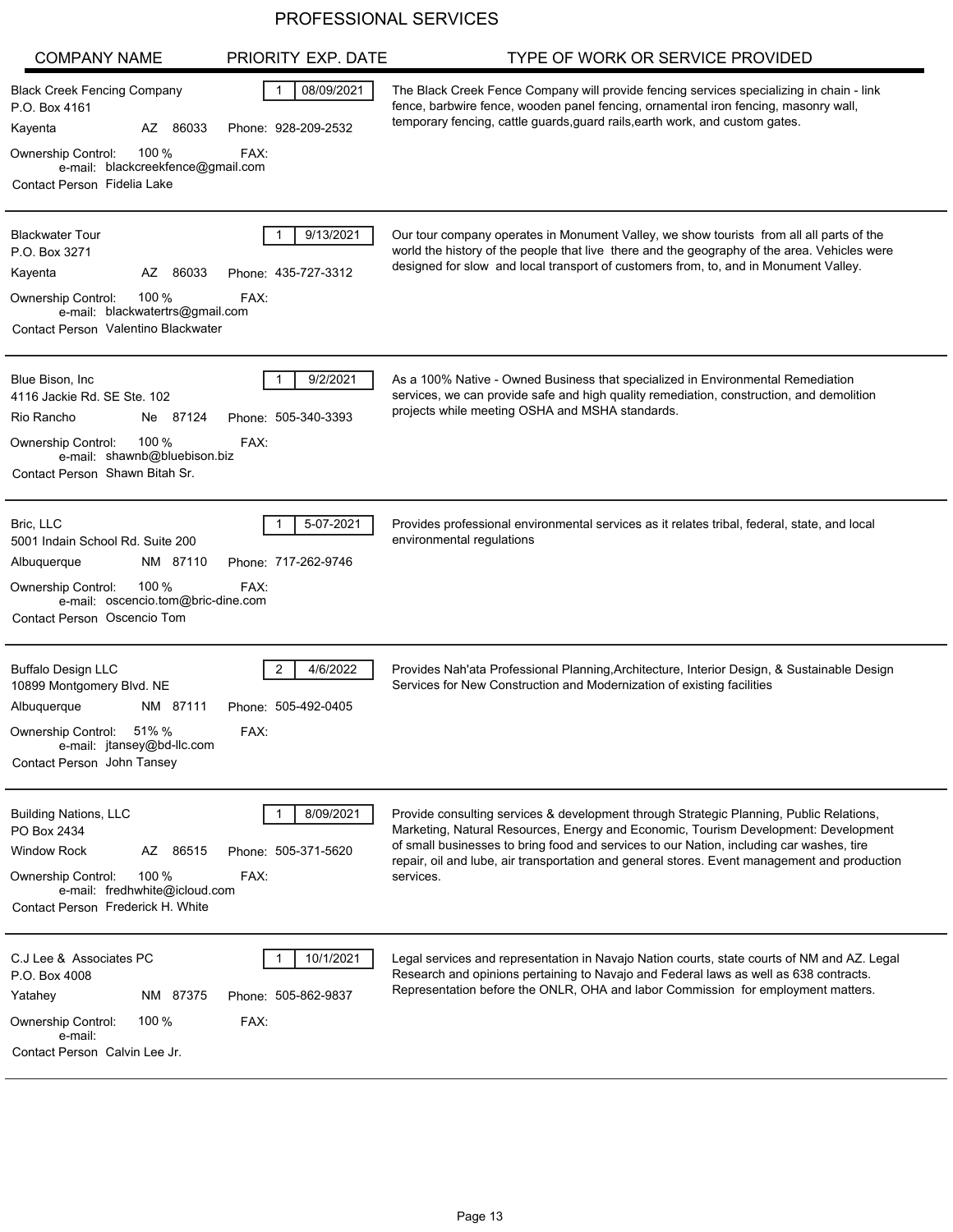| <b>COMPANY NAME</b>                                                                                                                                                                                           | PRIORITY EXP. DATE                                         | TYPE OF WORK OR SERVICE PROVIDED                                                                                                                                                                                                                                                                                                                                                                                         |
|---------------------------------------------------------------------------------------------------------------------------------------------------------------------------------------------------------------|------------------------------------------------------------|--------------------------------------------------------------------------------------------------------------------------------------------------------------------------------------------------------------------------------------------------------------------------------------------------------------------------------------------------------------------------------------------------------------------------|
| Canyon Tours<br>P.O. Box 1913<br>Chinle<br>AZ 86503<br>100 $%$<br>Ownership Control:<br>e-mail: lteller01@yahoo.com<br>Contact Person Lisa Teller                                                             | 3/1/2022<br>Phone: 505-999-9507<br>FAX:                    | Provide Professional Tours through out and within Canyon De Chelly History and Basic<br>Navajo Education Philosophy and Teachings provided to visitors.                                                                                                                                                                                                                                                                  |
| Carrizo Archaeological Group<br>1201 N. Mesa Verde Ave.<br>NM 87401<br>Farmington<br>100 %<br><b>Ownership Control:</b><br>e-mail: carrizoarch@gmail.com<br>Contact Person Jeremy Begay                       | 2/8/2022<br>Phone: 505-320-9013<br>FAX:                    | NHPA (Section 106) Culture Resources Inventories consisting of evaluations / assessments<br>of culture resources documents during archaeological surveys, ethnographic interviews, and<br>archival research. GIS mapping services to include data collection and map generation.                                                                                                                                         |
| Carrizo Mountain Environmental &<br>693 CR 233, Suite A<br>Durango<br>CO 81301<br>51% %<br><b>Ownership Control:</b><br>e-mail: carrizoenvironmental@gmail.com<br>Contact Person Arnold Clifford/Maria Adkins | $\overline{2}$<br>3/25/2022<br>Phone: 505-793-1140<br>FAX: | Biological Assessment, Reclamation Plans, Wetlands Delineation, Major facility Permits,<br>Environmental Assessment (EA), NPDES Permits, Storm Water Plans, Air Emission Analysis,<br>Soil Sampling, Land Surveying.                                                                                                                                                                                                     |
| Charise's Interior Vehicles Detailing<br>P.O. Box 64<br>Tonalea<br>AZ 86044<br>100 $%$<br>Ownership Control:<br>e-mail: charleycharise@gmail.com<br>Contact Person Charise Charley                            | 11/5/2021<br>Phone: 928-675-7083<br>FAX:                   | We detail vehicles, we clean seats, carpets, dash console, cupholder, doors, windows,<br>ceiling, & take out tough stains, Additional cost are trunk, big clean out, excessive pet hair.<br>We travel to clean at client location or drop off. We scheduled appointments for clients. We<br>will expand to outside washes tire, headlights, & window tinting. We will continue to deliver<br>excellent customer service. |
| Chee Trucking, Inc.<br>P.O Box 100209<br>Aneth<br>UT 84510<br>100 %<br><b>Ownership Control:</b><br>e-mail: Cheetruckinginc@yahoo.com<br>Contact Person Lemuel Chee                                           | 8/20/2021<br>Phone: 435-444-0178 /<br>FAX:                 | Transport Services, Oil Field Heavy Hauling, Oil Rig Equipment Transport, Pipe Hauling,<br>General Oil field Services - Roustabout, Tank Separator, Pumping Unit Set Ups.                                                                                                                                                                                                                                                |
| Chinle Heavy Equipment Training<br>PO Box 2563<br>Chinle<br>AZ 86503<br>100 $%$<br><b>Ownership Control:</b><br>e-mail: jerrisonjumbo@yahoo.com<br>Contact Person Jerrison Jumbo                              | 4/20/2022<br>Phone: (928) 674-3718<br>FAX: (928) 674-2957  | Provide Training and Refresher Courses for Heavy Equipment Operators (Loaders, Motor<br>Grader, Back hoe, Dozers, Compactors, Scrapers, Dump Truck, & other Construction<br>Equipment, Excavators), Flagger Instructor, and Traffic Control Instructor                                                                                                                                                                   |
| Chudz Car Spa<br>PO Box 3235<br><b>Window Rock</b><br>AZ 86515<br>100 $%$<br>Ownership Control:<br>e-mail: chudzcarspa@yahoo.com<br>Contact Person Leonard Ross                                               | 10/27/2021<br>Phone: 505-879-2470<br>FAX:                  | Provide the Resources for Complete Automotive Reconditioning (cleaning/detailing) Services                                                                                                                                                                                                                                                                                                                               |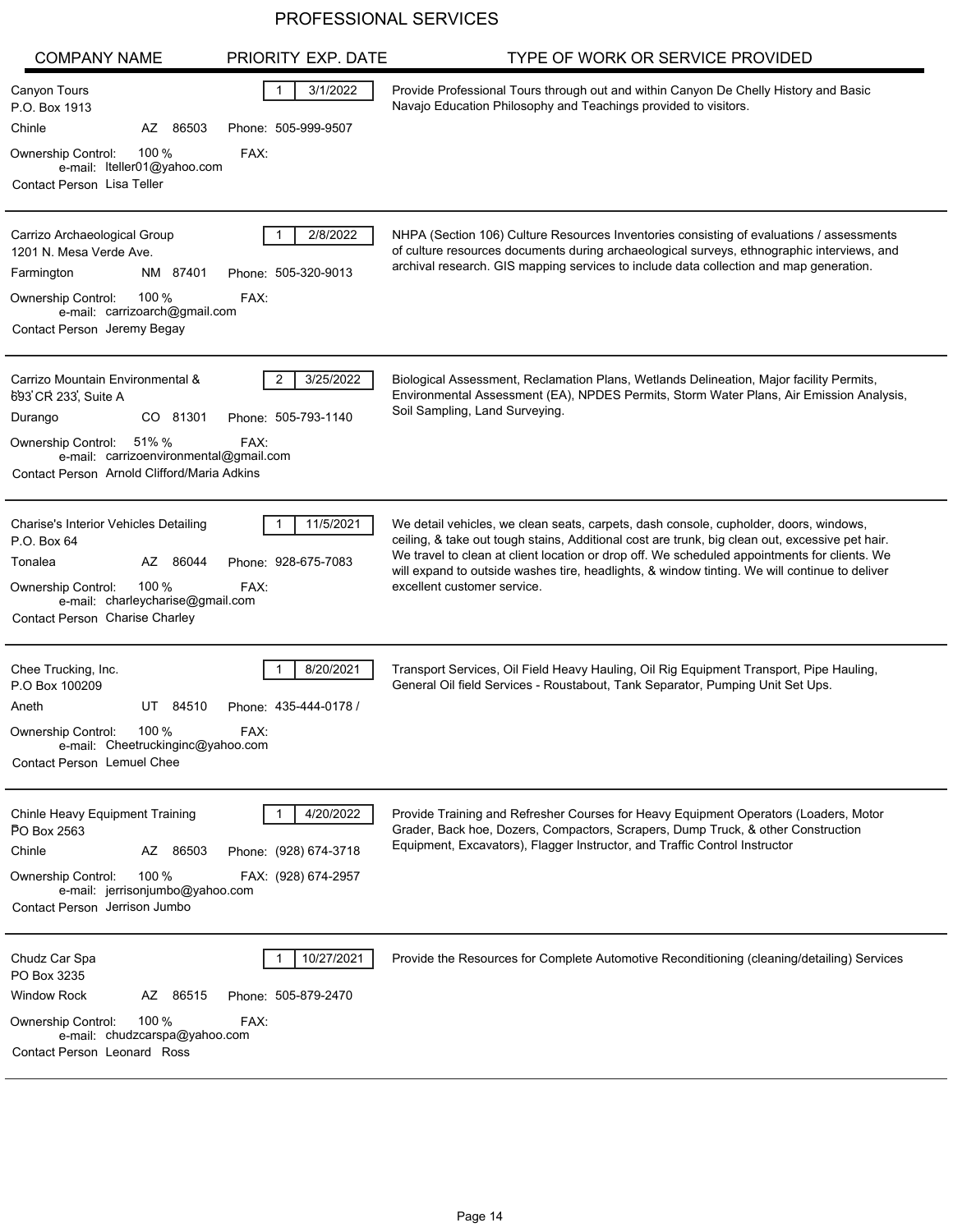| <b>COMPANY NAME</b>                                                                                                                                                                             | PRIORITY EXP. DATE                                      | TYPE OF WORK OR SERVICE PROVIDED                                                                                                                                                                                                                                                                                                                                                                                                                                  |
|-------------------------------------------------------------------------------------------------------------------------------------------------------------------------------------------------|---------------------------------------------------------|-------------------------------------------------------------------------------------------------------------------------------------------------------------------------------------------------------------------------------------------------------------------------------------------------------------------------------------------------------------------------------------------------------------------------------------------------------------------|
| CJ Equipment and Service, LLC<br>PO Box 925<br>Fruitland<br>NM 87416                                                                                                                            | 06/14/2021<br>1<br>Phone: 505-960-9549                  | Equipment Maintenance, Back hoes, Truck, Trailers, Electrical Repairs, Welding, Fabrication,<br>Service Safety, Consultation Service, Training, Inspections, Remodeling Service, General<br>Construction, Drywall, Painting.                                                                                                                                                                                                                                      |
| 100 %<br>Ownership Control:<br>e-mail: millerron250@gmail.com<br><b>Contact Person Ronald Miller</b>                                                                                            | FAX:                                                    |                                                                                                                                                                                                                                                                                                                                                                                                                                                                   |
| Clean Sweep Services, LLC<br>2100 River Road, Suite A                                                                                                                                           | 8/22/2021<br>2                                          | Provide janitorial services to other businesses.                                                                                                                                                                                                                                                                                                                                                                                                                  |
| Farmington<br>NM 87401                                                                                                                                                                          | Phone: 505-325-2111                                     |                                                                                                                                                                                                                                                                                                                                                                                                                                                                   |
| 51%<br><b>Ownership Control:</b><br>e-mail: cleansweepservices@outlook.com<br>Contact Person Johnson Smith Jr.                                                                                  | FAX: (505) 325-8755                                     |                                                                                                                                                                                                                                                                                                                                                                                                                                                                   |
| D. Sloan & Architects, P.C.<br>2120 Palomas Drive NE<br>Albuquerque<br>NM 87110                                                                                                                 | 1/14/2022<br>Phone: (505) 235-7500                      | Architectural Design, Engineering and Planning Construction and Project Management,<br>Technical and Feasibility Studies in Commercial, Economic and Community Development<br>and Design-Building Development.                                                                                                                                                                                                                                                    |
| 100%<br>Ownership Control:<br>e-mail: david@dsloanarchitects.com<br>Contact Person David N. Sloan                                                                                               | FAX: (505) 262-1893                                     |                                                                                                                                                                                                                                                                                                                                                                                                                                                                   |
| Damon Development Group, LLC<br>PO Box 575<br><b>Window Rock</b><br>AZ 86515<br><b>Ownership Control:</b><br>100 $%$<br>e-mail: ndnsunn@yahoo.com<br>Contact Person Albert A. Damon Jr.         | 10/8/2021<br>Phone: 928-278-8832<br>FAX: (928) 871-2526 | Architecture, Planning and Real Estate Developments. Project Planning, Design Services,<br>and Construction of new developments. Real Estate to subject to others is goal. Full Service<br>A/E services and Master Planning                                                                                                                                                                                                                                       |
| Dimension Land Surveying<br>P.O. Box 944<br>St. Michaels<br>AZ 86511<br>100 %<br><b>Ownership Control:</b><br>e-mail: lemont_yazzie@excite.com<br>Contact Person Lemont L. Yazzie               | 4/23/2021<br>Phone: (928) 871-2558<br>FAX:              | Providing specialized Professional Land Surveying services and mapping on Navajo Nation<br>lands and reservations including but not limited to home and business site leases,<br>topographic maps, engineering related investigative, exporatory and boundary determination.<br>Land surveys and documents requiring a licensed land survey or certification that conform to<br>State, Navajo Nation and Bureau of Indian Affairs statutes, laws and regulations. |
| Dine Energy, LLC<br>P.O. Box 1042<br>Shiprock<br>NM 87420<br>Ownership Control: 51% %<br>e-mail: Lauren@Dine Energy.com<br>Contact Person Lauren Conklin                                        | 6/18/2021<br>2<br>Phone: 385-215-4942<br>FAX:           | Dine Energy is a newly created startup company that is solar product oriented to serve<br>Navajo Nation and other Tribal nations in renewable energy. Product lines: Solar Parking Lot<br>Lights, LED Lights, Solar Grid Systems, Solar Evaluation, Energy Assessments, Solar install<br>and Repairs, Large and small scale projects for individuals, Chapter Houses, tribal agencies<br>and tribal businesses.                                                   |
| Dine Proservices, LLC<br>5935 East Mountain Vista Drive<br>Flagstaff<br>AZ 86004<br>100 $%$<br>Ownership Control:<br>e-mail: cassandra@dineproservices.com<br>Contact Person Cassandra R. Muzoz | 9/27/2021<br>Phone: 623-628-1403<br>FAX:                | Overall conference (registration / sponsors / session speakers / reception / entertainment /<br>etc.) and golf tournament coordination; and wedding, graduation, retirement, etc, decoration<br>coordination.                                                                                                                                                                                                                                                     |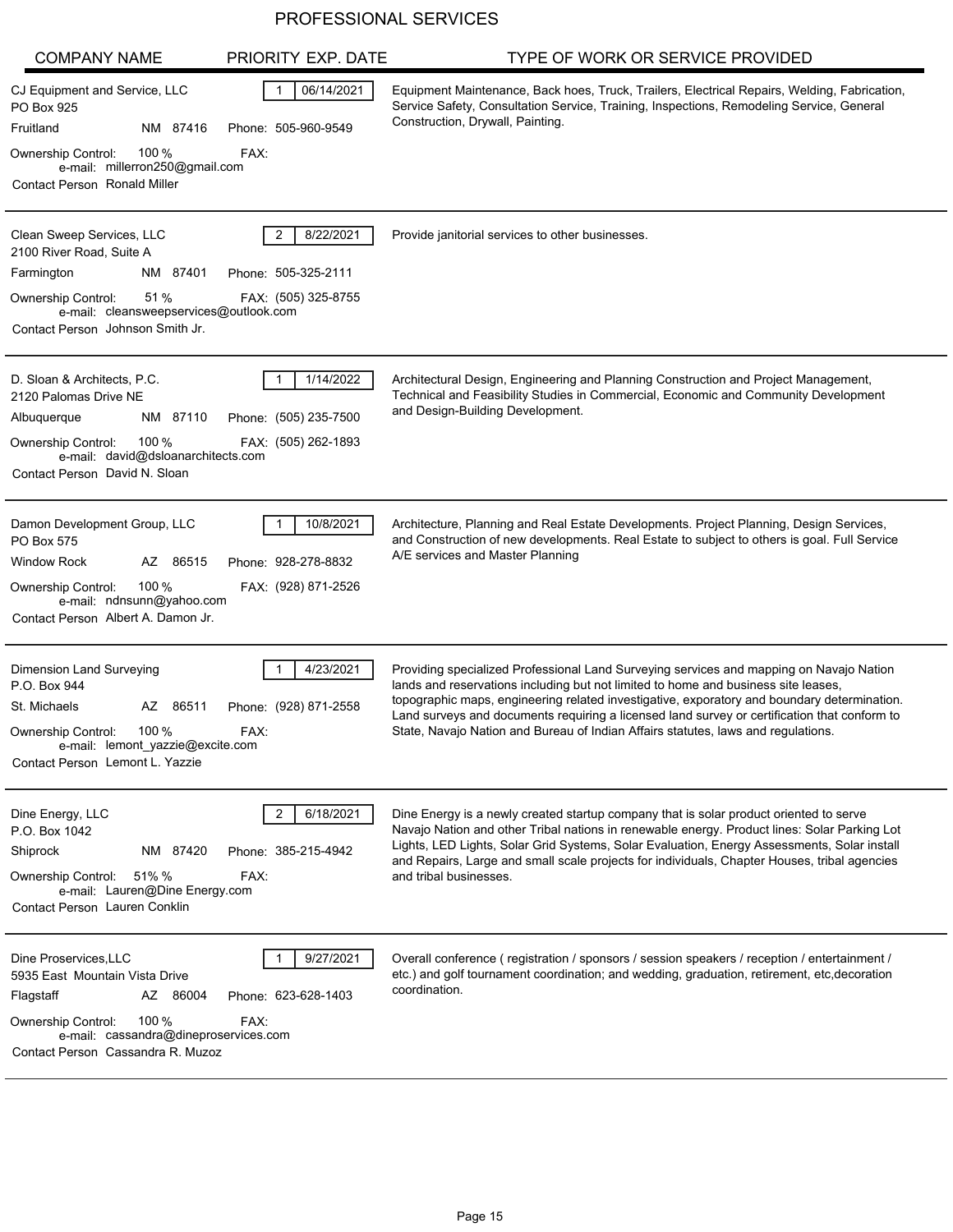| <b>COMPANY NAME</b>                                                                                                                                                                         | PRIORITY EXP. DATE                                        | TYPE OF WORK OR SERVICE PROVIDED                                                                                                                                                                                                                                                                                                                                                                                                                                                                                                                        |
|---------------------------------------------------------------------------------------------------------------------------------------------------------------------------------------------|-----------------------------------------------------------|---------------------------------------------------------------------------------------------------------------------------------------------------------------------------------------------------------------------------------------------------------------------------------------------------------------------------------------------------------------------------------------------------------------------------------------------------------------------------------------------------------------------------------------------------------|
| Dine Resources, LLC<br><b>PO Box 208</b><br>UT 84512<br>Bluff<br>Ownership Control:<br>$100\%$<br>e-mail: dineresources@hotmail.com<br>Contact Person Larena A. Benn                        | 9/2/2021<br>Phone: 505-354-9754 /<br>FAX:                 | HVAC Services, Plumbing, Back hoe Services, Carpentry, Heavy Equipment Maintenance,<br>Janitorial, Road Maintenance, Concrete finishing, Pressure Washing, Fencing, Hot Shot<br>Services, Truck Washing, Trenching, Location upgrades, Environs. Clean up, Tank Washing,<br>Welding, Remediation, Belly Dump, Strategic planning, Project Management, Roustabout,<br>New Construction, Dump trailer, Painting, Grease trap cleaning, Security, New home<br>building, renovation, demolition. Digital Board Installation and Wiring. Low Voltage Wiring. |
| Dineh Fire Chasers Type 2 Contract<br>PO Box 172<br><b>Window Rock</b><br>AZ 86515<br>100%<br><b>Ownership Control:</b><br>e-mail: neildamon132@hotmail.com<br>Contact Person Neil D. Damon | 9/20/2021<br>Phone: (928) 679-5300<br>FAX: (928) 871-5738 | Biomass Woody Recycling Wood-yard and Contract Fire Crew Type 2 Initial Attack Crew.<br>Wood hauling, Commercial tree cutting, tree clearing, wild land urban interface, Emergency<br>Management services and Public Woody removal.                                                                                                                                                                                                                                                                                                                     |
| Dineh Grid, Inc.<br>HCR 6100 Box 50<br>Teec Nos Pos<br>86514<br>AZ<br>100 $%$<br><b>Ownership Control:</b><br>e-mail: shibuddykevin@aol.com<br>Contact Person Kevin Gene Beagy              | 10/25/2021<br>Phone: 928-429-8008<br>FAX:                 | To perform the power system promulgated by Navajo Nation and its Individual Chapter<br>House as LGA Certified & Encourage in participating in investment of private sector through<br>public private partnership (PPP) program & design built operate & transfer (DBOT) program,<br>construction & management of power transmission transmission transformation using new<br>technologies particularly in all kinds.                                                                                                                                    |
| Dineh Optical<br>P.O. Box 2519<br><b>Window Rock</b><br>AZ<br>86515<br>100 $%$<br><b>Ownership Control:</b><br>e-mail: dinehoptical@yahoo.com<br>Contact Person Theresa Klee                | 9/21/2021<br>Phone: 928-871-3436<br>FAX:                  | Fashion designer frame-safety glasses prescription lenses in stock, tinting lenses.                                                                                                                                                                                                                                                                                                                                                                                                                                                                     |
| Dyron Murphy Architects, P.C.<br>4505 Montbel Place, NE<br>Albuquerque<br>NM 87107<br>100 %<br>Ownership Control:<br>e-mail: dmurphy@dm-architects.com<br>Contact Person Dyron V. Murphy    | 4/18/2022<br>Phone: (505) 830-0203<br>FAX: (505) 830-0237 | Architectural & Engineering Services; Community Planning/Feasibility Studies; Educational<br>Specifications; Medical Facility Planning & Design; Construction Management Services;<br>Design-Build Services; Architectural Programing; Architectural Drafting Services; Revit/BIM<br>Modeling Services; & Space Planning Services; Photo Realistic Modeling and Rendering;<br><b>Existing Facility Laser Scanning.</b>                                                                                                                                  |
| DZIL TAAH Adventures, LLC<br>P.O. Box 2846<br>AZ 86033<br>Kayenta<br>100 $%$<br>Ownership Control:<br>e-mail: DZILTAHHADVENTURES@GMAIL.COM<br>Contact Person Jonathan Yazzie                | 9/17/2021<br>Phone: 928-429-8531<br>FAX:                  | Wilderness outback Consulting, Guided backpacking Tours. Host Mountain Bike races, youth<br>mentorship through outdoor education.                                                                                                                                                                                                                                                                                                                                                                                                                       |
| Eagle Flight Development<br>P.O. Box 2192<br>Fort Defiance<br>AZ 86504<br>100 %<br>Ownership Control:<br>e-mail: pmartinez@eagleflightdev.com<br><b>Contact Person Patrick Matinez</b>      | 10/28/2021<br>Phone: 505-593-2049<br>FAX:                 | Providing Project Management, Consulting, Training.                                                                                                                                                                                                                                                                                                                                                                                                                                                                                                     |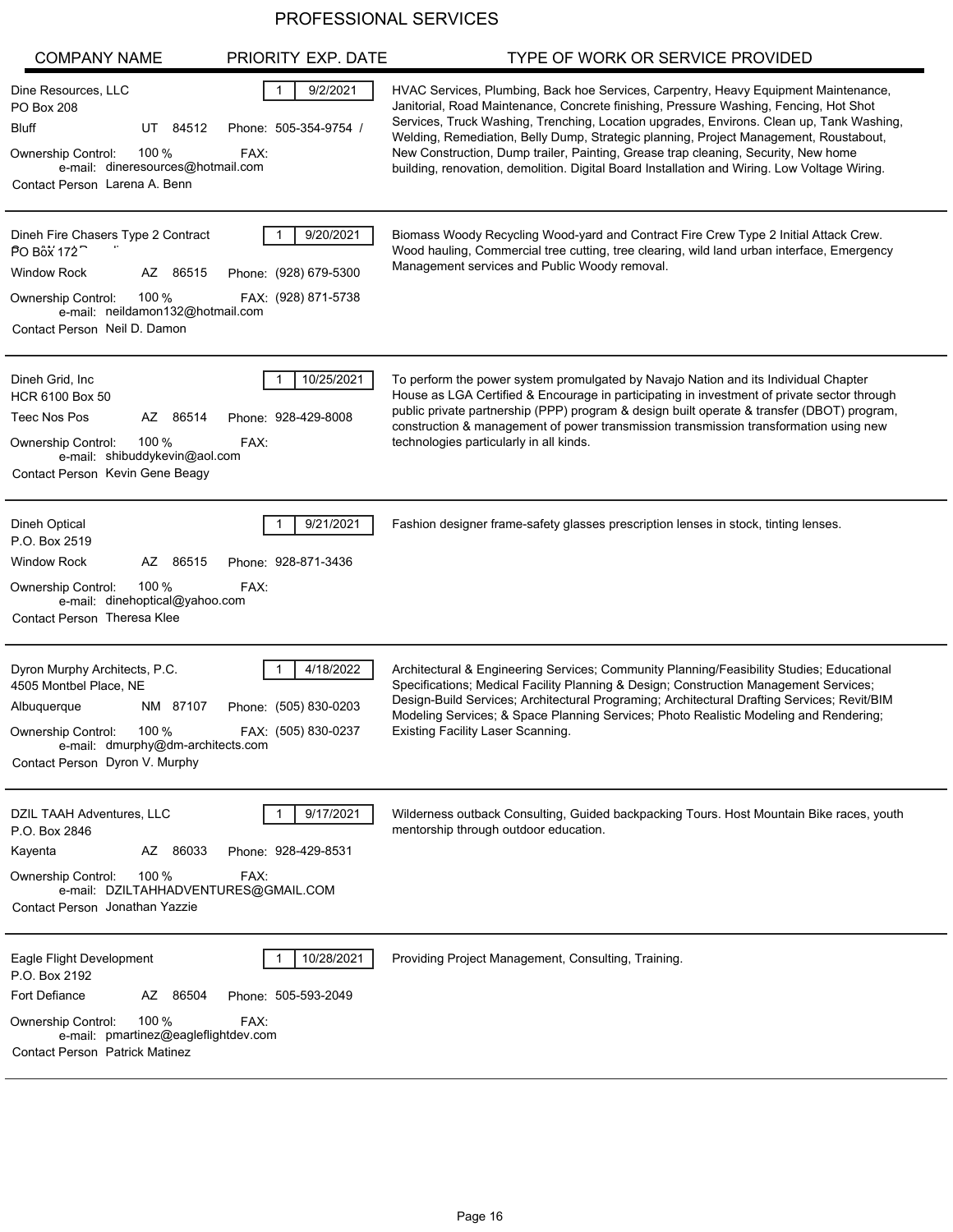| <b>COMPANY NAME</b>                                                                                                                                                                     | PRIORITY EXP. DATE                                        | TYPE OF WORK OR SERVICE PROVIDED                                                                                                                                                                                                                                                                                                                                                                                                                                                                                                                                                   |
|-----------------------------------------------------------------------------------------------------------------------------------------------------------------------------------------|-----------------------------------------------------------|------------------------------------------------------------------------------------------------------------------------------------------------------------------------------------------------------------------------------------------------------------------------------------------------------------------------------------------------------------------------------------------------------------------------------------------------------------------------------------------------------------------------------------------------------------------------------------|
| Elite Laundry Company, Inc.<br>PO Box 640                                                                                                                                               | 10/27/2021                                                | Personal Laundry and Dry Cleaning, Services to IHS hospitals, bia schools, and local<br>individuals.                                                                                                                                                                                                                                                                                                                                                                                                                                                                               |
| Gallup<br>NM 87301                                                                                                                                                                      | Phone: (505) 863-9543                                     |                                                                                                                                                                                                                                                                                                                                                                                                                                                                                                                                                                                    |
| 100 $%$<br>Ownership Control:<br>e-mail:                                                                                                                                                | FAX:                                                      |                                                                                                                                                                                                                                                                                                                                                                                                                                                                                                                                                                                    |
| Contact Person Andrew R. Christensen, Sr.                                                                                                                                               |                                                           |                                                                                                                                                                                                                                                                                                                                                                                                                                                                                                                                                                                    |
| Empower Home Care, LLC<br>8601 N. Black Canyon HWY. Suite #105<br>AZ 85021<br>Phoenix<br>100 $%$<br>Ownership Control:<br>e-mail: tdgene@eprhc.com<br>Contact Person Thurman Gene       | 9/27/2021<br>Phone: 480-562-8877<br>FAX:                  | Providing safe and efficient in home care services throughout not only the Reservation but<br>also the entire State of Arizona. Doing more as a home care agency. Please feel free to call<br>me for more information.                                                                                                                                                                                                                                                                                                                                                             |
| <b>ERH Waves, LLC</b><br>17905 W. 84th Ln,<br>CO 80007<br>Arvada<br>100 $%$<br><b>Ownership Control:</b><br>e-mail: george@erhwave.com<br>Contact Person George Harrison                | 9/24/2021<br>Phone: 303-482-5398<br>FAX:                  | ERH Wave, LLC Market and resells a wide range of products and services from leading<br>companies, such as Dell. Xerox, Cisco, IBM, Microsoft, and many others.                                                                                                                                                                                                                                                                                                                                                                                                                     |
| ETD, Inc.<br>2101 N. Fourth St, Suite 201<br>Flagstaff<br>86004<br>AZ<br>100 $%$<br>Ownership Control:<br>e-mail: eunicet@etd-inc.com<br>Contact Person Eunice L. Tso                   | 2/12/2022<br>Phone: (928) 779-6032<br>FAX: (928) 779-9115 | Environmental Consulting, Phase 1 Site Assessments, Categorical Exclusions, Level 1<br>Floodplain Analysis, Archaeological Data Recovery, Biological Resources Studies, Noise<br>Assessments, Project/Construction Management, Owners Representation, Pre-<br>Development, A/E Contracting & Procurement, Rural Land Use Planning, Strategic Planning,<br>Community Assessments, Community Values Surveys, Socio-economic/Demographic<br>Profiles, GIS Mapping, Public Relations, Community Outreach, Social Media Management,<br>Website Design, Newsletters, and Press Releases. |
| Footpath Journeys<br>PO Box A714<br>Tsaile<br>AZ 86556<br>100 $%$<br><b>Ownership Control:</b><br>e-mail: tours@Footpathjourneys.com<br>Contact Person Lupita McClanahan                | 10/24/2021<br>Phone: (928) 724-3366<br>FAX:               | Provide Educational Eco-Adventures by tours; Hiking, Overnight camping, Teaching Dine<br>Cultural, Exchange Projects for youths and visitors.                                                                                                                                                                                                                                                                                                                                                                                                                                      |
| Fourth World Design Group, LLC<br>3324 E. Ray Road # 171<br>Gilbert<br>AZ 85236<br>100 %<br><b>Ownership Control:</b><br>e-mail: kkanuho@fourthworlddg.com<br>Contact Person Kim Kanuho | 12/23/2021<br>Phone: 480-454-4713<br>FAX:                 | <b>Community &amp; Regional Planning, Land Use Planning,</b><br><b>Master Planning, Economic Development Planning,</b><br><b>Economic Feasibility Studies, Comprehensive Economic</b><br><b>Development Strategies (CEDS), Community</b><br>Engagement Technical Assistance Project /                                                                                                                                                                                                                                                                                              |
| Goldtooth Precision Solutions, Inc.<br>PO Box 640<br><b>Tuba City</b><br>AZ 86045<br>100 $%$<br>Ownership Control:<br>e-mail:<br>Contact Person Halbert Goldtooth                       | 4/13/2022<br>Phone: (928) 283-4652<br>FAX:                | CAD Drafting, Land Surveying, Mapping, Topography Surveys, Land Title Research,<br>Construction Staking, Volume Calculations, and Survey/Civil Design Software                                                                                                                                                                                                                                                                                                                                                                                                                     |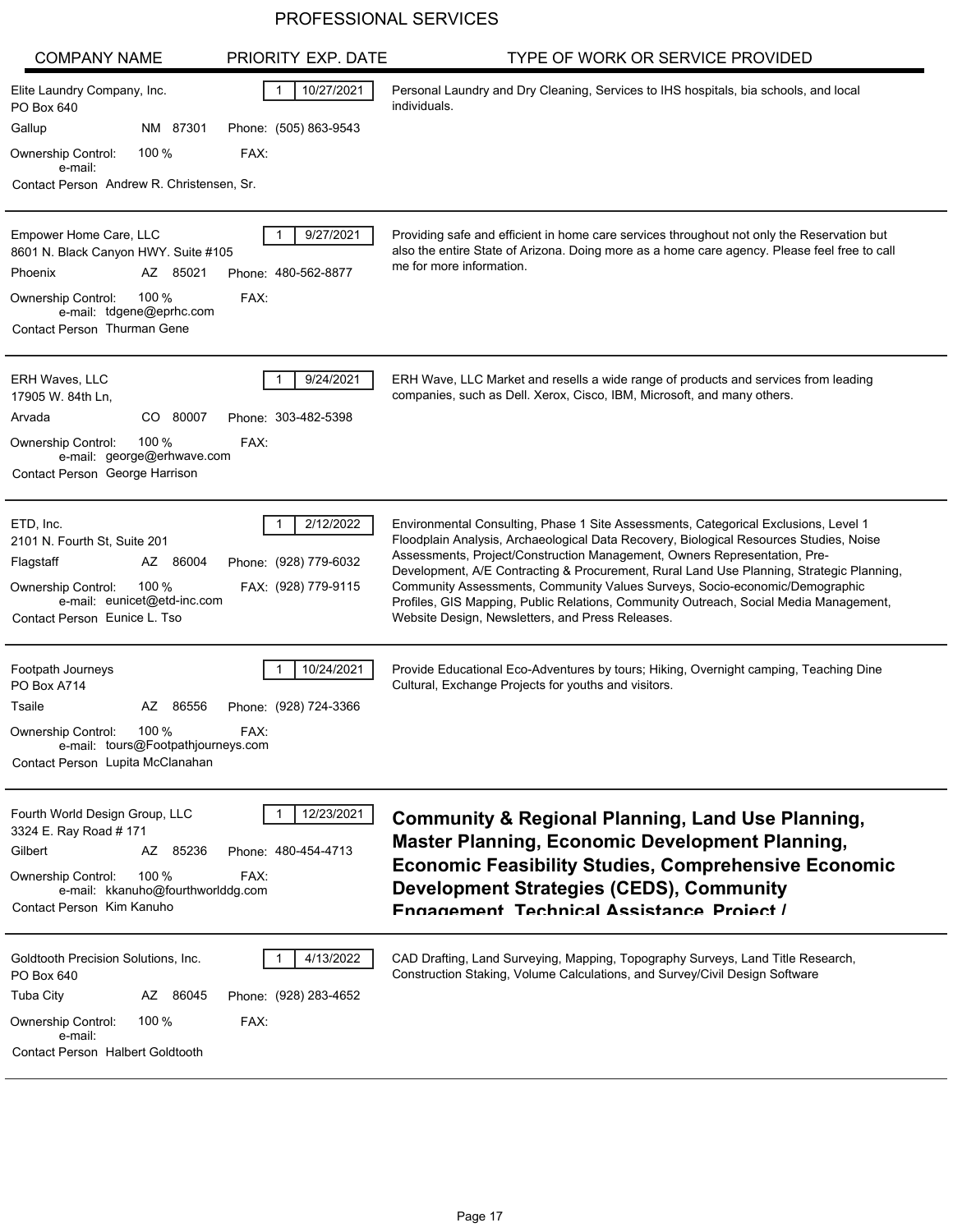| <b>COMPANY NAME</b>                                                                                                                                                                            | PRIORITY EXP. DATE                                       | TYPE OF WORK OR SERVICE PROVIDED                                                                                                                                                                                                                                                                                                                                                                                                           |
|------------------------------------------------------------------------------------------------------------------------------------------------------------------------------------------------|----------------------------------------------------------|--------------------------------------------------------------------------------------------------------------------------------------------------------------------------------------------------------------------------------------------------------------------------------------------------------------------------------------------------------------------------------------------------------------------------------------------|
| <b>Greenstone Ag Consulting</b><br>301 Fahrion<br>NM 87413<br>Farmington<br>100 $%$<br>Ownership Control:<br>e-mail: tsolewis@yahoo.com<br>Contact Person Lena & Tsosie John Lewis             | 6/2/2021<br>Phone: 505-516-7167<br>FAX:                  | Irrigation Sprinkler System; Export of Forage; Business & Strategic Plan for agriculture<br>development; agricultural seed; heavy equipment for land cultivation; agronomic field<br>inspection; advise on Natural Beef; management recommendation to Farms & livestock<br>operation; Biotech Farming. Consultation to large corporate farm.                                                                                               |
| Hawk Enterprises, LLC<br>P.O. Box 388<br>86040<br>AZ<br>Page<br>100 $%$<br><b>Ownership Control:</b><br>e-mail: rosalind@rcsellc.com<br><b>Contact Person Rosalind Tsosie</b>                  | 10/26/2021<br>Phone: 602-510-7666<br>FAX:                | Books Reservations for over night / extended stay in Vacation Homes. Clean and maintain<br>Houses.                                                                                                                                                                                                                                                                                                                                         |
| <b>Helping Hand</b><br>PO Box 3480<br><b>Window Rock</b><br>86515<br>AZ<br>100 $%$<br>Ownership Control:<br>e-mail: helpinghand-inc@hotmail.com<br>Contact Person Phil Begay                   | 7/21/2021<br>Phone: (505) 974-7128<br>FAX:               | Picking up trash along Highways, Remote Areas, Household Trash and at Tribal Fairs,<br>Rodeos and Other Events, Beautification projects for groups and individuals, with camping<br>and lodging.                                                                                                                                                                                                                                           |
| High Desert Technical Rescue<br>PO Box 3041<br>Kirtland<br>NM 87417<br>Ownership Control:<br>100 $%$<br>e-mail: gpolacca@yahoo.com<br>Contact Person Gerald Polacca                            | 9/24/2021<br>Phone: 505-330-5691<br>FAX:                 | Provide rope rescue, confine space rescue, industrial rescue, and "fall-at-heights" training.<br>Also, sell rescue and safety equipment in compliance with OSHA, ANSI, and NFPA<br>standards. Additionally can teach and train CPR and First Aid under American Safety &<br>Health Institute (ASAI).                                                                                                                                       |
| <b>HLS Trucking</b><br>PO Box 209<br>Tonalea<br>86044<br>AZ<br>100 %<br>Ownership Control:<br>e-mail: hsucco@yahoo.com<br>Contact Person Henry Succo                                           | 10/8/2021<br>Phone: (928) 606-2647<br>FAX:               | Haul Materials: Haul & Deliver Hay, Hay Broker and Dealer, Haul Metals, Lumber, Pipe,<br>Cinder Blocks, Building Materials, and Haul Farm & Heavy Equipment                                                                                                                                                                                                                                                                                |
| HN4 Solution, LLC<br>P.O. Box 3022<br>Fort Defiance<br>AZ 86504<br>100 $%$<br><b>Ownership Control:</b><br>e-mail: swwillie@iclould.com<br>Contact Person Spencer W. Willie / Cheryl J. Willie | 9/13/2021<br>Phone: 928-814-1190<br>FAX:                 | Provide professional consulting services with such activities as government and public<br>relations, Government Affairs, public policy development, grant writing, strategic planning,<br>organizational development, crisis management , emergency planning, business process<br>analysis and information technology. Reseller of software products and technical support /<br>customer support for software. Food services and catering. |
| Hodishooh Specialty Maintenance Inc.<br>PO Box 2221<br><b>Bloomfield</b><br>NM 87413<br>100 $%$<br>Ownership Control:<br>e-mail:<br>Contact Person Abeigail B. Yazzie                          | 6/7/2021<br>Phone: (800) 987-0463<br>FAX: (800) 987-0463 | Commercial custodial Services, Industrial janitorial Services, Carpet Cleaning, Hard Floor<br>Maintenance Expert, Disinfection Offices, / Deep Cleaning Services; Plumbing Services;<br>Landscape Maintenance; and welding Services.                                                                                                                                                                                                       |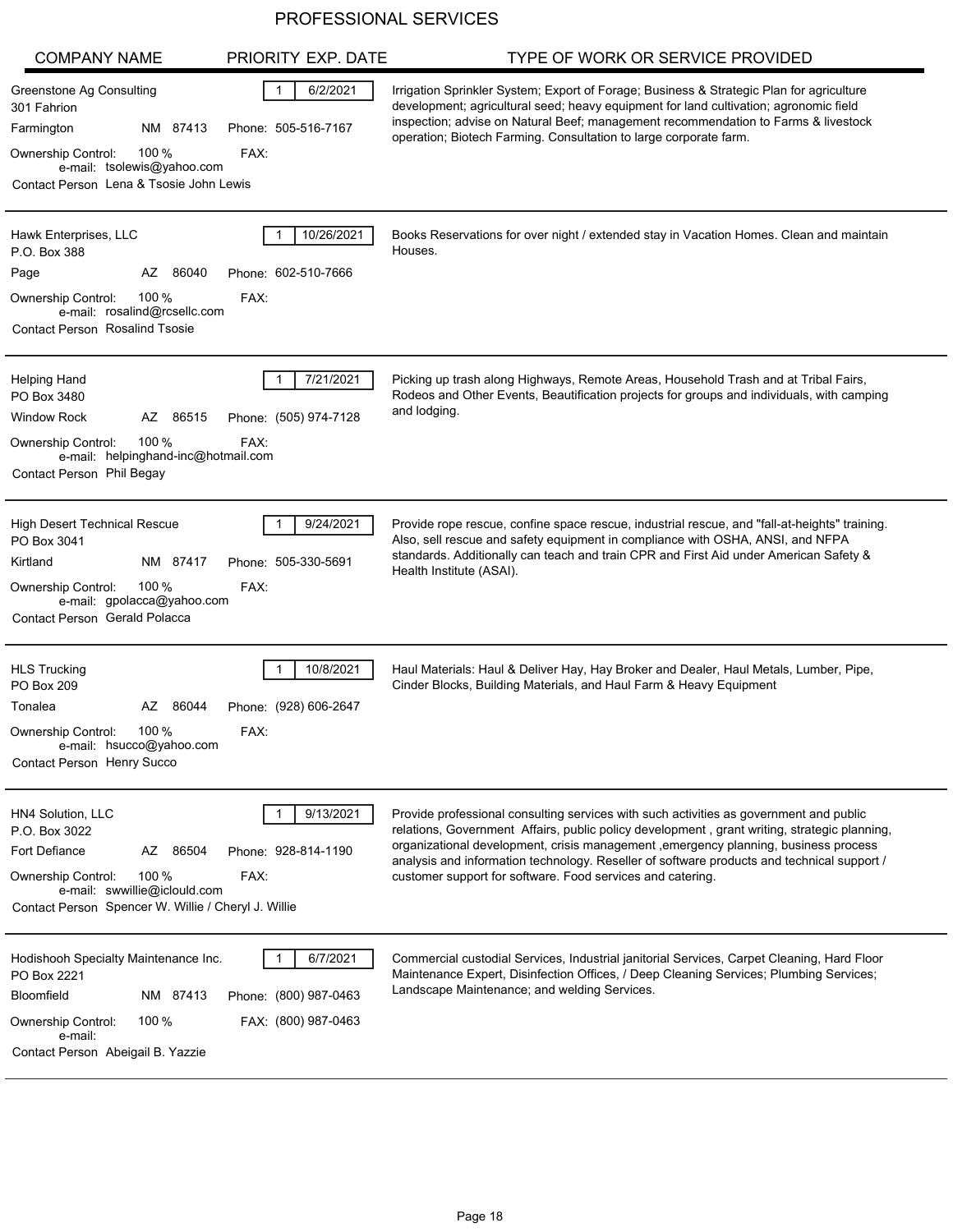| <b>COMPANY NAME</b>                                                                                                                                                                                    | PRIORITY EXP. DATE                                        | TYPE OF WORK OR SERVICE PROVIDED                                                                                                                                                                                                                                                                                                                                                                                                                                                                                                                                                                                                        |
|--------------------------------------------------------------------------------------------------------------------------------------------------------------------------------------------------------|-----------------------------------------------------------|-----------------------------------------------------------------------------------------------------------------------------------------------------------------------------------------------------------------------------------------------------------------------------------------------------------------------------------------------------------------------------------------------------------------------------------------------------------------------------------------------------------------------------------------------------------------------------------------------------------------------------------------|
| Hoof Print Express, LLC<br>PO Box 649                                                                                                                                                                  | 3/20/2022                                                 | Transportation Services; Hauling Agriculture Products, Grain, Hay, Livestock Gravel, Road<br>Material and Water.                                                                                                                                                                                                                                                                                                                                                                                                                                                                                                                        |
| <b>Window Rock</b><br>AZ 86515                                                                                                                                                                         | Phone: 928-810-3069                                       |                                                                                                                                                                                                                                                                                                                                                                                                                                                                                                                                                                                                                                         |
| 100 $%$<br><b>Ownership Control:</b><br>e-mail: hpebenny@gmail.com<br>Contact Person Constance Damon                                                                                                   | FAX:                                                      |                                                                                                                                                                                                                                                                                                                                                                                                                                                                                                                                                                                                                                         |
| Hummingbird Survey, LLC<br>PO Box 416<br>Montezuma Creek<br>UT 84534<br>100 $%$<br><b>Ownership Control:</b><br>e-mail: del@hummingbirdsurveyllc.com<br>Contact Person Deleon W. Jones<br>4854558-2201 | 4/23/2021<br>Phone: 970-570-5108<br>FAX:                  | All Services associated with Land Surveying including: Boundary, Topographic, Easement,<br>Right Of Way Surveys, Sub Divisions, Pipeline, Power Line, Sewer Line, Storm Drain, and<br>Related Structures, Control Surveys, CAD Drafting, Public Land Surveying, Volume<br>Calculations, GPS and Conventional Surveys.                                                                                                                                                                                                                                                                                                                   |
| iina'ba', Inc<br>4801 N Butler Ave., Suite 1101<br>Farmington<br>NM 87401<br>100 $%$<br><b>Ownership Control:</b><br>e-mail: daspaa@iinaba.com<br>Contact Person Duane M. Aspaas                       | 6/10/2021<br>Phone: (505) 327-1072<br>FAX: (505) 327-1517 | All NEPA Compliance: EAs EISs, Bio, Arch, T&E, Phase I/II/III, ESAs; hydro Investigations<br>Soil & Ground Water Remediation; Hazardous Mat. Management; Wetland; ACOE 401/404<br>Permits; SPCC Plans, SWP3; H&S Plans, Haz. Mat. Spill Response & Assessment; USTs<br>(Uranium/UMTRA); Soil/Water Sampling; Asbestos/Lead Sampling, Analytical Lab Services,<br>Water Treatment; Wastewater; Sewer Sys/Airport/Hwy Design; Subdivision, Site Grading &<br>Drainage, Surveying Topo & Boundary Surveys, Drainage Analysis; Land Surveying,<br>Construction Staking, Civil Engineering, Surveying/Drafting, IT Services and A/E Services |
| Indigenous Design Studio &<br>PO Box 16657<br>NM 87191<br>Albuquerque<br>100 $%$<br><b>Ownership Control:</b><br>e-mail: tbegay@ids-a.com<br>Contact Person Tamarah R. Begay                           | 4/27/2021<br>Phone: 505-226-2565<br>FAX: (505) 226-2566   | Architecture, Master Planning, facility assessments, design build, feasibility studies, land use<br>planning, cultural consulting, programming, building information modeling, economic<br>development training, and community participatory facilitation, sustainable and LEED design,<br>and interior design.                                                                                                                                                                                                                                                                                                                         |
| Indigenous Enterprise, LLC<br>P.O. Box 144<br>AZ 86508<br>Lupton<br>100 %<br><b>Ownership Control:</b><br>e-mail: kenneth@indigenousenterprise.com<br>Contact Person Kenneth Shirley                   | 10/5/2021<br>Phone: 480-594-6659<br>FAX:                  | Indigenous Enterprise provides entertainment services for Navajo Nation casinos,<br>organizations, governmental entities, hospitality companies, etc. Dancers are retained as<br>independent contractors for each event. Kenneth Shirley receives compensation as needed<br>from company net income.                                                                                                                                                                                                                                                                                                                                    |
| Indigenous Innovations, LLC<br>P.O. Box 2885<br>NM 87417<br>Kirtland<br>100 %<br><b>Ownership Control:</b><br>e-mail: wbarber@indigenous-innvovation.com<br>Contact Person Walter Barber Jr.           | 9/21/2021<br>Phone: 505-325-4420<br>FAX:                  | A non-emergency medical transport; servicing medical insurance and workers compensation.<br>a graphic design and advertising print designs for all types of mediums.                                                                                                                                                                                                                                                                                                                                                                                                                                                                    |
| J & W Surveying<br>PO Box 2223<br><b>Window Rock</b><br>AZ 86515<br>100 $%$<br>Ownership Control:<br>e-mail:<br>Contact Person Jack Woodie Jr                                                          | 10/25/2021<br>Phone: (505) 713-2069<br>FAX:               | Boundary Survey, Topographic Surveying, Land Withdrawn, Construction Survey, Subdivisior<br>Survey, Homesite Survey, Powerline/Waterline/Gasoline Surveying, Archaeological Survey,<br>CADD Drafting, GPS and Conventional Surveying, Downloading Data for Maps, GP                                                                                                                                                                                                                                                                                                                                                                     |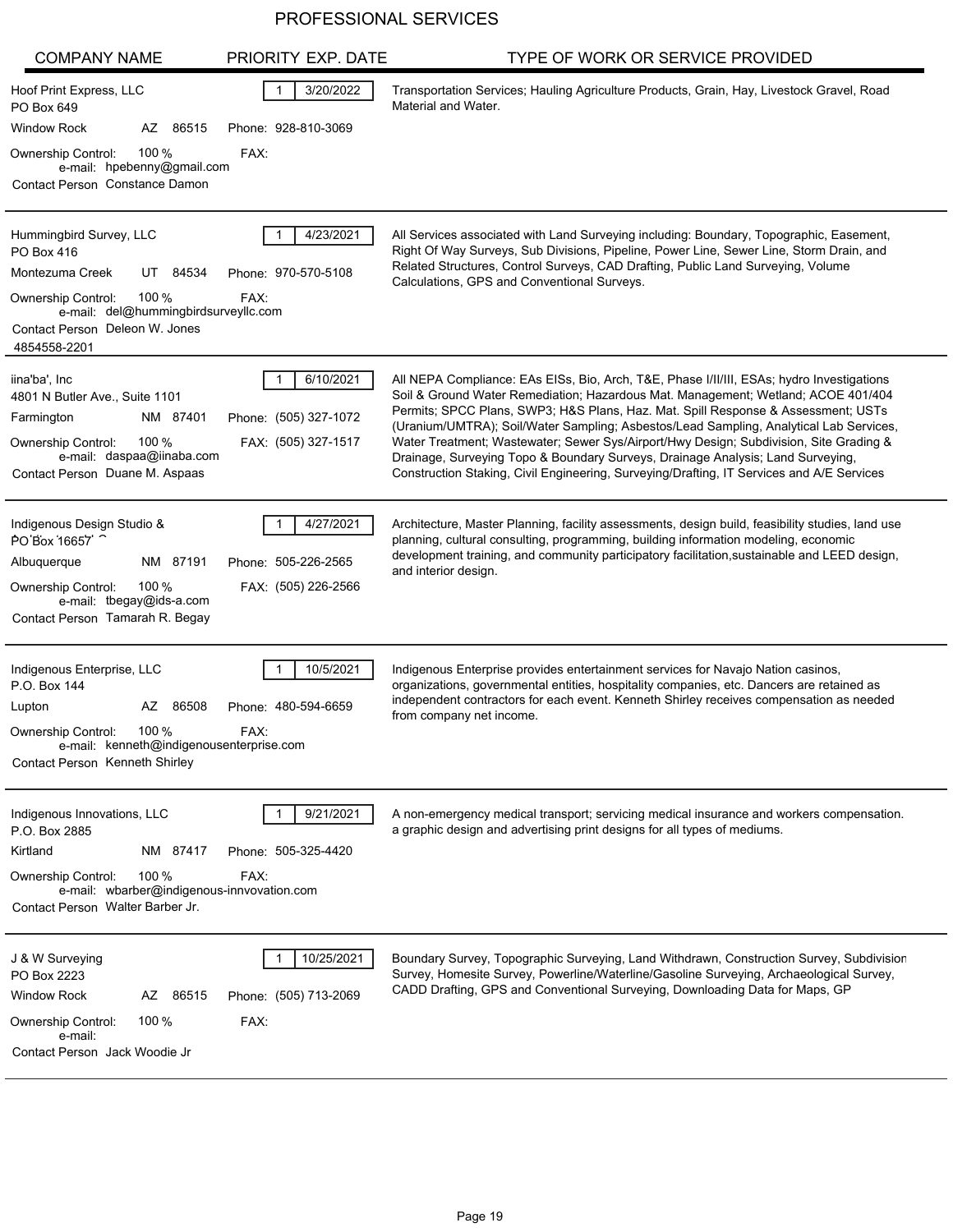| <b>COMPANY NAME</b>                                                                                                                                                                                | PRIORITY EXP. DATE                                          | TYPE OF WORK OR SERVICE PROVIDED                                                                                                                                                                                                                                                                            |
|----------------------------------------------------------------------------------------------------------------------------------------------------------------------------------------------------|-------------------------------------------------------------|-------------------------------------------------------------------------------------------------------------------------------------------------------------------------------------------------------------------------------------------------------------------------------------------------------------|
| Jay and R, LLC<br>3 Road 5473<br>NM 87401<br>Farmington                                                                                                                                            | 3/14/2022<br>Phone: 505-330-7813                            | Jay and R, LLC provides maintenance, repairs, deep cleaning, sanitization, janitorial clerical,<br>transcribing, paralegal, minor renovations, demolition, minor landscape, etc. / Construction<br>and Industrial and commercial painting.                                                                  |
| 100 $%$<br>Ownership Control:<br>e-mail: jaygriffith@jay-r-llc.com<br>Contact Person Relinda John                                                                                                  | FAX:                                                        |                                                                                                                                                                                                                                                                                                             |
| Johnson Smitthipong & Rosamond<br>5210 E Williams, Cir, Ste 600<br>Tucson<br>AZ 85711<br>100 %<br>Ownership Control:<br>e-mail: bdraper@srarchinc.com<br>Contact Person William H. Draper, AIA     | 5/14/2021<br>Phone: (520) 547-7904<br>FAX: (520) 547-7905   | Architecture, Master Planning, Strategic Planning, Programming, and Interiors                                                                                                                                                                                                                               |
| Juniper Fence Company<br><b>PO Box 143</b><br>Chambers<br>AZ<br>86502<br>100 $%$<br>Ownership Control:<br>e-mail: juniperfence@gmail.com<br>Contact Person McKayla L. Begay                        | 10/22/2021<br>Phone: 928-241-1500<br>FAX:                   | Professional Fencing Company, Specializing in Chain Link Fence, Ornakmental Iron, Range<br>Fencing, Row Fencing, Gates, Retailing Walls, Block Walls, Agricultural Fence, Cattle Guard,<br>Guardrails, Railings, 30 Wire Mesh Fence.                                                                        |
| Kansas K. Begaye<br>420 Whispering Meadows Dr. NE<br>Rio Rancho<br>NM 87144<br>100%<br>Ownership Control:<br>e-mail: kansaskbegaye@gmail.com<br>Contact Person Kansas Begaye                       | 10/1/2021<br>Phone: 505-265465<br>FAX:                      | Live performances, entertainment, culture preservation, and inspirational speaking in various<br>parts of the Navajo Nation. My 4 albums sold at public events and gatherings. Performances<br>at schools and Navajo Nation.                                                                                |
| Kenew, LLC<br>17505 N. 79th Ave. Suite 205-C<br>Glendale<br>AZ 85308<br>51%%<br>Ownership Control:<br>e-mail: Bobt@kenewllc.com/chadh@kenewllc.com<br>Contact Person Bob Terry III / Chad Hafstrom | 3/25/2022<br>Phone: 480-710-2360/623<br>FAX:                | Kenew, LLC is a full- Service Construction Management firm focusing on Tribal Owners and<br>Projects Located on Native Nations. The owner of Kenew brings over 40 years of<br>Construction Experience and can assist in all phases of Construction; from initial project<br>conception to final completion. |
| Keres Consulting, Inc.<br>2700 San Pedro Dr. NE,<br>Albuquerque<br>NM 87110<br>100 %<br>Ownership Control:<br>e-mail: tchavez@keresnm.com<br>Contact Person Timothy Chavez                         | 7/5/2021<br>2<br>Phone: 505-837-2104<br>FAX: (505) 837-0575 | Keres consulting, Inc. (Keres) is a general consulting firm with specialized expertise in<br>environmental and engineering services, real property asset management, and<br>communications.                                                                                                                 |
| Kinyaanii Certified Inspections<br>408 E. Boyd Dr.<br>Farmington<br>NM 87401<br>100 $%$<br>Ownership Control:<br>e-mail: pcclark8@yahoo.com<br>Contact Person Phillip Clark                        | 11/23/2021<br>Phone: 928-613-4314<br>FAX:                   | Provide inspection and Plan Review for the following disciplines; Building, Electrical,<br>Plumbing, Mechanical, ADA and Fire Code.                                                                                                                                                                         |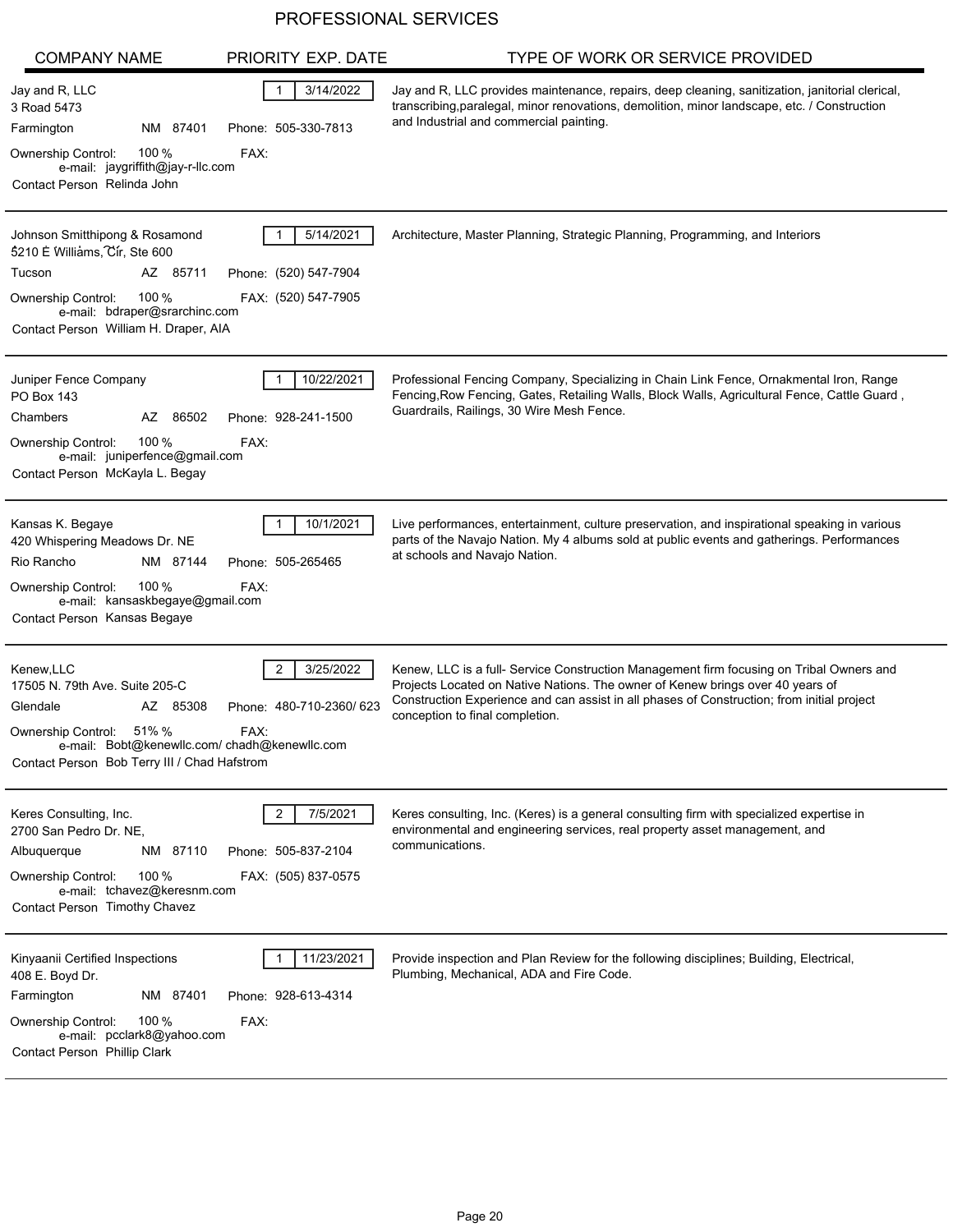| <b>COMPANY NAME</b>                                                                                                                                                                         | PRIORITY EXP. DATE                                         | TYPE OF WORK OR SERVICE PROVIDED                                                                                                                                                                                                                                                                                                                                                                              |
|---------------------------------------------------------------------------------------------------------------------------------------------------------------------------------------------|------------------------------------------------------------|---------------------------------------------------------------------------------------------------------------------------------------------------------------------------------------------------------------------------------------------------------------------------------------------------------------------------------------------------------------------------------------------------------------|
| L5, LLC<br>P.O. Box 220<br>Church Rock<br>NM 87311                                                                                                                                          | 2<br>8/26/2021<br>Phone: (928) 401-0971                    | L5, LLC is selling workout equipment, workout programs, workout apparel, and guest<br>speaker.                                                                                                                                                                                                                                                                                                                |
| 51% %<br>Ownership Control:<br>e-mail: theplankhelper@yahoo.com<br>Contact Person George & Darlene LaFrance                                                                                 | FAX:                                                       |                                                                                                                                                                                                                                                                                                                                                                                                               |
| <b>LAM Corporation</b><br>PO Box 957<br>Gallup<br>NM 87305<br>100 $%$<br><b>Ownership Control:</b><br>e-mail: info@lamcorporation.com<br>Contact Person Loren A. Miller                     | 11/06/2021<br>Phone: (505) 722-0965<br>FAX: (505) 722-2057 | Architectural/Engineering Design Services, Design Build Services, Architectural<br>Programming, Auto CAD Drafting Services, Commercial and Residential Construction,<br><b>Construction Administration, and Construction Estimating</b>                                                                                                                                                                       |
| Latte Abini Coffee<br>P.O. Box 391<br><b>Window Rock</b><br>AZ 86515<br>100 $%$<br>Ownership Control:<br>e-mail: zbitsuie@gmail.com<br><b>Contact Person</b>                                | 9/24/2021<br>Phone: 480-323-6528<br>FAX:                   | Latte Abini will offer you coffee / tea beverages and coffee products. Coffee and tea<br>beverages will be our main seller and sold by the cup. All our beverages will be made from<br>organic coffee beans sourced worldwide. We will also offer coffee products such as fresh<br>roasted coffee beans. We are mobile and can cater to any special events providing full-<br>service coffee espresso drinks. |
| Ligai Si Anii Tours, LLC<br>P.O. Box 4991<br>86040<br>Page<br>AZ<br>100 $%$<br><b>Ownership Control:</b><br>e-mail:<br>Contact Person Lula Marie Justice                                    | 11/12/2021<br>Phone: 602-549-0194<br>FAX:                  | Slot Canyon hiking tours.                                                                                                                                                                                                                                                                                                                                                                                     |
| Lone Pine Enterprise, LLC<br>P.O. Box 392<br>Window Rock<br>AZ 86515<br>100 $%$<br>Ownership Control:<br>e-mail:<br>Contact Person Derrick Watchman                                         | 1/28/2022<br>Phone: 928-288-5993<br>FAX:                   | Retail business development; Professional Services consultation; Supply chain management;<br>and investment management.                                                                                                                                                                                                                                                                                       |
| Louis Denetsosie, Attorney Law<br>P.O. Box 2544<br>AZ 86515<br>Window Rock<br>100 $%$<br><b>Ownership Control:</b><br>e-mail: louisedenetsosie@yahoo.com<br>Contact Person Louis Denetsosie | 10/01/2021<br>Phone: 928-551-3081<br>FAX:                  | Federal Indian & Navajo law, Natural Resources, Tribal Utilities, commercial finance, bond<br>counsel, corporate, tribal enterprises boards, rights of way, purchase power agreements, oil<br>& gas and related legal services                                                                                                                                                                                |
| M. Burke Consulting<br>P.O. Box 1996<br>86040<br>Page<br>AZ –<br>100 $%$<br>Ownership Control:<br>e-mail: mburkeconsulting@yahoo.com<br>Contact Person Mathilda Burke                       | 10/29/2021<br>Phone: 928-640-7674<br>FAX:                  | Provide Archaeological Services                                                                                                                                                                                                                                                                                                                                                                               |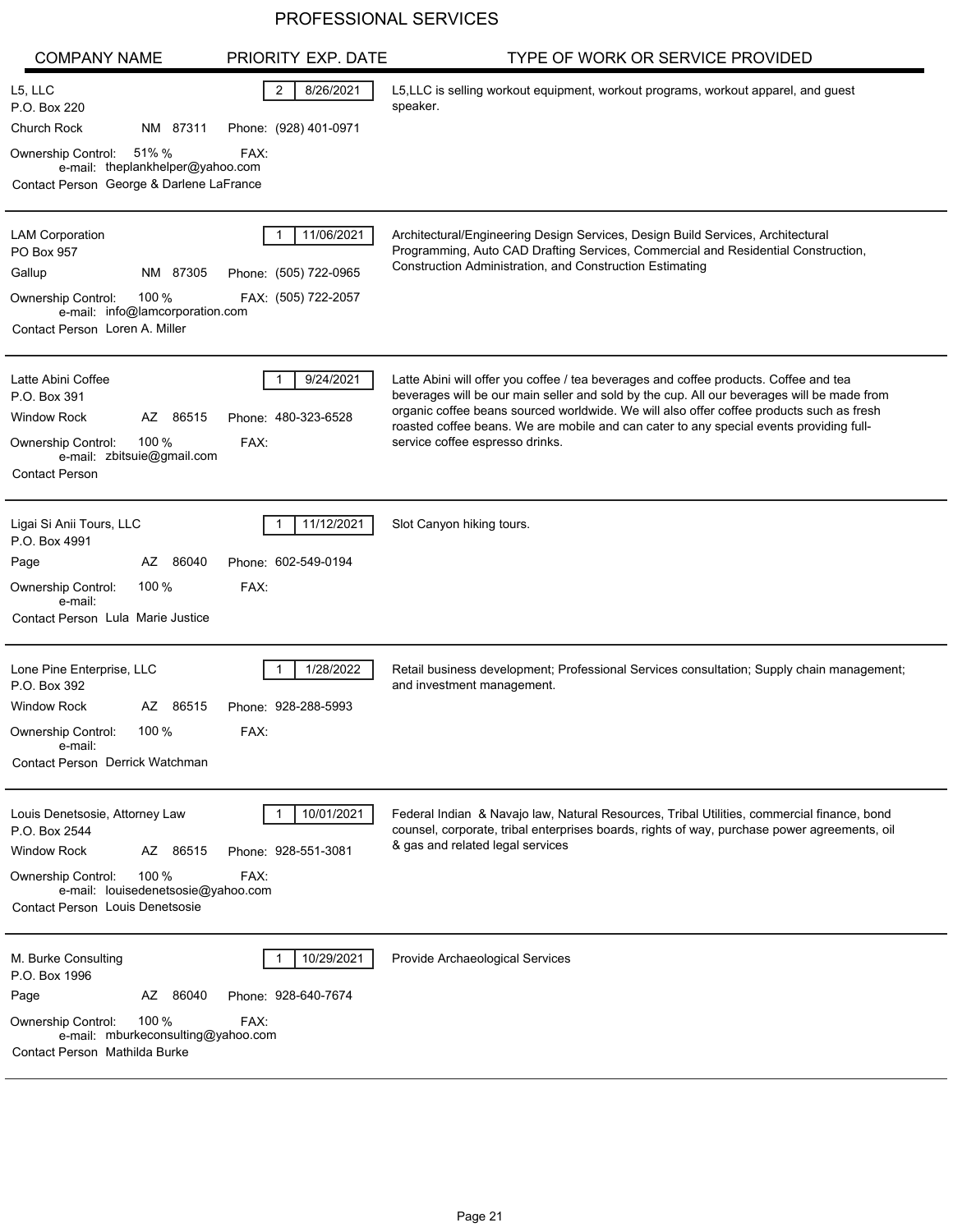| <b>COMPANY NAME</b>                                                                                                                                                                                 | PRIORITY EXP. DATE                                       | TYPE OF WORK OR SERVICE PROVIDED                                                                                                                                                                                                                                                                     |
|-----------------------------------------------------------------------------------------------------------------------------------------------------------------------------------------------------|----------------------------------------------------------|------------------------------------------------------------------------------------------------------------------------------------------------------------------------------------------------------------------------------------------------------------------------------------------------------|
| Manuelito Towing & Recovery Services<br>PO Box 94                                                                                                                                                   | 11/5/2021<br>-1                                          | Manuelito Towing, LLC is a 24 hour, 365 days a year towing service. Services include towing<br>services (light & medium duty) throughout the Navajo Nation, State of New Mexico and                                                                                                                  |
| St. Michaels<br>AZ 86511                                                                                                                                                                            | Phone: (505) 371-5599                                    | Arizona.                                                                                                                                                                                                                                                                                             |
| 100%<br>Ownership Control:<br>e-mail:                                                                                                                                                               | FAX:                                                     |                                                                                                                                                                                                                                                                                                      |
| <b>Contact Person Arthur Manuelito</b>                                                                                                                                                              |                                                          |                                                                                                                                                                                                                                                                                                      |
| Martha L. King, P.C.<br>PO Box 70201                                                                                                                                                                | 1/5/2022<br>2                                            | Provide legal services to projects throughout the Navajo Nation.                                                                                                                                                                                                                                     |
| NM 87197<br>Albuquerque                                                                                                                                                                             | Phone: 505-304-1033                                      |                                                                                                                                                                                                                                                                                                      |
| 100 $%$<br><b>Ownership Control:</b><br>e-mail: martha@marthakinglaw.com<br>Contact Person Martha L. King                                                                                           | FAX: ()-888-907-1693                                     |                                                                                                                                                                                                                                                                                                      |
| McCabe CPA Group LLC<br>11301 Pino Ave NE<br>NM 87122<br>Albuquerque<br>100 $%$<br>Ownership Control:<br>e-mail: smccabe@mccabecpa.com                                                              | 9/1/2021<br>Phone: 505-264-0772<br>FAX:                  | Financial Statement audits for government and enterprises. Account service and audit prep<br>services, consulting on all accounting matters including policies & procedures and forensic<br>and efficiency audit.                                                                                    |
| Contact Person Sean McCabe                                                                                                                                                                          |                                                          |                                                                                                                                                                                                                                                                                                      |
| Mette Associates LLC dba Tallsalt<br>P.O. Box 28334<br>Scottsdale<br>AZ 85255                                                                                                                       | 12/23/2021<br>Phone: (480)433-9760                       | Investment Advisory Services, Investment Consulting, Corporate Financial Advice.                                                                                                                                                                                                                     |
| 100 $%$<br><b>Ownership Control:</b><br>e-mail: steve.gundersen@tallsalt.com<br>Contact Person Steven Gundersen                                                                                     | FAX: (480) 699-9607                                      |                                                                                                                                                                                                                                                                                                      |
| Michael P. Upshaw, Attorney at Law<br>5635 North Scottsdale Road. Ste 170<br>Scottsdale<br>AZ 85250<br>100%<br>Ownership Control:<br>e-mail: mupshaw@mpulaw.com<br>Contact Person Michael P. Upshaw | 1/5/2022<br>Phone: (480) 729-6215<br>FAX: (480) 994-2008 | Attorney at Law, Legal Services and Representation involving Business Transactions and<br>Contracts, Business Formations, School Law, Construction Law, Employment Law,<br>Government Law and Federal Indian Law and Litigation                                                                      |
| <b>MJX Safety</b><br>P.O. Box 5262<br><b>Window Rock</b><br>AZ 86515<br>100 $%$<br>Ownership Control:<br>e-mail: melyoung5532@yahoo.com<br>Contact Person Melvin Young                              | 3/8/2022<br>Phone: 505-728-5081<br>FAX:                  | Our purpose is to provide COVID-19 disinfected cleaning services, for all commercial, private<br>buildings, residential, and all vehicles throughout the Navajo Nation and beyond. For a<br>cleaner and safer Navajo Nation for all life, to assist in returning back to our natural way of<br>life. |
| Montezuma Well Service, Inc.<br>PO Box 540<br>Montezuma Creek<br>84534<br>UT<br>Ownership Control:<br>100 $%$<br>e-mail:<br><b>Contact Person Earl Martinez</b>                                     | 3/4/2022<br>Phone: (435) 651-3469<br>FAX: (435) 651-3409 | Trucking (Vacuum/Water Truck, Winch Trucks, Belly Dump), Hot Oil Service, Roustabout<br>Service Drilling and Well Service, Workover Rigs, Fluids Management Services, Fishing and<br>Rental, TXX Co-Rod Service.                                                                                     |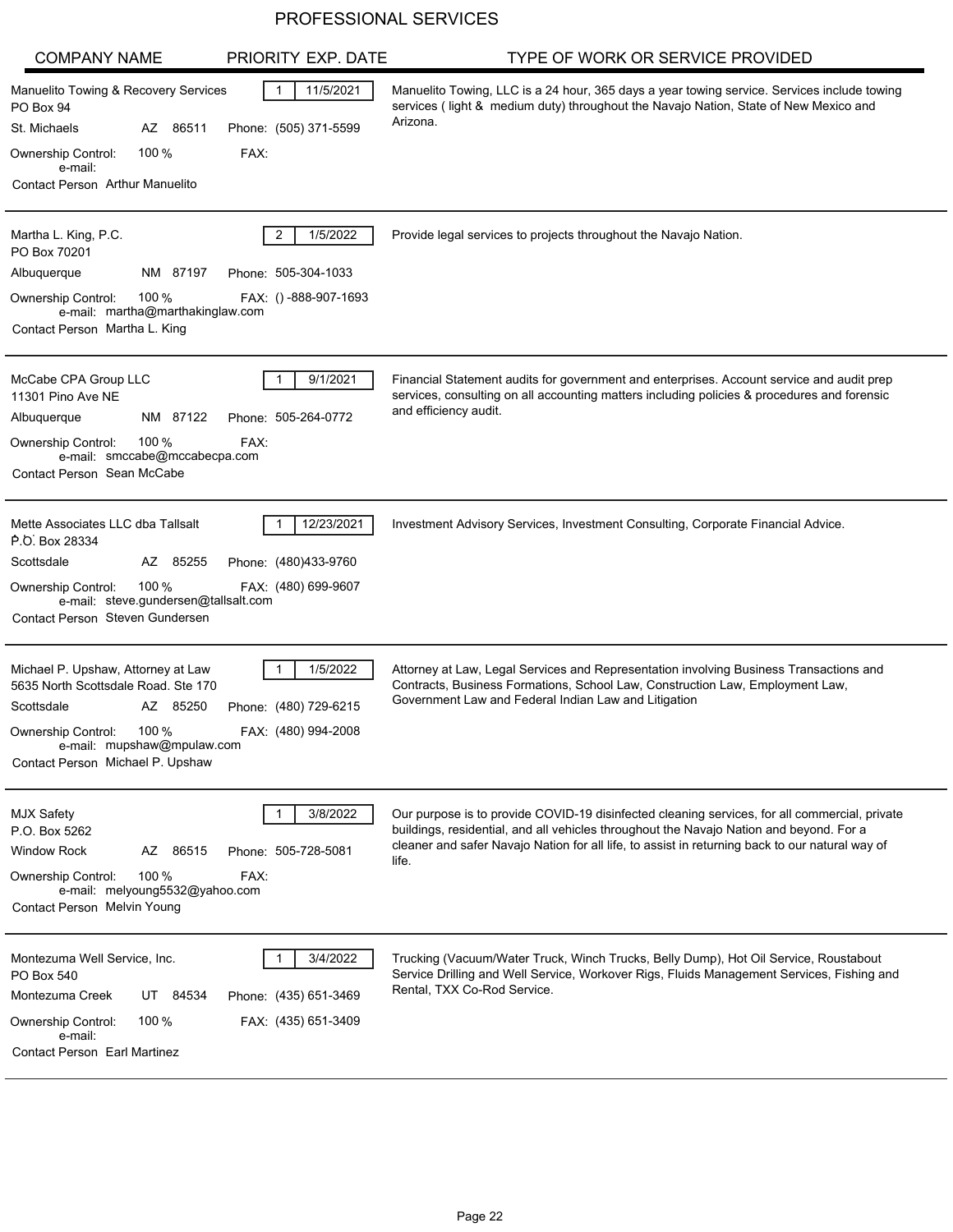| <b>COMPANY NAME</b>                                                                                                                                                                        | PRIORITY EXP. DATE                                              | TYPE OF WORK OR SERVICE PROVIDED                                                                                                                                                                                                                                                                                                                                                                                                                                                                                                                                                                                        |
|--------------------------------------------------------------------------------------------------------------------------------------------------------------------------------------------|-----------------------------------------------------------------|-------------------------------------------------------------------------------------------------------------------------------------------------------------------------------------------------------------------------------------------------------------------------------------------------------------------------------------------------------------------------------------------------------------------------------------------------------------------------------------------------------------------------------------------------------------------------------------------------------------------------|
| Monument Valley Holiday Tours<br>P.O. Box 360463<br>Uta 84536<br><b>Monument Valley</b>                                                                                                    | 10/1/2021<br>$\mathbf{1}$<br>Phone: 928-489-1688                | The service we provide are targeted to Tourism and recreational attraction. We provide<br>vehicles guided tours throughout Monument Valley, Utah and Arizona. The services that I can<br>provide for the Navajo Nation if given are Transportation services and tourism information.                                                                                                                                                                                                                                                                                                                                    |
| 100 $%$<br><b>Ownership Control:</b><br>e-mail: stevenholiday946@yahoo.com<br>Contact Person Steven Holiday                                                                                | FAX:                                                            |                                                                                                                                                                                                                                                                                                                                                                                                                                                                                                                                                                                                                         |
| <b>Monument Valley Tribal Tours</b><br>P.O. Box 360162<br>Monument Valley<br>Uta 84536<br>100 $%$<br><b>Ownership Control:</b>                                                             | 12/22/2021<br>Phone: 385-347-6243<br>FAX:                       | Our services provides people from all over the world a thorough knowledge of the Navajo<br>land, history and culture. A keen perspective of a Navajo's way of life will allow ourselves and<br>others to respect our culture. How we are perceived in today's society impacts our future<br>goals and development.                                                                                                                                                                                                                                                                                                      |
| e-mail: monumentvalleytribaltours@yahoo.com<br>Contact Person Reeverson Holiday                                                                                                            |                                                                 |                                                                                                                                                                                                                                                                                                                                                                                                                                                                                                                                                                                                                         |
| Nabinachi Wozani Real Estate LLC<br>10131 Arroyo Bend Dr NW<br>Albuquerque<br>NM 87114<br>Ownership Control:<br>100 %<br>e-mail: renvillesb@gmail.com<br>Contact Person Saasha Renville    | 1/7/2022<br>1<br>Phone: 505-948-4045<br>FAX:                    | The Services Nabinachi Wozani can provide are; Structuring & arranging of financing in<br>addition to feasibility studies on tribal reservation where infrastructure is scarce.<br>Infrastructure development ranges in mixed use commercial & health care facilities. Our<br>plans include the hiring of Navajo priority one Development contractors to build. PPE<br>(Personal protective equipment, Thermometers, Thermometers Cameras, Cleaning Spray<br>guns, Backpack, Oximeter, Testing kits (rapid & pcr), Lab Services, Imaging services,<br>healthcare research, disinfectant, hand sanitizer, food products. |
| Nasbah Technologies LLC<br>PO Box 1388<br><b>Ft Defiance</b><br>86504<br>AZ<br>100 $%$<br><b>Ownership Control:</b><br>e-mail: elrenamitchell@gmail.com<br>Contact Person Elrena Mitchell  | 4/26/2021<br>Phone: 928-729-5930<br>FAX:                        | Civil and Structural Engineering Services.                                                                                                                                                                                                                                                                                                                                                                                                                                                                                                                                                                              |
| Native Innovation, Inc.<br>P.O. Box 2548<br>Flagstaff<br>AZ<br>86003<br>100 $%$<br><b>Ownership Control:</b><br>e-mail: jerome@nativeinnovation.com<br>Contact Person Jerome L. Tsosie     | 9/3/2021<br>Phone: 877-511-2342<br>FAX:                         | Professional IT services, reseller of IT equipment (Ienovo, HP, Cisco, Promethean, Dell),<br>Professional Education Technology Teacher development, IT conference, websites, IT<br>managed services.                                                                                                                                                                                                                                                                                                                                                                                                                    |
| Native Resource Development Co Inc.<br>1210 E. Highway 66<br>Gallup<br>NM 87301<br>100 $%$<br>Ownership Control:<br>e-mail: penny@nrdci.com<br>Contact Person Elvina (Penny) Emerson       | 10/26/2021<br>Phone: (505) 726-8481<br>FAX: (888) 317-5195      | Commercial Janitorial Cleaning Services; Construction clean up; Carpet & Upholstery<br>cleaning; Hard Floor Maintenance; Building / Facility Maintenance; Property Management;<br>Landscape Maintenance; Health Program Management; and Food Service Consulting<br>Service                                                                                                                                                                                                                                                                                                                                              |
| Navajo Agricultural Products Industry<br>PO Drawer 1318<br>NM 87499<br>Farmington<br>100 $%$<br><b>Ownership Control:</b><br>e-mail: DZeller@navajopride.com<br>Contact Person Dave Zeller | 2<br>10/29/2021<br>Phone: (505) 566-2600<br>FAX: (505) 960-9458 | Major crops grown at NAPI are alfalfa, no. 2 corn, small grains, potatoes, beans, and in 2017<br>an introduction of growing organic products. Each crop is grown to the meet the highest<br>quality under the "Navajo Pride" brand. The Bean Plant and Fresh Pack are Global CAP<br>certified. Civil Engineering, Agricultural Engineering, Electrical Service, Construction<br>Services, Financial Services, and IT Services.                                                                                                                                                                                          |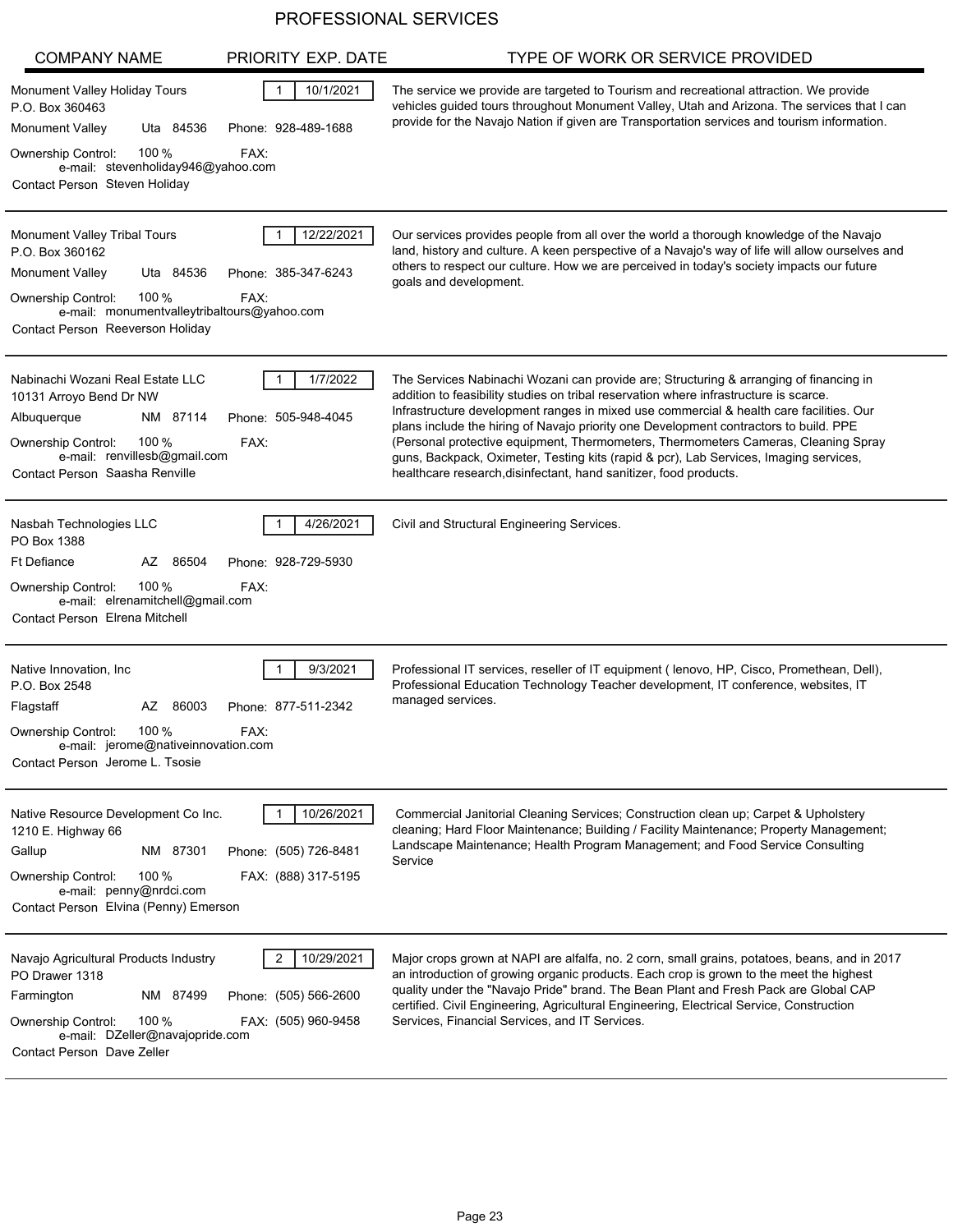| <b>COMPANY NAME</b>                                                                                                | PRIORITY EXP. DATE    | TYPE OF WORK OR SERVICE PROVIDED                                                                                                                                                       |
|--------------------------------------------------------------------------------------------------------------------|-----------------------|----------------------------------------------------------------------------------------------------------------------------------------------------------------------------------------|
| Navajo Sanitation<br>PO Box 237                                                                                    | 9/20/2021             | Solid Waste Disposal (Residential, Commercial and Government), Transfer Station, Open-<br>top Roll-off/Compactor Containers, Recycling, Metal Recycling/Handling and Hauling           |
| <b>Window Rock</b><br>AZ 86515                                                                                     | Phone: (928) 871-4395 |                                                                                                                                                                                        |
| 100 %<br>Ownership Control:<br>e-mail:                                                                             | FAX:                  |                                                                                                                                                                                        |
| Contact Person Benjamin Damon, Jr.                                                                                 |                       |                                                                                                                                                                                        |
| Navajo Solution, LLC<br>P.O. Box 279                                                                               | 2<br>8/18/2021        | Wholesale Supplier for Construction Material, Including; HDPE Pipe, PVC, Steel, MPT<br>Fittings, for water, Gas, & Sewer Projects, Fusion Equipment & other Construction<br>Equipment. |
| Uta 35079<br>Hayden                                                                                                | Phone: 505-609-0377   |                                                                                                                                                                                        |
| 51% %<br><b>Ownership Control:</b><br>e-mail: navajosolutiins.chris@gmail.com<br>Contact Person Christopher Storer | FAX:                  |                                                                                                                                                                                        |
| Navajoland Vacation Rental, LLC<br>P.O. Box 1782                                                                   | 9/27/2021             | We provide a Short term vacation home. Right now it is rented to a travel nurse working the<br>Covid unit at Tuba City Hospital.                                                       |
| AZ 86053<br>Kaibeto                                                                                                | Phone: 928-673-3453   |                                                                                                                                                                                        |
| 100%<br><b>Ownership Control:</b><br>e-mail: laisharris@frontiernet.net                                            | FAX:                  |                                                                                                                                                                                        |
| Contact Person Lisa Harris / Tincer Harris                                                                         |                       |                                                                                                                                                                                        |
| Navamill Lumber & Logging Company<br>PO Box 441                                                                    | 3/28/2022             | Lumber and Logging sales, Forest Management, Forest Thinning, Log Harvesting. Log<br>Hogan and Cabin Construction.                                                                     |
| Ft. Defiance<br>AZ 86504                                                                                           | Phone: 505-713-8767   |                                                                                                                                                                                        |
| 100 %<br><b>Ownership Control:</b><br>e-mail: navaMILL@yahoo.com<br>Contact Person Aaron D. Sam                    | FAX:                  |                                                                                                                                                                                        |
|                                                                                                                    |                       |                                                                                                                                                                                        |
| Neil Johns<br>P.O. Box 2281                                                                                        | 3/25/2022             | Construction Management Services: Pre- planning / Design; Design development;<br>construction/ contracts administration; Cost proposal; Budgetary estimates; LEED /                    |
| AZ 86515<br><b>Window Rock</b>                                                                                     | Phone: 505-593986     | commissioning; Inspections; completion / transfers; close-out activities; consultant / Technical                                                                                       |
| 100 %<br>Ownership Control:                                                                                        | FAX:                  | services. Maintenance implementations. Project Management services: Feasibility Studies;<br>Environmental Mitigation / Remediations: Building Conditions Assessments: Regulatory       |
| e-mail: nlsnjohns@yahoo.com<br>Contact Person Neil Johns                                                           |                       | compliance Analysis: Land with drawls: FF&E Procurement / Installation.                                                                                                                |
|                                                                                                                    |                       |                                                                                                                                                                                        |
| Noon & Associates, LLC<br>400 Gold Avenue SW                                                                       | 6/8/2021              | Noon & Associates provides Accounting consulting services to Native American tribes                                                                                                    |
| NM 87102<br>Albuquerque                                                                                            | Phone: 505-401-3394   |                                                                                                                                                                                        |
| 100 $%$<br><b>Ownership Control:</b><br>e-mail: noon@noon.associates                                               | FAX: ()-877-599-2205  |                                                                                                                                                                                        |
| Contact Person Joaquin J. Noon                                                                                     |                       |                                                                                                                                                                                        |
|                                                                                                                    |                       |                                                                                                                                                                                        |
| North Wind Resource Consulting                                                                                     | 6/18/2021             | A full service natural and culture resource consulting and National Environmental Policy Act<br>(NEPA) compliance and permitting services. North Wind Resource Consulting, an Alaska   |
| 1425 High Street<br><b>Idaho Falls</b><br>83402<br>ID                                                              | Phone: 615-913-1545   | Native Corporation (ANC), is a small disadvataged business that meets the size standards                                                                                               |
| <b>Ownership Control:</b><br>51% %                                                                                 | FAX:                  | for all NAICS codes.                                                                                                                                                                   |
| e-mail: kimberly.crandell@northwindgrp.com<br>Contact Person Kimberly Crandell                                     |                       |                                                                                                                                                                                        |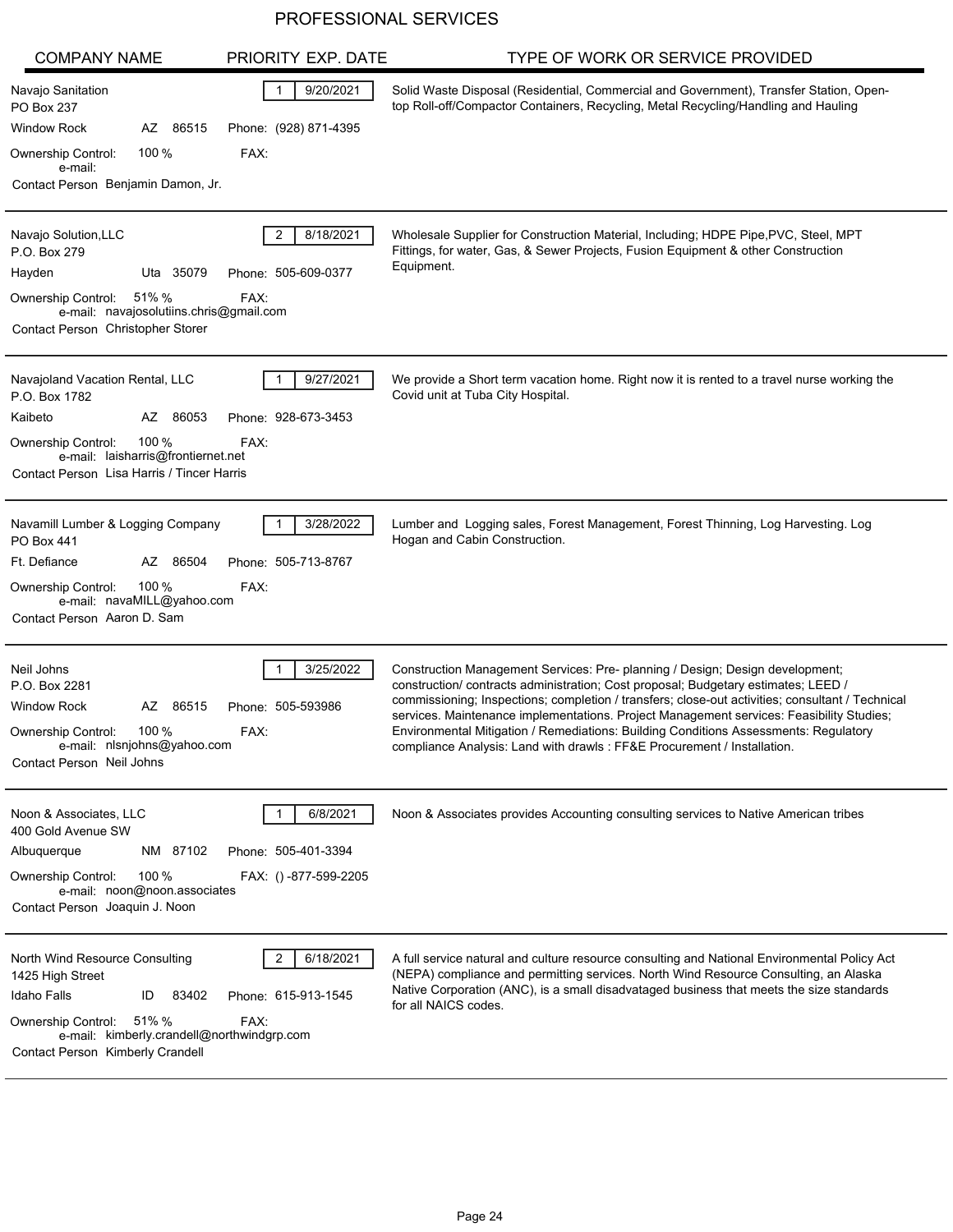| <b>COMPANY NAME</b>                                                                                                                                                                                      | PRIORITY EXP. DATE                                             | TYPE OF WORK OR SERVICE PROVIDED                                                                                                                                                                                                                                                                                                                                                                                                                                                                                                                                                 |
|----------------------------------------------------------------------------------------------------------------------------------------------------------------------------------------------------------|----------------------------------------------------------------|----------------------------------------------------------------------------------------------------------------------------------------------------------------------------------------------------------------------------------------------------------------------------------------------------------------------------------------------------------------------------------------------------------------------------------------------------------------------------------------------------------------------------------------------------------------------------------|
| NTUA Wireless, LLC<br>P.O. Box 1947                                                                                                                                                                      | 2<br>5/7/2021                                                  | NTUA Wireless provides last mile wireless telecommunications services within the Navajo<br>Nation.                                                                                                                                                                                                                                                                                                                                                                                                                                                                               |
| Chinle<br>AZ 86503                                                                                                                                                                                       | Phone: 928-674-3840                                            |                                                                                                                                                                                                                                                                                                                                                                                                                                                                                                                                                                                  |
| 51% %<br><b>Ownership Control:</b>                                                                                                                                                                       | FAX:                                                           |                                                                                                                                                                                                                                                                                                                                                                                                                                                                                                                                                                                  |
| e-mail: ccasciato@ntuaw.com<br>Contact Person Clyde F. Casciato                                                                                                                                          |                                                                |                                                                                                                                                                                                                                                                                                                                                                                                                                                                                                                                                                                  |
| Patterson Earnhart Real Bird & Wilson,<br>357 S. McCaslin Blvd. # 200<br>Louisville<br>CO 80027<br>Ownership Control: 75% %<br>e-mail: aearnhart@nativelawgroup.com<br>Contact Person Jeremy Patterson / | 11/16/2021<br>2<br>Phone: 303-926-5292<br>FAX:                 | Legal Services for Native American tribes, enterprises, business, non-profits, chapters,<br>school boards, departments, and individuals tribes members - owned business and tribal<br>members, and consulting and lobbying services at tribal, state and federal levels.                                                                                                                                                                                                                                                                                                         |
| Patterson V. Joe, P.C.<br>3655 Avocet Avenue                                                                                                                                                             | 1/12/2022                                                      | Legal Services for individuals, business, and enterprises regarding employment law,<br>contracts, business entity formation. and / or land purchases, board meeting, board<br>resolution, drafts resolutions, etc.                                                                                                                                                                                                                                                                                                                                                               |
| Flafstaff<br>AZ<br>86004                                                                                                                                                                                 | Phone: 928-779-9119                                            |                                                                                                                                                                                                                                                                                                                                                                                                                                                                                                                                                                                  |
| 100%<br><b>Ownership Control:</b><br>e-mail: Patterson@PattersonJoe.com                                                                                                                                  | FAX:                                                           |                                                                                                                                                                                                                                                                                                                                                                                                                                                                                                                                                                                  |
| Contact Person Patterson Joe                                                                                                                                                                             |                                                                |                                                                                                                                                                                                                                                                                                                                                                                                                                                                                                                                                                                  |
| PDI Pest Control Company<br>PO Box 519<br>Casa Blanca<br>NM 87007<br>100%<br><b>Ownership Control:</b>                                                                                                   | 2/22/2022<br>2<br>Phone: (505) 552-6979<br>FAX: (505) 552-6754 | General Pest Control Services for Residential, Commercial and Industrial Facilities, Rodent<br>Control, Tree and Yard Spray, Bed Bug Infestation Services, and Pre and Post Construction<br><b>Termite Control</b>                                                                                                                                                                                                                                                                                                                                                               |
| e-mail: llehooper@earthlink.net                                                                                                                                                                          |                                                                |                                                                                                                                                                                                                                                                                                                                                                                                                                                                                                                                                                                  |
| Contact Person Lucille E. Hooper                                                                                                                                                                         |                                                                |                                                                                                                                                                                                                                                                                                                                                                                                                                                                                                                                                                                  |
| Precious Life Transport Company<br>P.O. Box 305<br>Ganado<br>AZ 86505<br>100%<br>Ownership Control:<br>e-mail: richienezsr@gmail.com<br>Contact Person Richie Nez Sr.                                    | 10/11/2021<br>Phone: 928-755-4431<br>FAX:                      | Precious Life Transport Services (PLTS) will make available vehicles to transport Arizona<br>Health Care Cost Containment System (AHCCCS) eligible clients to various hospitals and<br>clients for their health needs. PLTS also intends to contact with the Navajo Nation the Indian<br>Health Services to transport their clients to various facilities. PLTS will reimbursed bt ACCCS<br>& IHS & the NN directly resulting in no out-of-pocket cost to the Navajo Clientele. PLTS will<br>provide service throughout the Navajo Nation including all of the State of Arizona. |
| Pyramid Healthcare Services, LLC<br>P.O. Box 1744<br>NM 87420<br>Shiprock<br>100 $%$<br><b>Ownership Control:</b><br>e-mail: dmorris12@comcast.net<br>Contact Person Dr. Caroline Morris, PH.D           | 1/20/2022<br>Phone: 505-301-4051<br>FAX:                       | Founded for the Purpose of implementing & operating medical & behavioral health systems<br>of care, PHS Managers provide professional services to health plans, federally qualified<br>health centers, behavioral health networks, & PA nationally. Managers' expertise includes<br>direct patient care, health care finance, & medical program design with a focus on population<br>health management & social determinants of health.                                                                                                                                          |
| Q-SPEC, LLC<br>9550 San Mateo Blvd. NE, Suite G<br>NM 87113<br>Albuquerque<br>51 %<br><b>Ownership Control:</b><br>e-mail: kquintana@qspeceng.com<br>Contact Person Kevin Quintana                       | 11/24/2021<br>2<br>Phone: (505) 344-4234<br>FAX:               | Professional Engineering & Surveying Company, Layout, right-of-way Procurement, Contract<br>Preparation, Bidding, Project Management Services; High Voltage (2400 Volts & 345,00<br>Volts), Transmission Lines, Distribution Lines, Substations for Rural Electric Cooperatives &<br>Utilities, Planning, Sectionalizing, Load Studies for Clients (Rural Utility Service & NESC<br>Standards).                                                                                                                                                                                  |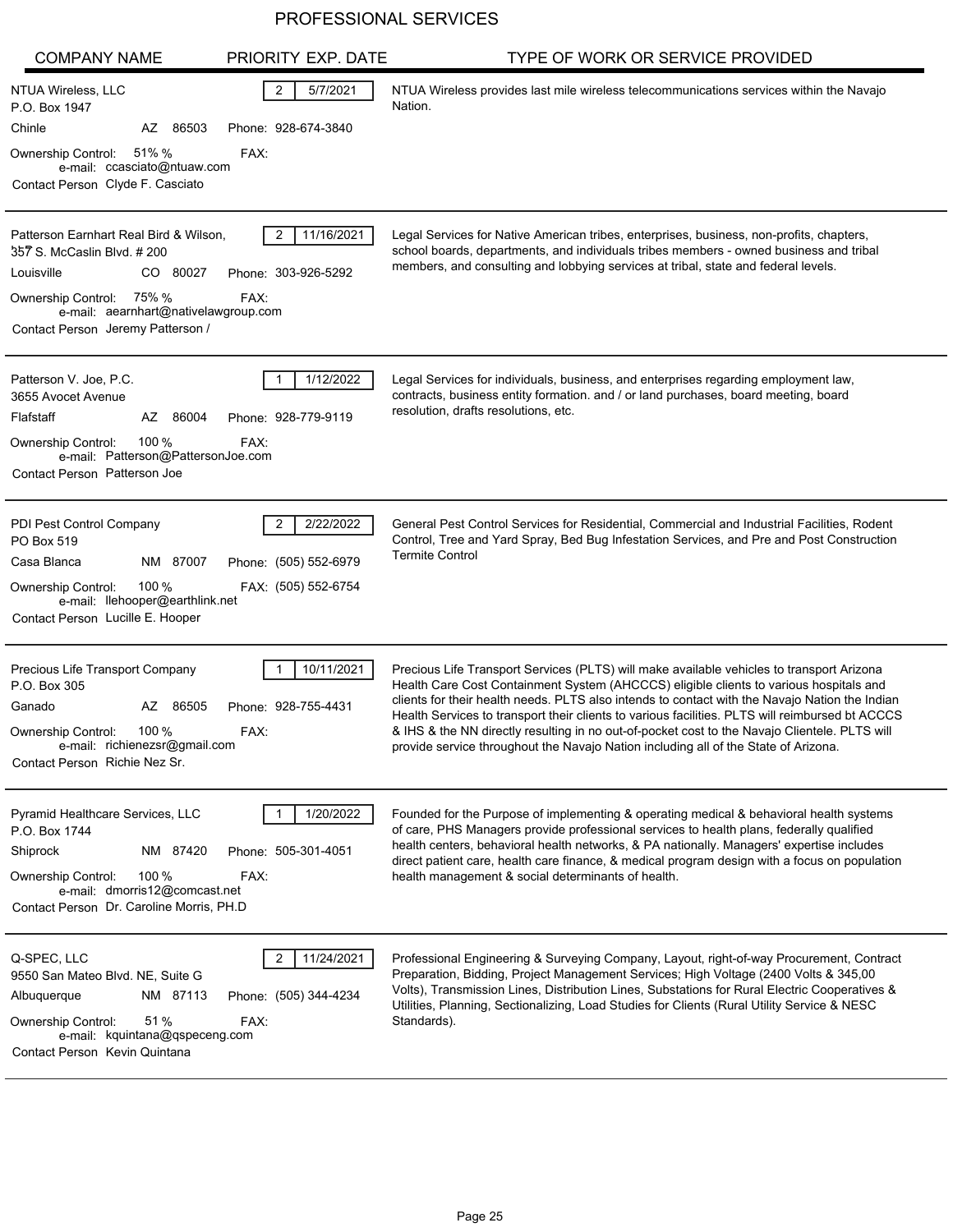| <b>COMPANY NAME</b>                                                                                                                                                                                         | PRIORITY EXP. DATE                                        | TYPE OF WORK OR SERVICE PROVIDED                                                                                                                                                                                                                                                                                                                                                                                                                 |
|-------------------------------------------------------------------------------------------------------------------------------------------------------------------------------------------------------------|-----------------------------------------------------------|--------------------------------------------------------------------------------------------------------------------------------------------------------------------------------------------------------------------------------------------------------------------------------------------------------------------------------------------------------------------------------------------------------------------------------------------------|
| <b>Quantum Security Firm</b><br>P.O. Box 7894<br>Albuquerque<br>NM 87121<br>100 $%$<br>Ownership Control:<br>e-mail: scurley@quantumsecurityfirm.com<br>Contact Person Shawn Curley                         | 8/6/2021<br>Phone:<br>FAX:                                | We specialize in camera surveillance systems with remote mobile view, intrusion alarm<br>systems, home automation, fire alarm control systems, cyber security, intercoms, campus<br>wide access control systems, networking appliances, POS retail, Volp telecom systems, and<br>voice/data infrastructure cabling systems, low cost installation, 24/7 UL list monitoring, and<br>maintenance, commercial, and industrial alarm systems.        |
| Red Streak, LLC<br>P.O. Box 2005<br>NM 87305<br>Gallup<br>100 $%$<br><b>Ownership Control:</b><br>e-mail: sam.woods@tachiinii.com<br><b>Contact Person</b>                                                  | 12/13/2021<br>Phone: 505-259-0260<br>FAX:                 | Provide professional project development, project management, business development,<br>technical due diligence, strategic planning, engineering, gov't affairs, business development,<br>policy development, capital raises, mining and reclamation development, nature resources<br>inventory, infrastructure development, assets management, renewable and fossil energy<br>development and technology development.                            |
| Rhonda L. Tuni - Esq Attorney at Law<br>846 E. 32nd Street.<br>CO. 81301<br>Durango<br>100 $%$<br><b>Ownership Control:</b><br>e-mail: rhonda.tuni@gmail.com<br>Contact Person Rhonda L. Tuni               | 2/4/2022<br>Phone: 970-880-0256<br>FAX:                   | Legal Services in the areas of heath care, corporate Law, human resources including<br>employment, gaming, Federal Indian Law and governmental relations.                                                                                                                                                                                                                                                                                        |
| Riley Engineering, LLC<br>9163 N .Palm Brook Dr.<br>AZ 85743<br>Tucson<br>100 $%$<br><b>Ownership Control:</b><br>e-mail: ronson@riley-eng.com<br>Contact Person Ronson R. Chee                             | 07/15/2021<br>Phone: 520-505-4651<br>FAX:                 | Rileys Engineering provides professional civil engineering design and water resources<br>engineering services including but not limited to: site civil infrastructures designed; site<br>grading and drainage; surface water hydrology studies; open channel hydraulics analysis;<br>flood surface modeling and mapping; water distribution system design; wastewater and storm<br>drain collection system design; and Auto CAD AND GIS support. |
| Roy's Auto Glass and Mobile Service<br>PO Box 3432<br>Shiprock<br>NM 87420<br>100 $%$<br>Ownership Control:<br>e-mail: roy39sautoglassandmobileservice@yahoo.com<br>Contact Person Roy Begay                | 1/7/2022<br>Phone: (505) 406-6908<br>FAX:                 | Removal and installation of windshields, chip repairs, side windows, back glass, house<br>windows, heavy equipment machinery and cutting out safety glass, residential & commercial<br>glass installation & repair, and glazier services.                                                                                                                                                                                                        |
| Sacred Monument Tours, LLC<br>P.O. Box 360530<br><b>Monument Valley</b><br>Uta 84536<br>100 %<br><b>Ownership Control:</b><br>e-mail: smtours@citlinl.net<br>Contact Person Torrie Holiday                  | 9/7/2021<br>Phone: 435-727-3218<br>FAX:                   | We offer guided horse & jeep tour by the hours from sunrise to sunset.                                                                                                                                                                                                                                                                                                                                                                           |
| Sacred Mountain Medical Service, Inc.<br>PO Box 2290<br><b>Tuba City</b><br>AZ 86045<br>100 $%$<br>Ownership Control:<br>e-mail: dannybarney@sacredmountainmedical.com<br>Contact Person Danny/Karen Barney | 8/20/2021<br>Phone: (928) 283-8243<br>FAX: (928) 283-8300 | Provide Emergency/Non-Emergency Ground Ambulance Services to the Nation and Back-up<br>911 Services                                                                                                                                                                                                                                                                                                                                              |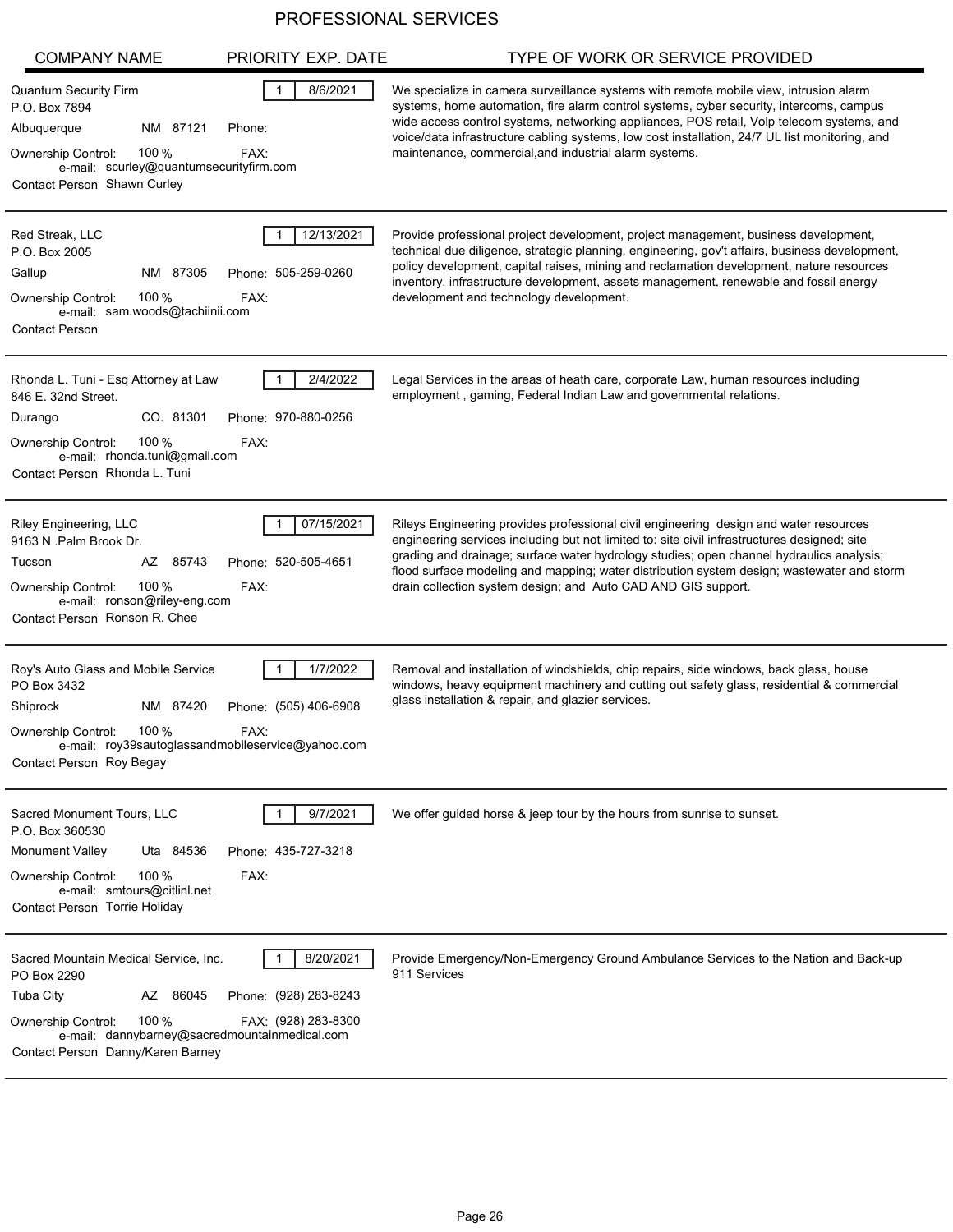| <b>COMPANY NAME</b>                                                                                                                                                                                   | PRIORITY EXP. DATE                                             | TYPE OF WORK OR SERVICE PROVIDED                                                                                                                                                                                                                                                                                                                                                                                                                                                                                                                                                    |
|-------------------------------------------------------------------------------------------------------------------------------------------------------------------------------------------------------|----------------------------------------------------------------|-------------------------------------------------------------------------------------------------------------------------------------------------------------------------------------------------------------------------------------------------------------------------------------------------------------------------------------------------------------------------------------------------------------------------------------------------------------------------------------------------------------------------------------------------------------------------------------|
| Sagebrush Hill Group, LLC<br>P.O. Box 4169<br><b>Window Rock</b><br>AZ 86515<br>100 %<br>Ownership Control:<br>e-mail: dwatchman@sagebrushhillgroup.net<br>Contact Person Derrick Watchman            | 6/28/2021<br>Phone: 505-870-6328<br>FAX:                       | Professional consulting, advisory services and investment in economic development,<br>contract management, supply chain development/sourcing, management, finance, gaming,<br>insurance, tribal affairs, tax, energy, federal contracting, and lobbying. Company also<br>develops/invests in revenue generating assets.                                                                                                                                                                                                                                                             |
| <b>Samuel Pete</b><br>P.O. Box 1910<br>NM 87420<br>Shiprock<br>100 $%$<br><b>Ownership Control:</b><br>e-mail: spete_368law@hotmail.com<br>Contact Person Samuel Pete                                 | 9/27/2021<br>Phone: 505-368-4220<br>FAX:                       | Legal and Counseling Services.                                                                                                                                                                                                                                                                                                                                                                                                                                                                                                                                                      |
|                                                                                                                                                                                                       |                                                                |                                                                                                                                                                                                                                                                                                                                                                                                                                                                                                                                                                                     |
| Shelly Trucking & Excavating, LLC<br>RD 371-Builing 66<br>Thoreau<br>NM 87323<br>100 $%$<br><b>Ownership Control:</b><br>e-mail: ShellyTrucking@gmail.com<br>Contact Person Ben Shelly                | 4/8/2022<br>Phone: 505-905-0262<br>FAX:                        | Asphalt and Gravel, Heavy Road Construction and Maintenance                                                                                                                                                                                                                                                                                                                                                                                                                                                                                                                         |
| Shiprock Subway, Inc<br>P.O. Box 3900<br>Shiprock<br>NM 87420<br>100 %<br>Ownership Control:<br>e-mail: vatallbull@yahoo.com<br><b>Contact Person Viviene Tallbull</b>                                | 9/3/2021<br>Phone: 505-368-4333<br>FAX:                        | Quick service restaurant providing restaurant facilities and services, to include but not limited<br>to providing catering services, on-line or telephone and on-site seating capacity for food<br>orders.                                                                                                                                                                                                                                                                                                                                                                          |
| SonLite LLC<br>2408 Pheasant Ct.<br>NM 87401<br>Farmington<br>100 $%$<br>Ownership Control:<br>e-mail: gmurphy02@msn.com<br>Contact Person George Murphy                                              | 3/25/2022<br>Phone: 505-324-2186<br>FAX:                       | Develop, Organize, Economic Projects on the Navajo Nation. Establishing Viable Business<br>Ventures with Professional hires as well as Local Registered Professionals.                                                                                                                                                                                                                                                                                                                                                                                                              |
| Southwest Business Development<br>2401 12th St. NW, Ste 208N/209N<br>NM 87104<br>Albuquerque<br>100 %<br><b>Ownership Control:</b><br>e-mail: mpeacock@swbdc.com<br>Contact Person Michael D. Peacock | 8/12/2021<br>2<br>Phone: (505) 342-8046<br>FAX: (505) 247-2661 | Economic/Business/Community Development, 8(a), HUB Zone & Small Disadvantaged<br>Business Certification Packaging, Business Formation, Comprehensive Business Plan &<br>Grant Development, Capital Identification & Development, Market Research & Feasibility<br>Studies, Overall Economic Development Plans, Business Development Training Programs,<br>Tourism Assessments, Procurement/Contracting; Project Management/Outsourcing, Finance,<br>Accounting & Management Information Systems, Human Resource Management,<br>Organizational Evaluations, and International Trade. |
| Special Care At Home Inc.<br>P.O. Box 4554<br>Yahtahey<br>NM 87301<br>100 %<br>Ownership Control:<br>e-mail: k.benally@hotmail.com<br>Contact Person Katherine Benally                                | 11/24/2021<br>Phone: 505-905-2890<br>FAX:                      | Special Care at home is a community Based Org. provide<br>home care services for clients who otherwise would end up<br>in long term care. Institution (nursing homes). Starting<br>11/01/2021, we will provide non-medical transportation<br>cpruirpc                                                                                                                                                                                                                                                                                                                               |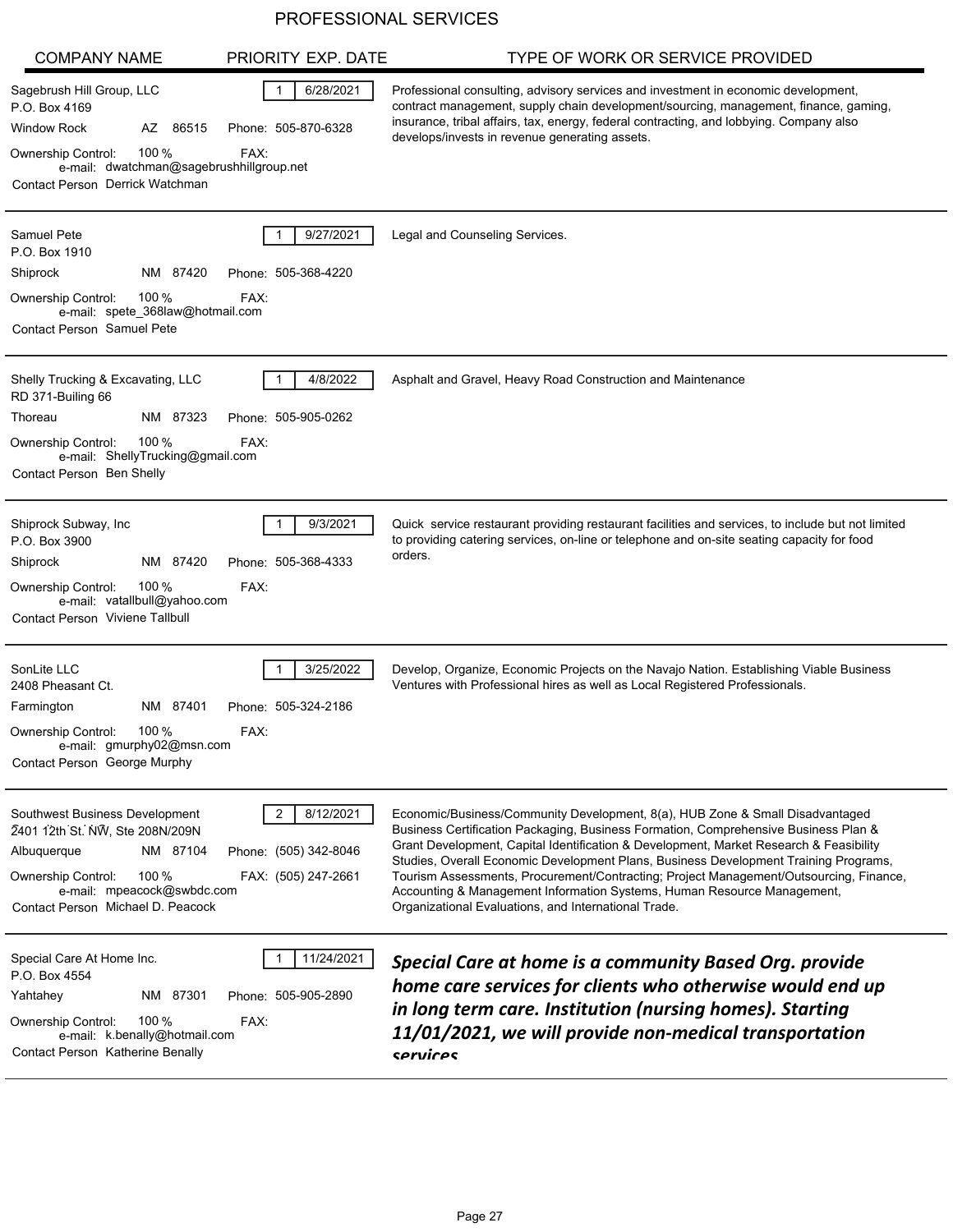| <b>COMPANY NAME</b>                                                                                                                                                                                           | PRIORITY EXP. DATE                                                       | TYPE OF WORK OR SERVICE PROVIDED                                                                                                                                                                                                                                                                                                                                                                                                                                                                                                                                                                               |
|---------------------------------------------------------------------------------------------------------------------------------------------------------------------------------------------------------------|--------------------------------------------------------------------------|----------------------------------------------------------------------------------------------------------------------------------------------------------------------------------------------------------------------------------------------------------------------------------------------------------------------------------------------------------------------------------------------------------------------------------------------------------------------------------------------------------------------------------------------------------------------------------------------------------------|
| Speedy Septic Services dba: Speedy<br>P.O. Box 2203<br>Chinle<br>AZ 86503<br>100 $%$<br><b>Ownership Control:</b><br>e-mail: jeff@speedysalesandservices.com<br>Contact Person Lorraine Terrell               | 2/8/2022<br>$\mathbf{1}$<br>Phone: (928) 674-5405<br>FAX: (928) 674-3638 | Septic Tank Pumping, Grease trap Pumping, Lint/Sand trap Pumping, Lift Station Pumping,<br>Porta-Potty Rental and Cleaning Services, Complete Septic Tank/water Cistern Installation,<br>Water Line/Sewer Line Repair, Line Repair and Installation, Back hoe, Skid steer, Playground<br>Installation and Fencing Install, Sales, security Lighting: High and Low Bay, Flood and Area,<br>Poles (Street Light/Parking Light/Canopy and Parking), Exit/Emergency/Egress Specialty,<br>Landscape, Indirect, Troffer and Surface, Recessed and Track, Mechanical Repairs, and<br>Residential/Commercial Painting. |
| T.H.A.T Consultants LC<br>P.O Box 636<br>Ganado<br>86505<br>AZ<br>52% %<br>Ownership Control:<br>e-mail: taylor@thatconsultants.com<br><b>Contact Person Taylor Tsosie</b>                                    | 11/30/2021<br>2<br>Phone: 866-996-2330<br>FAX:                           | Structural Engineering, Facilities Programming, Feasibility, Program Management,<br>Construction Inspection, Building Condition Assessments, ASTM Phase I & II Environmental<br>Site Assessments, NEPA Environmental Assessments, CAD Services, Asbestos<br>Investigations, Lead Based Paint Consulting, Radon Evaluations.                                                                                                                                                                                                                                                                                    |
| Terraform Development, LLC<br>2532 N Forth St. # 656<br>Flagstaff<br>AZ 86004<br>100 $%$<br><b>Ownership Control:</b><br>e-mail: info@terra4orm.com<br>Contact Person Edward Calniptewa                       | 8/4/2021<br>Phone: 928-864-5022<br>FAX: (928) 864-5022                   | Construction Management, Engineering Services, Building Information Modeling<br>Inspections, Project Management, Blue Beam Design and Management; Green Building; Site<br>Design; Civil Engineering; Structural Engineering; Residential Design; Hogan Design.                                                                                                                                                                                                                                                                                                                                                 |
| The Healthy People Project, LLC<br>1704 Llano Street Suite # 1453<br>Santa Fe<br>NM 87505<br>100 $%$<br><b>Ownership Control:</b><br>e-mail: thehealthypeopleproject@gmail.com<br>Contact Person Sean Etsitty | 11/30/2021<br>Phone: 505-360-9872<br>FAX:                                | Online personal training and yoga, with aspirations to offer nutrition services once certified.                                                                                                                                                                                                                                                                                                                                                                                                                                                                                                                |
| The People Homecare, PLLC<br>900 West Pinon<br>NM 87401<br>Farmington<br>100 %<br><b>Ownership Control:</b><br>e-mail: the people homecare 2017@gmail.com<br>Contact Person Jaroleen Smith / Travis Gray      | 2/4/2022<br>Phone: 505-320-5230<br>FAX:                                  | Being comfortable & safe in their own homes, the services we will provide will be dressing,<br>grooming, meal preparation, medication reminder, laundry, light - house keeping,<br>transportation, errand services / grocery / essential shopping, & appointments with Doctors.<br>We will provide high skilled, quality, knowledge, and supportive discipline that will allow us all<br>to work together in the most competent and ethical manner.                                                                                                                                                            |
| The Sparrow Group, Inc.<br>10312 Ellen Court NE<br>NM 87112<br>Albuquerque<br>100 $%$<br><b>Ownership Control:</b><br>e-mail: thesparrowgroupnm.com<br>Contact Person David Wiegand                           | 4/23/2021<br>Phone: 505-814-8083<br>FAX:                                 | Construction Management, Pre-construction, Estimating, Carpentry, and design/build<br>services.                                                                                                                                                                                                                                                                                                                                                                                                                                                                                                                |
| <b>Three Sister Guided Tour</b><br>P.O. Box 360393<br>Monument Valley<br>UT 84536<br>100 $%$<br>Ownership Control:<br>e-mail: shaylynncly@gmail.com<br>Contact Person Shannon Cly                             | 10/21/2021<br>Phone: 602-327-2472<br>FAX:                                | 1 1/2 hour guided tours, 2 1/2 hour guided tours, half day tours, full day tours. We offer in the<br>Navajo Tribal Park.                                                                                                                                                                                                                                                                                                                                                                                                                                                                                       |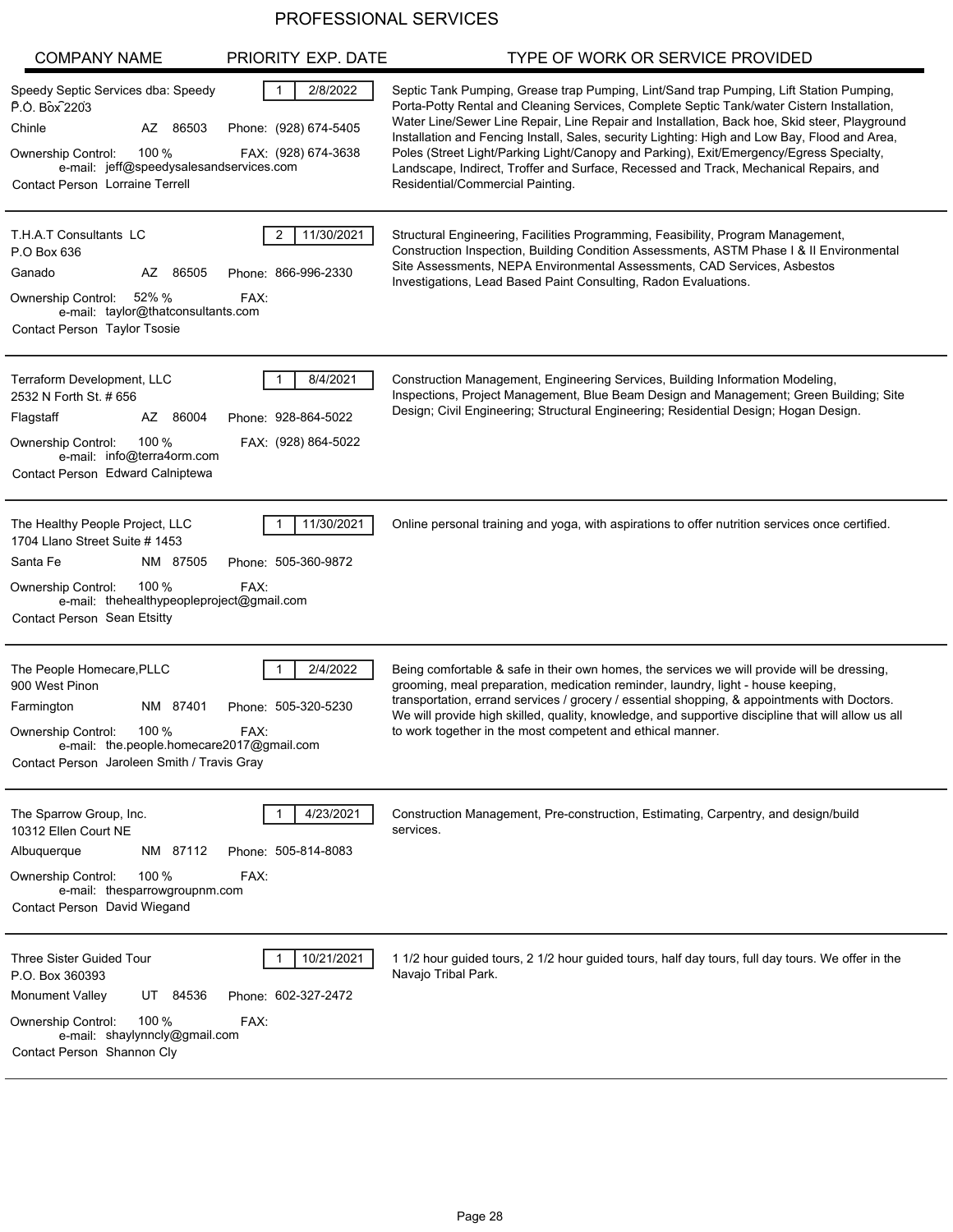| <b>COMPANY NAME</b>                                                                                                                                                                  | PRIORITY EXP. DATE                                                       | TYPE OF WORK OR SERVICE PROVIDED                                                                                                                                                                                                                                                                                                                                                                                              |
|--------------------------------------------------------------------------------------------------------------------------------------------------------------------------------------|--------------------------------------------------------------------------|-------------------------------------------------------------------------------------------------------------------------------------------------------------------------------------------------------------------------------------------------------------------------------------------------------------------------------------------------------------------------------------------------------------------------------|
| Tiis Ya' Toh, Inc.<br>PO Box 360<br>La Plata<br>NM 87418<br>100 %<br>Ownership Control:<br>e-mail: lavina.lamone@tiisyatoh.com<br>Contact Person Lavina Lamone                       | 8/6/2021<br>$\mathbf{1}$<br>Phone: (505) 793-4994<br>FAX: (505) 326-5213 | Environmental Consulting: Certified Asbestos Inspector, Contractor Supervisor, Abatement<br>Management, Lead Sampling and Risk Assessment, Hazardous Materials, Spill Response,<br>Soil and Groundwater Remediation, SPCC, SWPPP, NEPA Environmental Assessments and<br>ASTM Phase I, II, and III, (Environmental Site Assessments).                                                                                          |
| Tilden Toelupe, LLC<br>P.O. Box 1293<br>Castle Rock<br>Col 80104<br>100 %<br><b>Ownership Control:</b><br>e-mail: mtilden@tildentoelupe.com<br>Contact Person Mark C. Tilden         | 2/4/2022<br>Phone: 303-818-0310<br>FAX:                                  | Legal Services: Tilden Toelupe, LLC provides professional legal services with an emphasis<br>on Federal Indian Law.                                                                                                                                                                                                                                                                                                           |
| Tosidoh, LLC<br>P.O. Box 2005<br>87305<br>Gallup<br>NM<br>100 %<br><b>Ownership Control:</b><br>e-mail: sam.woods@tosidoh.com<br>Contact Person Sam Woods                            | 11/30/2021<br>Phone: 505-259-0260<br>FAX:                                | Tosidoh provides professional project development, project implementation & execution,<br>technical & financial due diligence, strategic planning, business & asset acquisition<br>consulting, business turnaround consulting, policy development, mining plan development,<br>grant writing, & equity & dept capital raising for energy, natural resource, infrastructure, real<br>estate, hospitality & other developments. |
| Towering House, LLC<br>P.O. Box 2184<br>Gallup<br>NM 87305<br>100 %<br><b>Ownership Control:</b><br>e-mail: wnelsonthllc@gmail.com<br><b>Contact Person Wilbur Nelson</b>            | 1/28/2022<br>Phone: 505-713-7005<br>FAX:                                 | <b>Consulting Services</b>                                                                                                                                                                                                                                                                                                                                                                                                    |
| <b>TP Enterprises</b><br>P.O. Box 5244<br>Gallup<br>NM 87305<br>100 %<br>Ownership Control:<br>e-mail: tpenterprises09@gmail.com<br>Contact Person Geneva Peter                      | 9/23/2021<br>Phone: 505-905-1208<br>FAX:                                 | Trucking - transport Agricultural Product, construction materials. Electrical lining, overhead<br>underground Excavating.                                                                                                                                                                                                                                                                                                     |
| Trinity Home Care & Transport<br>P.O Box 94<br>St. Michaels<br>AZ 86515<br>100 $%$<br><b>Ownership Control:</b><br>e-mail: trinity.llc@yahoo.com<br>Contact Person Sue Ann Manuelito | 1/19/2022<br>Phone: (505) 900-8894<br>FAX:                               | Trinity Home Care Services & Non-Emergency Medical Transportation to Eligible Medicaid<br>Clients, Elderly and Physically - Challenged Disabled Individuals of All Ages.                                                                                                                                                                                                                                                      |
| Tse Bighanilini, LLC<br>P.O. Box 1988<br>AZ 86040<br>Page<br>100 $%$<br>Ownership Control:<br>e-mail: tse-1-tour92@yahoo.com<br>Contact Person Bobby L. Begay / Mary G. Begay        | 9/27/2021<br>Phone: 928-707-5078<br>FAX:                                 | Our company provides guided tours thru Upper Antelope Canyon near Page, AZ. Our tours<br>are approximately 90 minutes long. Upper Antelope Canyon near Page, AZ. Our tours are<br>approximately 90 minutes long. Upper Antelope Canyon has been ranked in the top 10<br>places to visit in the world by TripAdvisor.                                                                                                          |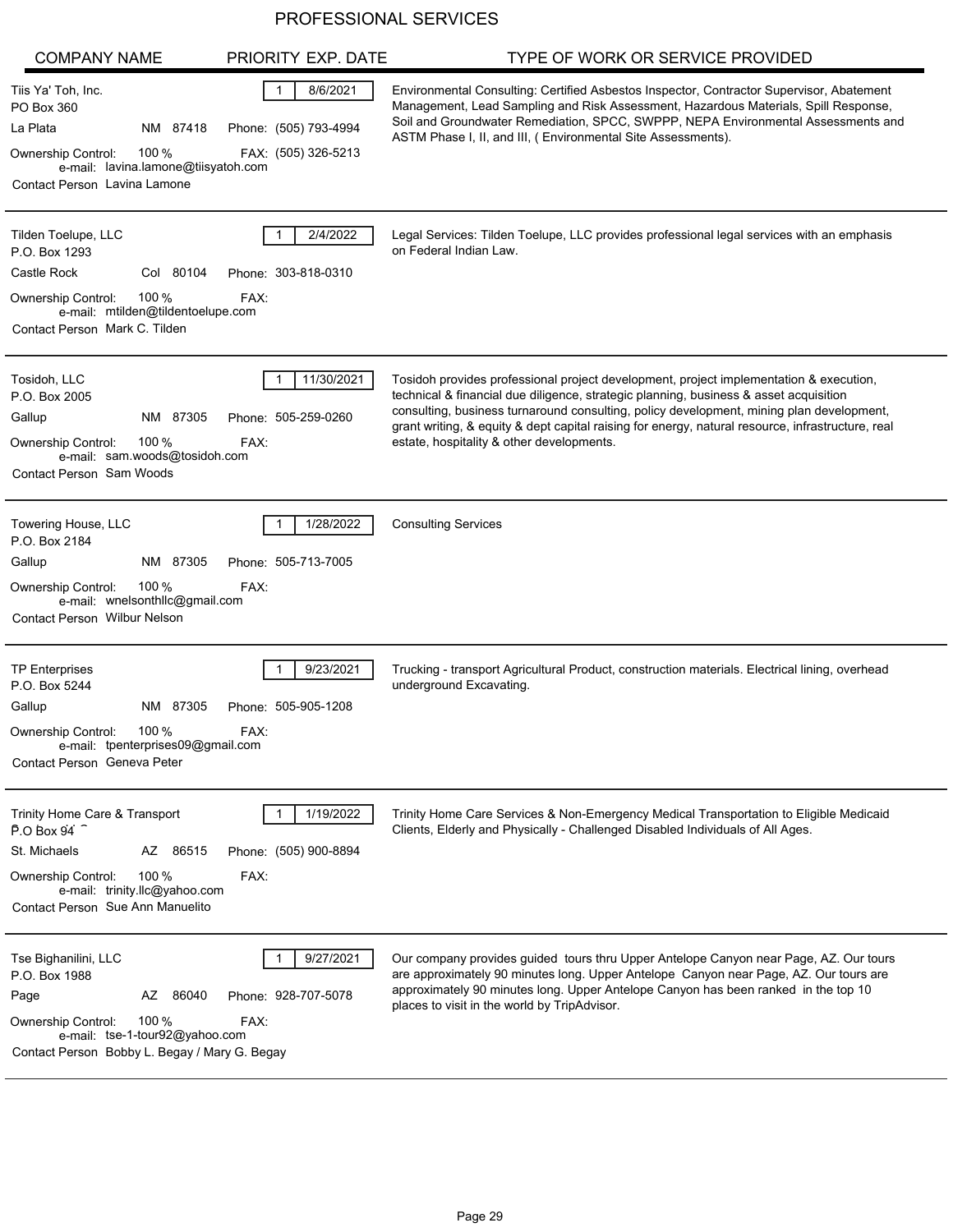| <b>COMPANY NAME</b>                                                                                                                                                                                  | PRIORITY EXP. DATE                                          | TYPE OF WORK OR SERVICE PROVIDED                                                                                                                                                                                                                                                                                                                                                                                                                               |
|------------------------------------------------------------------------------------------------------------------------------------------------------------------------------------------------------|-------------------------------------------------------------|----------------------------------------------------------------------------------------------------------------------------------------------------------------------------------------------------------------------------------------------------------------------------------------------------------------------------------------------------------------------------------------------------------------------------------------------------------------|
| <b>Tse Environmental LLC</b><br>PO Box 1595<br>St. Michaels<br>AZ 86511<br>Ownership Control: 51% %<br>e-mail: pasi swa@hotmail.com<br>Contact Person Stanley Edison                                 | $\overline{c}$<br>10/22/2021<br>Phone: 505-567-1580<br>FAX: | Provides Assessments, Clean Up, Monitoring, Sampling of Radiological Materials from<br>Uranium Mining Activity, Phase I and II Environmental Site Assessments, Removal<br>Assessments, Clean Up, and Monitoring Activities for Hazardous Materials including Mercury,<br>Metals, Volatiles, Hydrocarbons, etc., and Reporting of all Activities Performed                                                                                                      |
| <b>Tselani Professional Business</b><br>PO Box 2171<br>Chinle<br>AZ 86503<br>100 $%$<br><b>Ownership Control:</b><br>e-mail: ljbegay@tpbcs.com<br>Contact Person Dr. Lorenzo J. Begay                | 3/30/2022<br>Phone: (480) 980-0211<br>FAX:                  | Professional Business & Management Consulting Services in areas of Strategic Planning;<br>Non-Profit Development, Grant Writing, Feasibility and Business Plan Development; Policy<br>Development; Adjudication and Background (HR) Services; LGA/Chapter Governance<br>Services; Tribal Project Development; Small Business Assistance and Financial/Funding<br>Assistance (www.TPBCS.com)                                                                    |
| Tsenjikini Consultants, LLC<br>HC 58 Box 70 Unit 234 / P.O. Box A-059<br>Ganado<br>AZ 86505<br>100 $%$<br>Ownership Control:<br>e-mail: tsenjikini4@aol.com<br>Contact Person Len Chester            | 10/14/2021<br>Phone: 928-206-4804<br>FAX:                   | Construction project management; public procurement; budget development & planning;<br>contracting; policy, regulation, ordinance, code development & implementation; governing<br>board & public entity consulting, training, advising & investigation; hearing, officer services;<br>general project management; strategic planning; capital planning; human relations; & other<br>lawful business which a LLC may transact under the laws of Navajo Nation. |
| UPSHAW FITTING JV<br>2901 Juan Tabo Blvd. NE SUITE 110<br>Albuquerque<br>NM 87112<br>Ownership Control: 51% %<br>e-mail: mupshaw@mclawfirm.com<br>Contact Person Michael P. Upshaw                   | 3/11/2022<br>2<br>Phone: 480-994-2000<br>FAX:               | Legal Services,                                                                                                                                                                                                                                                                                                                                                                                                                                                |
| Valliant Enterprises, Inc.<br>4700 Lincoln Rd NE Ste. 118<br>NM 87109<br>Albuquerque<br>100 $%$<br><b>Ownership Control:</b><br>e-mail: mikecanfield@valliant.com<br>Contact Person Michael Canfield | 11/2/2021<br>Phone: (505) 246-8798<br>FAX: (505) 246-8891   | We provide Management, HR and Organizational Development, Consulting Services. We<br>also provide Economic Development and Project Management Services.                                                                                                                                                                                                                                                                                                        |
| <b>VRM Environmental LLC</b><br>PO Box 939<br><b>Window Rock</b><br>AZ 86515<br>100 $%$<br>Ownership Control:<br>e-mail: vrm environmental@yahoo.com<br>Contact Person Verna Tsosie                  | 8/10/2021<br>Phone: 928-810-4430<br>FAX:                    | Asbestos, mold, lead based paint inspection & sampling, third party air monitor, abatement<br>project over site, Environmental Assessment - NEPA Process (new or existing development<br>or linear projects), Biological Assessment, Phase I & II Environmental Site Assessment, and<br>Archaeological Assessment.                                                                                                                                             |
| Williams Pro-Clean<br>PO Box 2413<br>Ft. Defiance<br>AZ 86504<br>100 $%$<br>Ownership Control:<br>e-mail: wrwms@frontiernet.net<br><b>Contact Person Wade Williams</b>                               | 8/10/2021<br>Phone: (928) 729-5272<br>FAX:                  | Commercial & Residential: Custodial Cleaning Service; Post Construction Cleanup; Carpet &<br>Upholstery Cleaning; Hard Surface Floor Care - Strip, Seal, Wax Polish Floors; Window<br>Cleaning; Thorough Deep Cleaning; Sanitized Wipe Downs; Emergency Services - Covid 19<br>Sanitized Cleaning, Vandalism Cleanup.                                                                                                                                          |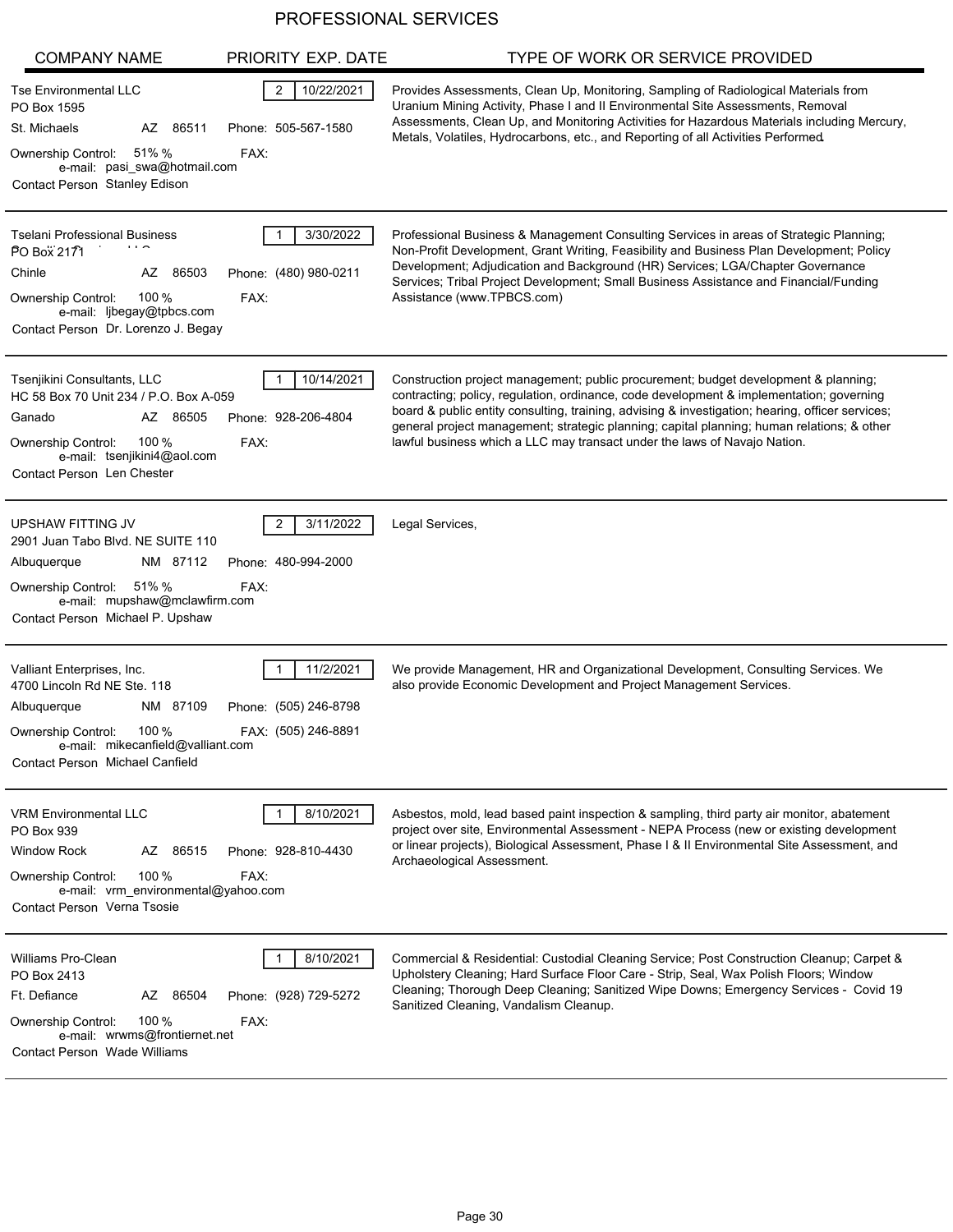| <b>COMPANY NAME</b>                                                                             | PRIORITY EXP. DATE               | TYPE OF WORK OR SERVICE PROVIDED                                                                                                                                                                               |
|-------------------------------------------------------------------------------------------------|----------------------------------|----------------------------------------------------------------------------------------------------------------------------------------------------------------------------------------------------------------|
| ZAPPCARE QOZ, LLC<br>907 W. Coal Avenue<br>Gallup<br>NM 87301                                   | 2/10/2022<br>Phone: 505-300-2523 | Zappcare will provide mobile Medical services to The Navajo Nation - Eye Care, Dialysis<br>Treatment, Dental, RX Delivery. We Employ our own Doctors, Nurses, Techs, Drivers. We<br>want to hire Navajo First. |
| 100 %<br><b>Ownership Control:</b><br>e-mail: info@zappcare.com<br>Contact Person Mark E. Atlan | FAX:                             |                                                                                                                                                                                                                |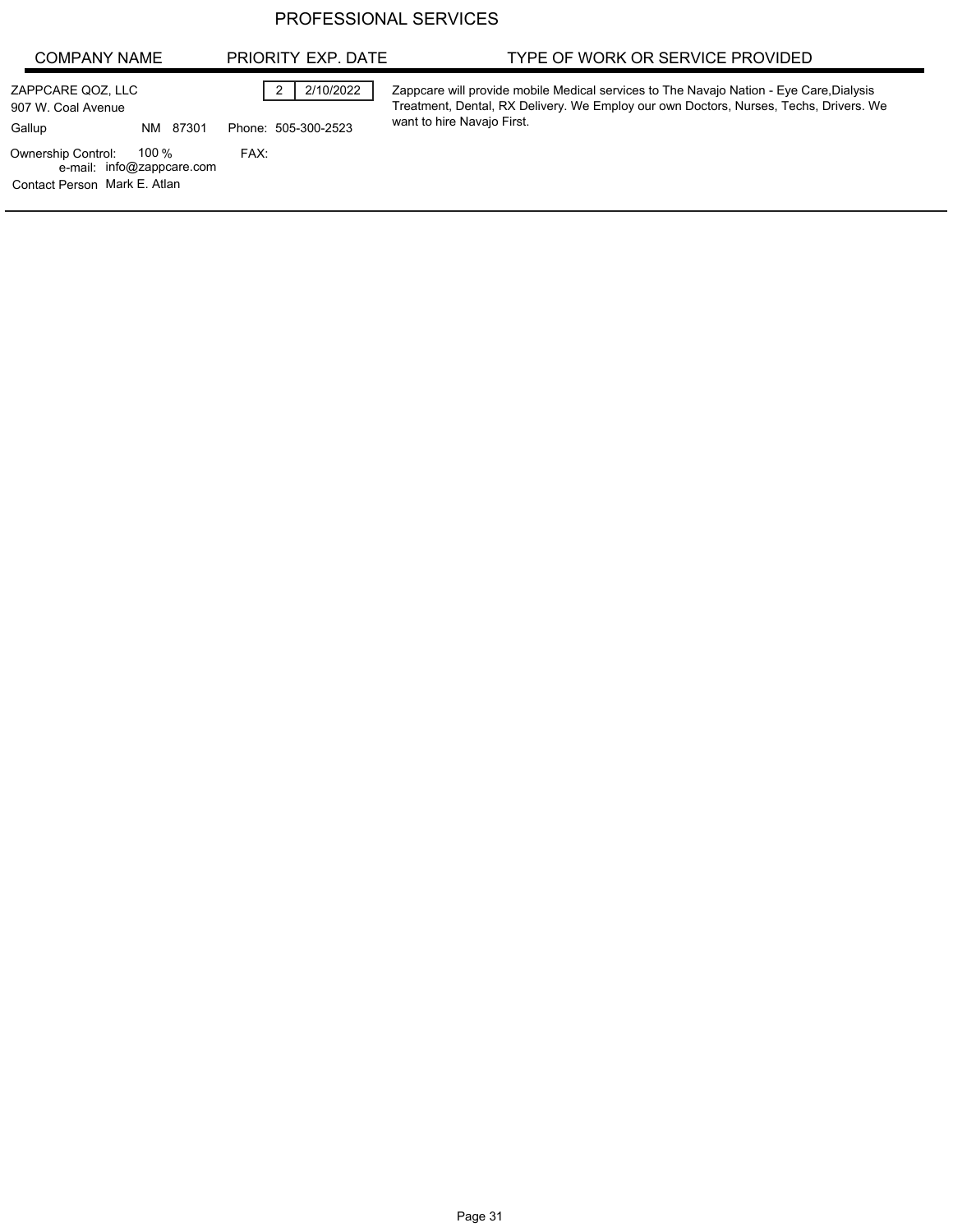## SPECIAL TRADES

| <b>COMPANY NAME</b>                                                                                                                                                                                     | PRIORITY EXP. DATE                                                                                               | TYPE OF WORK OR SERVICE PROVIDED                                                                                                                                                                                                                                                                                                                                                                                                                                                                                                                   |
|---------------------------------------------------------------------------------------------------------------------------------------------------------------------------------------------------------|------------------------------------------------------------------------------------------------------------------|----------------------------------------------------------------------------------------------------------------------------------------------------------------------------------------------------------------------------------------------------------------------------------------------------------------------------------------------------------------------------------------------------------------------------------------------------------------------------------------------------------------------------------------------------|
| ASTA Roofing & Construction, LLC<br>1121 West Third Street<br>Winslow<br>AZ 86047<br>100 $%$<br><b>Ownership Control:</b><br>e-mail: tim.young@astajv.com<br>Contact Person Tim Young<br>AZ/K42-273726  | 9/7/2021<br>Phone: 928-289-1060<br>FAX: (928-289-1059) -                                                         | We are company that specializes in the roofing aspect we apply all types of roofing systems,<br>weather it be; metal, shingles, Durolast, TPO, tile.                                                                                                                                                                                                                                                                                                                                                                                               |
| <b>B Wiring Solutions</b><br>2710 N. Jamison Blvd.<br>Flagstaff<br>AZ<br>86004<br>Ownership Control:<br>100 $%$<br>e-mail: BWIRINGSOLUTIONS@GMAIL.COM<br>Contact Person Brenton Lee                     | 6/4/2021<br>Phone: 928-714-6647<br>FAX:                                                                          | Low Voltage Specialty Services such as Residential / Commercial, Security, fire Alarms, Card<br>Access, Cameras, Audio / Visual.                                                                                                                                                                                                                                                                                                                                                                                                                   |
| CNL<br>8468 S. Calle Tomi<br>Gaudalupe<br>AZ 85283<br>100 $%$<br><b>Ownership Control:</b><br>e-mail: ccharley1126@yahoo.com<br>Contact Person Carnell Charley<br>330956                                | 10/21/2021<br>Phone: 602-812-0867<br>FAX:                                                                        | My firm can directly provide services for projects that include electrical<br>solar, environmental lighting, septic tank/bathroom editions, painting,<br>drywall, framing, residential and commercial utility, mechanical, low<br>voltage fire alarm security, control systems, electrical services, and<br>plumbing                                                                                                                                                                                                                               |
| Carrillo Painting, Inc.<br>405 Dee Ann Ave.<br>Gallup<br>NM 87301<br>100 $%$<br><b>Ownership Control:</b><br>e-mail: mc@carrillopainting.com<br>Contact Person Manuel Carrillo                          | $\overline{2}$<br>6/7/2021<br>Phone: (505) 722-0827<br>FAX: (505) 722-4563<br>NM GS-29 89162 / AZ K-34 ROC179824 | Painting of Commercial, Residential, New Construction, Repainting, Drywall Repair, Drywall<br>Texture, Exterior Synthetic Coating, Parking Lot Stripping, and Asphalt Seal Coating                                                                                                                                                                                                                                                                                                                                                                 |
| Dooley Construction Solutions, LLC<br>615 Lisbon Ave.<br>Rio Rancho<br>NM 87124<br>100 %<br><b>Ownership Control:</b><br>e-mail: dooley.anson@yahoo.com<br>Contact Person Anson Dooley<br>402843 / EE98 | 11/1/2021<br>Phone: 505-506-6822<br>FAX:                                                                         | Commercial and Residential Electrical and General construction services, Design build BID,<br>renewable energy, security controls. HVAC controls, LED conversations, IT communications,<br>Low Voltage street lighting, equipment replacement, maintenance services, construction<br>management, renovations water filteration, welding, water testing, COVID barriers, Utility,<br>infrastructures, customer risk management water tank installation, site survey, prep survey,<br>site prep, water well construction, other services not listed. |
| Double J Electric, LLC<br>PO Box 1714<br>Tohatchi<br>NM 87325<br>100 $%$<br><b>Ownership Control:</b><br>e-mail: doublejelectriclic@yahoo.com<br>Contact Person Harold Notah<br>NM/EE98-370127          | 10/25/2021<br>Phone: (505) 249-0823<br>FAX:                                                                      | Electrical Service, Bidding Projects, Research Proposals, Blueprint Reading, Layout<br>Electrical Plans, Troubleshooting, Estimating, Cost Estimate, Design Analysis, Project<br>Scheduling, Electrical Standards & Expectations, and 24 Emergency Service                                                                                                                                                                                                                                                                                         |
| Four Seasons Construction, LLC<br>PO Box 1018<br>AZ 86505<br>Ganado<br>100 $%$<br><b>Ownership Control:</b><br>e-mail: o_areid@yahoo.com<br>Contact Person Albert Reid<br>AZ/L-61-ROC261281; AZ303769   | 4/30/2021<br>Phone: (928) 675-0586<br>FAX: (928) 755-3646<br>AZ/C-61-ROC230648                                   | We specialize in Remodeling, New Construction and Buildings, Shingling, Additions, Hogan,<br>Drywall, Siding, Finish Carpentry, Framing, Painting, Tiling, Decks, Rough Carpentry, Stucco,<br>Concrete, Block Laying, Ceramic Tile, Tapping, Install Doors and Windows, Plumbing.                                                                                                                                                                                                                                                                  |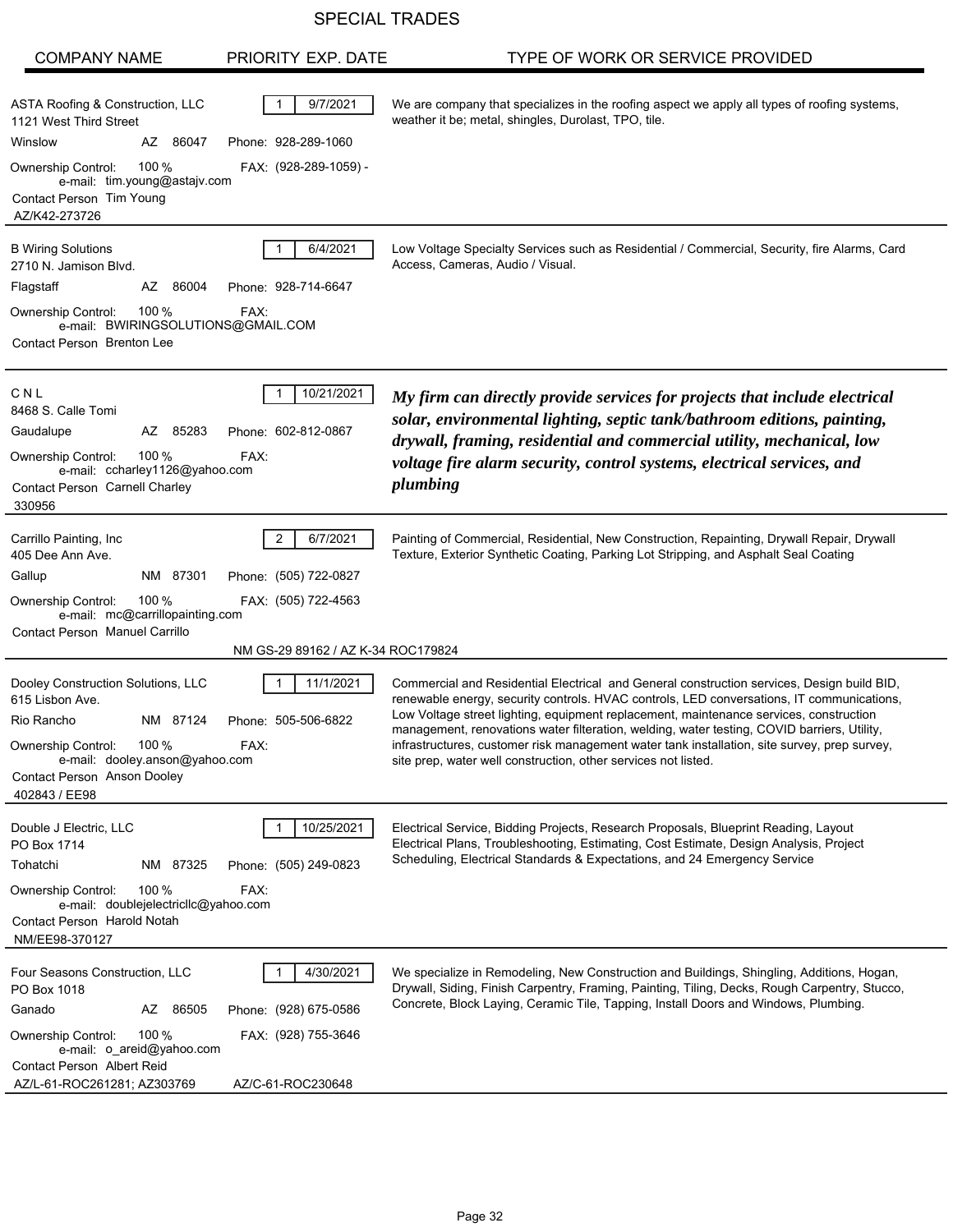# SPECIAL TRADES

| <b>COMPANY NAME</b>                                                                                                                                                                                             | PRIORITY EXP. DATE                                                           | TYPE OF WORK OR SERVICE PROVIDED                                                                                                                                                                                                                                                                                                                                                                                                                                            |
|-----------------------------------------------------------------------------------------------------------------------------------------------------------------------------------------------------------------|------------------------------------------------------------------------------|-----------------------------------------------------------------------------------------------------------------------------------------------------------------------------------------------------------------------------------------------------------------------------------------------------------------------------------------------------------------------------------------------------------------------------------------------------------------------------|
| Hosteen Wade Electric, LLC<br><b>PO Box 55</b><br>Prewitt<br>NM 87045<br>100 $%$<br><b>Ownership Control:</b><br>e-mail: michaelhosteen@yahoo.com<br>Contact Person Michael Hosteen<br>NM/EE98-370516           | 1/21/2022<br>-1<br>Phone: (505) 879-8679<br>FAX:                             | New Construction, Commercial/Residential, Industrial, & Remodel; Provide Electrical Service<br>from Overhead Service - Drop, Underground Service, Lateral Conductors, Service Entrance<br>Conductors, General Service Equipment, Disconnecting Means on Service Equipment,<br>Overcurrent Protection on service equipment, Branch Circuits & service exceeding 600 volts<br>nominal, Mobile Home Power Pole, Meter/Panel Hook-ups, 24 hours/7 days a week service<br>calls. |
| Innovation Electric, LLC<br>P.O. Box 1575<br>Kirkland<br>NM 87417<br>100 $%$<br>Ownership Control:<br>e-mail: innovativeelectricllc@gmail.com<br><b>Contact Person Alfred Ration</b>                            | 8/30/2021<br>Phone: 505-918-0208<br>FAX:                                     | We can provide certified electrical safety and awareness, Security Systems. We are licensed<br>to conduct electrical Installations, safety, electrical, 101 training.                                                                                                                                                                                                                                                                                                       |
| J & T Electric<br><b>Box 127</b><br>Vanderwagen<br>NM 87326<br>100 %<br><b>Ownership Control:</b><br>e-mail: jantonio_2@hotmail.com<br>Contact Person Jack Antonio<br>NM-EE98-CQ066364                          | 9/13/2021<br>Phone: (505) 778-5443<br>FAX: (505) 778-5443<br>NM-EE98-57322   | Electrical: Commercial, Residential, and Industrial; New Construction: Remodeling-rewiring;<br>Mobile Home Service Poles, Troubleshooting; Fire Alarm/Sound Systems; Indoor/Outdoor<br>Lights; Washer and Dryer Hook-ups; Furnace and Cooler Hook-ups, 24-Hour Service Call.                                                                                                                                                                                                |
| Kutting Edge Konstruction & Electric<br>PO Box 1105<br>Ganado<br>AZ 86505<br>100 $%$<br>Ownership Control:<br>e-mail: joecharley89@gmail.com<br>Contact Person Joseph Charley                                   | 1/12/2022<br>Phone: 928-797-3038<br>FAX:<br>AZ CR11-ROC304353                | Electrical wiring service for Residential and Commercial, including trouble shooting and<br>emergency call.                                                                                                                                                                                                                                                                                                                                                                 |
| Larson's Plumbing<br>PO Box 278<br>Tohatchi<br>NM 87325<br>100 %<br>Ownership Control:<br>e-mail: larsonmjr@yahoo.com<br>Contact Person Larson Manuelito, Jr.<br>NM/MM98-91102                                  | 11/5/2021<br>Phone: (505) 406-7533<br>FAX: (505) 735-2403                    | Installation of Waterline, Sewer Ines, Septic Systems, Residential & Commercial Plumbing,<br>Fixtures, Gas, Cooling, Process Piping, All leak repairs, Air Conditioning, Heating, Ventilation,<br>Lawn Sprinklers, Fire Sprinkler, Dry Chemical Fire Protection, and Cistern Systems                                                                                                                                                                                        |
| LCR Roofing, Inc.<br>2501 N. 4th Street, Suite 23<br>Flagstaff<br>AZ 86004<br>100 $%$<br>Ownership Control:<br>e-mail: LCRRoofinginc@gmail.com<br>Contact Person Evelyn Kerley Little                           | 9/20/2021<br>Phone: 928-606-8406<br>FAX:                                     | We provide roofing goods and services for all types/slopes of residential and commercial<br>structures.                                                                                                                                                                                                                                                                                                                                                                     |
| Nations Gas Technologies, Inc.<br><b>PO Box 783</b><br>Navajo<br>NM 87328<br>100 $%$<br><b>Ownership Control:</b><br>e-mail: www.nationsGasTech.com<br>Contact Person Aaron Rosetta<br>NM/MM02-80276 & NM-36105 | 12/9/2021<br>Phone: (505) 777-2542<br>FAX:<br>AZ/LK37-146461 & AZ-A12-165100 | All Residential/Commercial Propane Fuel, Sale & Services, Natural/Propane Gas<br>Construction and Utilities Services, Required Gas Line Leakage Survey, Inspection and<br>Deficiency Correction to comply with Federal/State/Local Safety Regulations, contractor<br>licensed in AZ & NM.                                                                                                                                                                                   |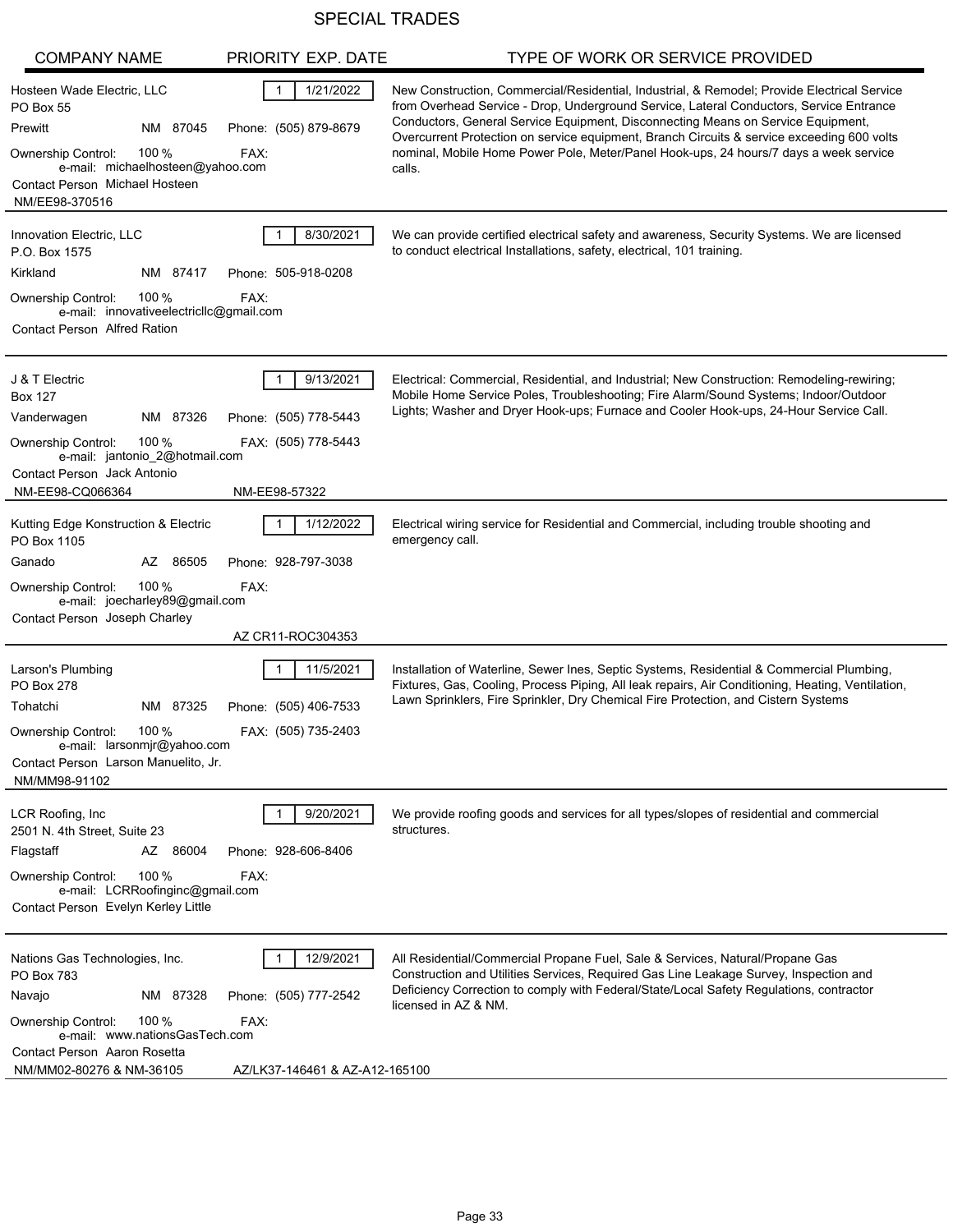# SPECIAL TRADES

| <b>COMPANY NAME</b>                                                                                                                                                                                                     | PRIORITY EXP. DATE                        | TYPE OF WORK OR SERVICE PROVIDED                                                                                                                                                                                                                                                                                           |
|-------------------------------------------------------------------------------------------------------------------------------------------------------------------------------------------------------------------------|-------------------------------------------|----------------------------------------------------------------------------------------------------------------------------------------------------------------------------------------------------------------------------------------------------------------------------------------------------------------------------|
| Navajo Electric<br>PO Box 4902<br><b>Window Rock</b><br>AZ 86515                                                                                                                                                        | 6/30/2021<br>Phone: (928) 225-6068        | COMMERCIAL, RESIDENTIAL, SERVICES CALLS, SIGNS, MOBILE HOME HOOK UP,<br>NEW CONSTRUCTION, RE-MODEL, UPGRADE ELECTRICAL SERVICES, LED PARKING<br>LOT LIGHTING, SOLAR LED LIGHTS INSTALLATION WITH LIGHT POLE BASE.                                                                                                          |
| 100 %<br><b>Ownership Control:</b><br>e-mail:<br><b>Contact Person Michael Smiley</b><br>NM/EE98-354993                                                                                                                 | FAX: (928) 674-3384                       |                                                                                                                                                                                                                                                                                                                            |
| Nizhoni Electric, LLC<br>P.O. Box 3773<br><b>Tuba City</b><br>AZ 86045                                                                                                                                                  | 10/25/2021<br>Phone: 602-739-2907         | Electrical Contractor - Residential and Commercial Install, service, and repair electrical<br>devices, equipment, components and wiring.                                                                                                                                                                                   |
| 100 %<br><b>Ownership Control:</b><br>e-mail: csjscovey2@gmail.com<br>Contact Person Cindy S. Covey<br>ROC 328227                                                                                                       | FAX:                                      |                                                                                                                                                                                                                                                                                                                            |
| Sanders Electrical Service, LLC<br>PO Box 462<br>Williams<br>86046<br>AZ<br>100 %<br><b>Ownership Control:</b><br>e-mail: info@sanderselectricalservice.com<br><b>Contact Person Michael Sanders</b><br>CR-11 ROC288764 | 4/12/2022<br>Phone: (928)635-3997<br>FAX: | New Service, Service upgrades, Remodels, Addition and Nee designs builds, Outlets and<br>circuits, Breakers and Fuses, Code Corrections, Ground Faults, GFCI's, General<br>Troubleshooting, Tenant Improvements, Parking lot lighting, Transformers, Motors, Motors<br>Control, Ballast and Lamp Replacing, and much more. |
| <b>Tatum Mechanical</b><br>P.O. Box 338<br><b>Red Valley</b><br>86544<br>AZ                                                                                                                                             | 11/12/2021<br>Phone: 505-716-1007         | HVAC, Air Conditioning, Sheet Metal, Fabrications, Nat & LPG Gas Piping, Refrigeration Low<br>Temp, Air Handlers, Services Works, EPA Licenses, Residential, & Light Commercials.                                                                                                                                          |
| 100 %<br><b>Ownership Control:</b><br>e-mail: rrtsosie@yahoo.com<br>Contact Person Ralph R. Tsosie<br>NM / 90220 M2 / M3                                                                                                | FAX:                                      |                                                                                                                                                                                                                                                                                                                            |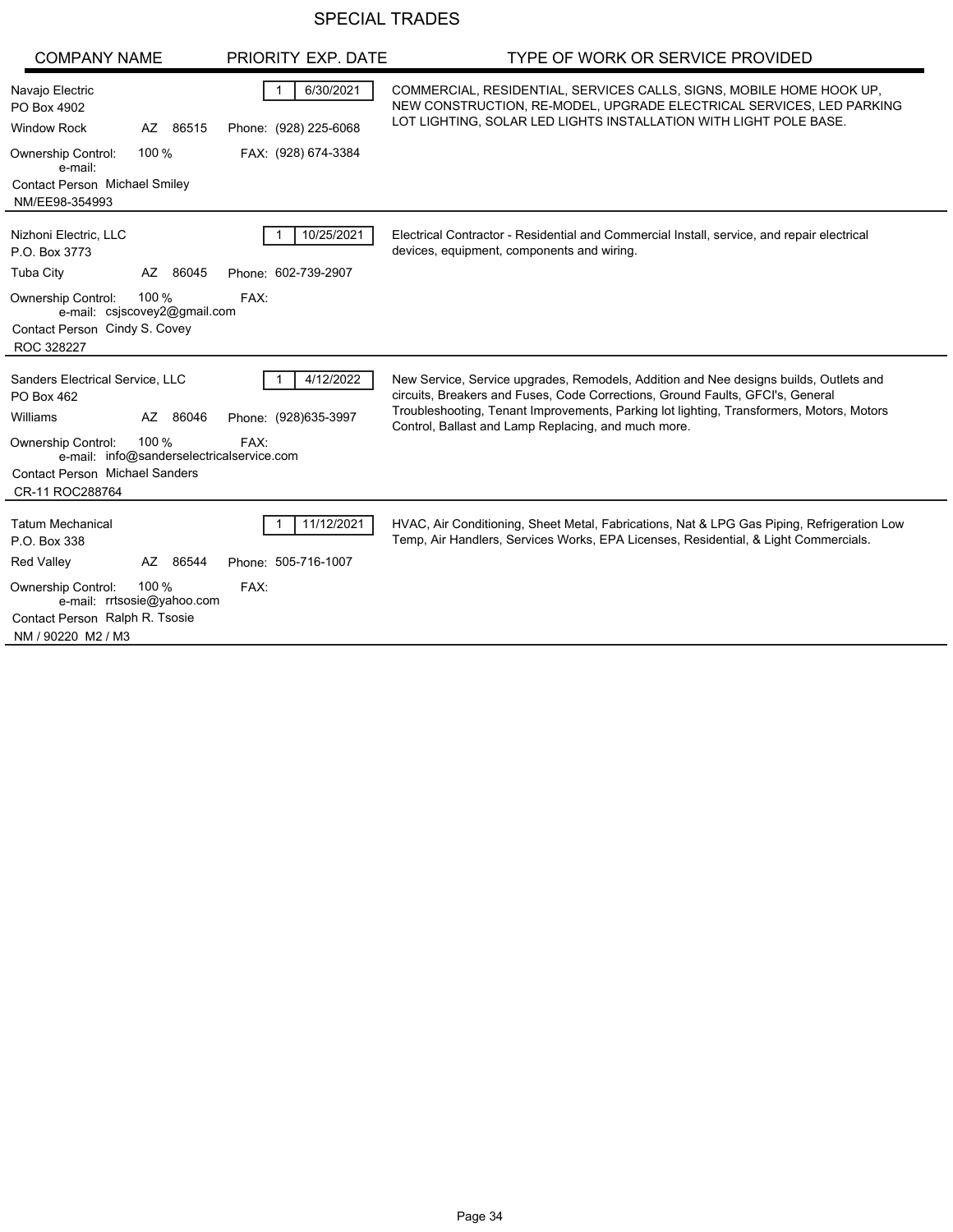| <b>COMPANY NAME</b>                                                                                                                                                                       | PRIORITY EXP. DATE                          | TYPE OF WORK OR SERVICE PROVIDED                                                                                                                                                                                                                                                                                                                                                                                                                                                                                                                                 |
|-------------------------------------------------------------------------------------------------------------------------------------------------------------------------------------------|---------------------------------------------|------------------------------------------------------------------------------------------------------------------------------------------------------------------------------------------------------------------------------------------------------------------------------------------------------------------------------------------------------------------------------------------------------------------------------------------------------------------------------------------------------------------------------------------------------------------|
| <b>Aniid Surfaces</b><br>3700Rutledge Rd NE<br>NM 87109<br>Albuquerque<br>100 $%$<br>Ownership Control:<br>e-mail: lfskeet@gmail.com<br>Contact Person LaDarrell F. Skeet                 | 10/11/2021<br>Phone: 505-795-1220<br>FAX:   | Services include supply and installation of all floor coverings, various wall stone and tiles.<br>Floor covering to include all stone, ceramic tile, sheet goods, laminate/wood flooring, LVT,<br>VCT, Terazzo, Broadloom carpet, carpet tiles, rubber tile, vinyl/rubber base. Demo & Disposa<br>of existing non-asbestos containing flooring material. Floor/wall preparation to receive new<br>surfaces/coverings.                                                                                                                                            |
| Badoni Construction Co.<br>PO Box 4924<br>Shiprock<br>NM 87420<br>100 $%$<br><b>Ownership Control:</b><br>e-mail: badoniconstruction@gmail.com<br>Contact Person William Badoni           | 11/12/2021<br>Phone: (505) 860-8343<br>FAX: | General Contracting, Construction Management, Commercial to residential building<br>structure, Design/Build Services. Representative Construction Services (Inspection &<br>Finding). Renovation, Demolition, Roof Repairs, Insulation, Drywall, Woodwork. Gravel &<br>Asphalt maintenance. Landscaping, Chain Link Fence. Water Sewer Line, Back fill, Trench<br>Dig & Dirt Work. Indoor Sporting Building, Outdoor Sports Fields. Concrete Structures, Curb,<br>Sidewalk. Rough/ Finish Carpentry, Countertop & Cabinets, Electrical, Plumbing and<br>Welding. |
| Bear Creek Excavation, Inc.<br>PO Box 3644<br>Shiprock<br>NM 87420<br>100 %<br>Ownership Control:<br>e-mail:<br>Contact Person Norman Largo                                               | 8/3/2021<br>Phone: (970) 560-3094<br>FAX:   | Dirt work, Water line, road work, Fencing, Dirt hauling water Drilling, Oil Field work, Building<br>locations, Drilling work over, roustabout, Concrete work, Demolition, Building and installing<br>cattle guards, Hauling Gravel.                                                                                                                                                                                                                                                                                                                              |
| <b>Becenti Electric</b><br><b>PO Box 888</b><br>St. Michaels<br>AZ 86511<br>100 $%$<br><b>Ownership Control:</b><br>e-mail: lee.becenti@yahoo.com<br>Contact Person Leroy Becenti         | 10/21/2021<br>Phone: (505) 879-6752<br>FAX: | Professional Electric Service; Residential & Commercial, Industrial Mobil Homes, Demolition,<br>New Construction & Remodels, Service Maint. to Schools & offices, Write Proposals &<br>Estimate, Design Electrical Components & Blueprint Reading, Plan Layouts, Testing<br>Electrical Systems, etc.                                                                                                                                                                                                                                                             |
| <b>Creative Soneworks</b><br>P.O. Box 1604<br><b>Window Rock</b><br>AZ 86515<br>Ownership Control:<br>100 $%$<br>e-mail: creativestonework17@gmail.com<br>Contact Person Edison H. Yazzie | 9/29/2021<br>Phone: 928-206-8631<br>FAX:    | Remodel / Home Improvement / weatherization / stone masonry Services Stone Restoration<br>Services.                                                                                                                                                                                                                                                                                                                                                                                                                                                              |
| Dave's Renovations<br>P.O. Box 3510<br><b>Tuba City</b><br>AZ 86045<br>Ownership Control:<br>100 $%$<br>e-mail: peshlakaidavid09@gmail.com<br>Contact Person Dave Peshlakai               | 10/21/2021<br>Phone: 928-856-1362<br>FAX:   | Home renovations and construction services                                                                                                                                                                                                                                                                                                                                                                                                                                                                                                                       |
| Dickson Preferred Services, LLC<br>P.O. Box 229<br>Fort Defiance<br>AZ 86504<br>100 $%$<br>Ownership Control:<br>e-mail: rmdickson-dps@yahoo.com<br>Contact Person Rudy Dickson           | 4/29/2021<br>Phone: 602-565-9520<br>FAX:    | Commercial: Electric, Plumbing, Gazebo Development, Office Renovations, Metal Partition<br>Framing, Fence Building, Grading, and Draining Systems.                                                                                                                                                                                                                                                                                                                                                                                                               |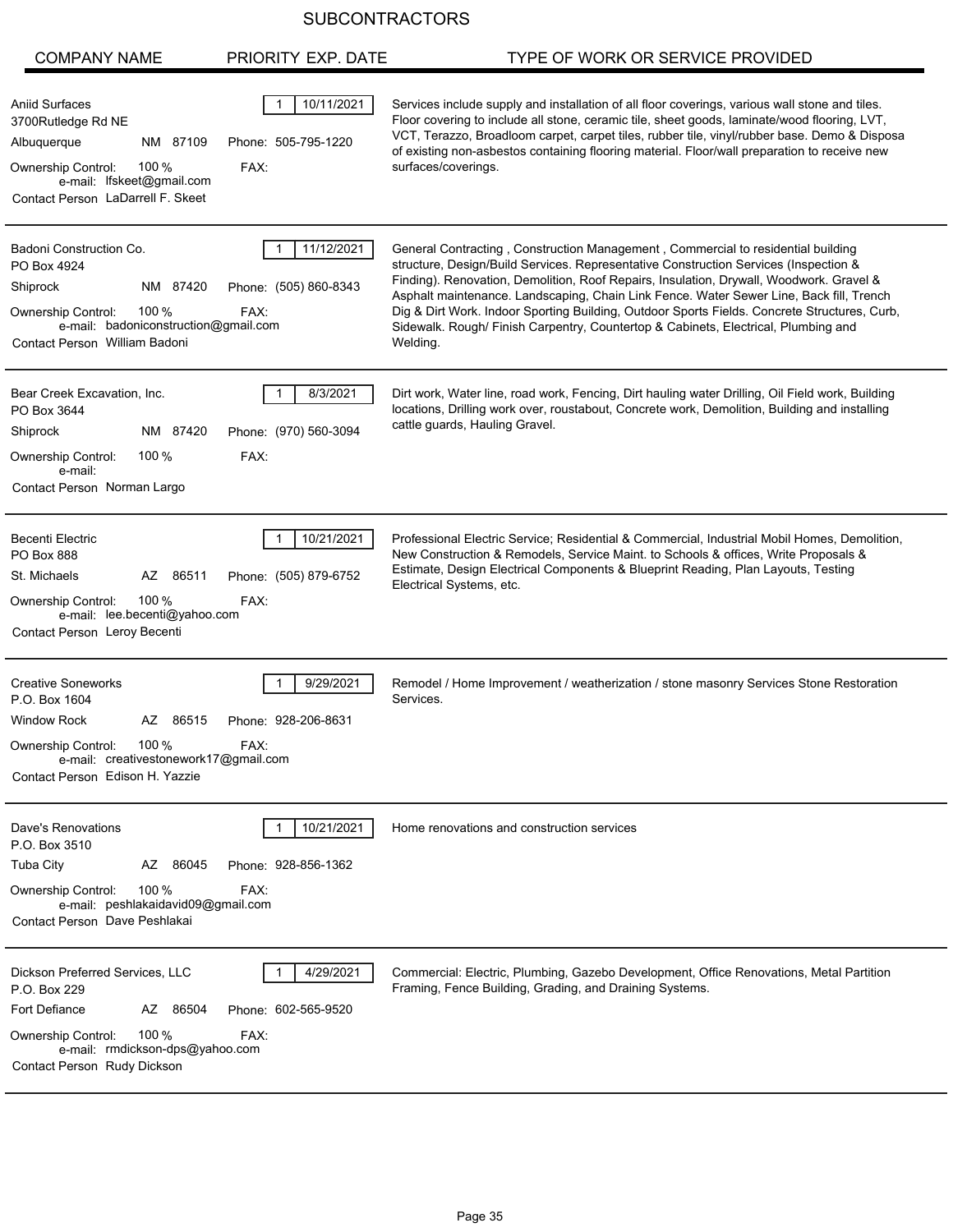| <b>COMPANY NAME</b>                                                                                                                                                                      | PRIORITY EXP. DATE                                        | TYPE OF WORK OR SERVICE PROVIDED                                                                                                                                                                                                                                                                                                                                                                                                                                                                                                                                                                                                                                         |
|------------------------------------------------------------------------------------------------------------------------------------------------------------------------------------------|-----------------------------------------------------------|--------------------------------------------------------------------------------------------------------------------------------------------------------------------------------------------------------------------------------------------------------------------------------------------------------------------------------------------------------------------------------------------------------------------------------------------------------------------------------------------------------------------------------------------------------------------------------------------------------------------------------------------------------------------------|
| Double Z Excavation, LLC<br>31 Road 3934<br>Farmington<br>NM 87401                                                                                                                       | 11/2/2021<br>Phone: 505-947-6212                          | Blading, Excavating, Dirt Road Maintenance, Earth Retention Pond - New Builds and Repair,<br>Well Pad Construction and Reclamation, Site Clearing, Culvert and Rip - Rap installation.                                                                                                                                                                                                                                                                                                                                                                                                                                                                                   |
| 100 %<br>Ownership Control:<br>e-mail: doublezexcavation@yahoo.com<br>Contact Person Angelia & Ronald Izzo Jr.<br>NM385254/GS08                                                          | FAX:                                                      |                                                                                                                                                                                                                                                                                                                                                                                                                                                                                                                                                                                                                                                                          |
| <b>DWAUNEKA Construction</b><br>P.O. Box 1913<br>Fort Defiance<br>AZ 86504<br>100 $%$<br><b>Ownership Control:</b><br>e-mail dwauneka608outlook.com<br>Contact Person Daniel Wauneka     | 12/22/2021<br>Phone: 480-603-6018<br>FAX:                 | Sandblasting; Steel Structures, Sandblasting Coating Inspections, Sandblasting, metal,<br>concrete, graffiti removal, auto parts, frames, auto body, utility trailers, Commercial Junk<br>Removal, Yard Cleaning, landscaping; tree trimming, hedge. Small backhoe services for<br>trenching, footing, foundation. Welding Projects, repairs. Commercial / Residential Roofing<br>Repairs, leak/replacement, shingles, TPO, roof coating, metal installation. Conduct Audits for<br>Water / Wastewater Systems, Safety Audits on Commercial buildings, yard. Replacing<br>residential fixtures, leak repairs, faucets, repair frozen water lines, replace water heaters. |
| H.D. Williams Electrical Services<br>PO Box 1456<br>St. Michaels<br>AZ 86511                                                                                                             | 3/4/2022<br>Phone: 928-797-9987                           | Residential, Commercial wiring (new or old project) Application rough carpentry, sheetrock,<br>tape, HVAC-residential & Commercial meter loop, 100-1600 AMP, 1 phase, 3 phase, 480<br>volt, 120V/240V System, Trouble shooting Electrical, relays, Systems.                                                                                                                                                                                                                                                                                                                                                                                                              |
| 100 $%$<br><b>Ownership Control:</b><br>e-mail: hdwilliamsee98@gmail.com<br>Contact Person Harrison D. Williams<br>NM/EE98J-10468                                                        | FAX:                                                      |                                                                                                                                                                                                                                                                                                                                                                                                                                                                                                                                                                                                                                                                          |
| iina'ba', Inc<br>4801 N. Bulter Ave., Suite 1101<br>Farmington<br>NM 87401<br>100 $%$<br><b>Ownership Control:</b><br>e-mail: daspaa@iinaba.com<br>Contact Person Duane M. Aspaas        | 6/10/2021<br>Phone: (505) 327-1072<br>FAX: (505) 327-1517 | Asphalt Material, Insulated Concrete Forms, Septic Tanks, Aggregates/Top Soil/Concrete.<br>Hauling (sand/gravel/asphalt/water), Demolition, Asphalt Paving & Overlay, Seal Coating,<br>Asbestos/Lead Based Paint Abatement                                                                                                                                                                                                                                                                                                                                                                                                                                               |
| <b>JASON</b><br>P.O Box 44<br>NM 87375<br>Gamerco<br>100 $%$<br><b>Ownership Control:</b><br>e-mail: etsittyjason@gmail.com<br>Contact Person Jason Etsitty                              | 9/7/2021<br>Phone:<br>FAX:                                | Plumbing, change out faucets, install toilets, fix waterlines, install sewer line, unplug sewer,<br>install water heaters, fix broken water - sewer line. unplug sink drains.                                                                                                                                                                                                                                                                                                                                                                                                                                                                                            |
| JR Construction Roustabout, Inc.<br><b>PO Box 798</b><br>Montezuma Creek<br>UT 84534<br>100 $%$<br>Ownership Control:<br>e-mail: jr_constr@frontiernet.net<br>Contact Person Jackson Lee | 3/8/2022<br>Phone: 970-560-3221<br>FAX: (435) 651-3220    | Site work: Earthwork, Site Utilities, Roads & Walks, Site Improvements, Roustabout Oilfield<br>Services, Welding Services; Structures: Metals, Roofing, Doors, Windows, Glass, Drywall,<br>Cabinets, Waterproofing, Insulation, Sheet Metal, Tile Work, Acoustic.                                                                                                                                                                                                                                                                                                                                                                                                        |
| Kitsilli Construction, Inc<br>164 Navajo Dr.<br>Winslow<br>AZ 86047<br>100 $%$<br>Ownership Control:<br>e-mail: marcofaber@yahoo.com<br>Contact Person Marco Faber                       | 3/17/2022<br>Phone: 928-313-2815<br>FAX:                  | We will provide Building Foundation, Fencing, Landscaping, Construction Management,<br>Professional Services, Master Planning, Housing, Rehabilitation, and concrete Sidewalks.                                                                                                                                                                                                                                                                                                                                                                                                                                                                                          |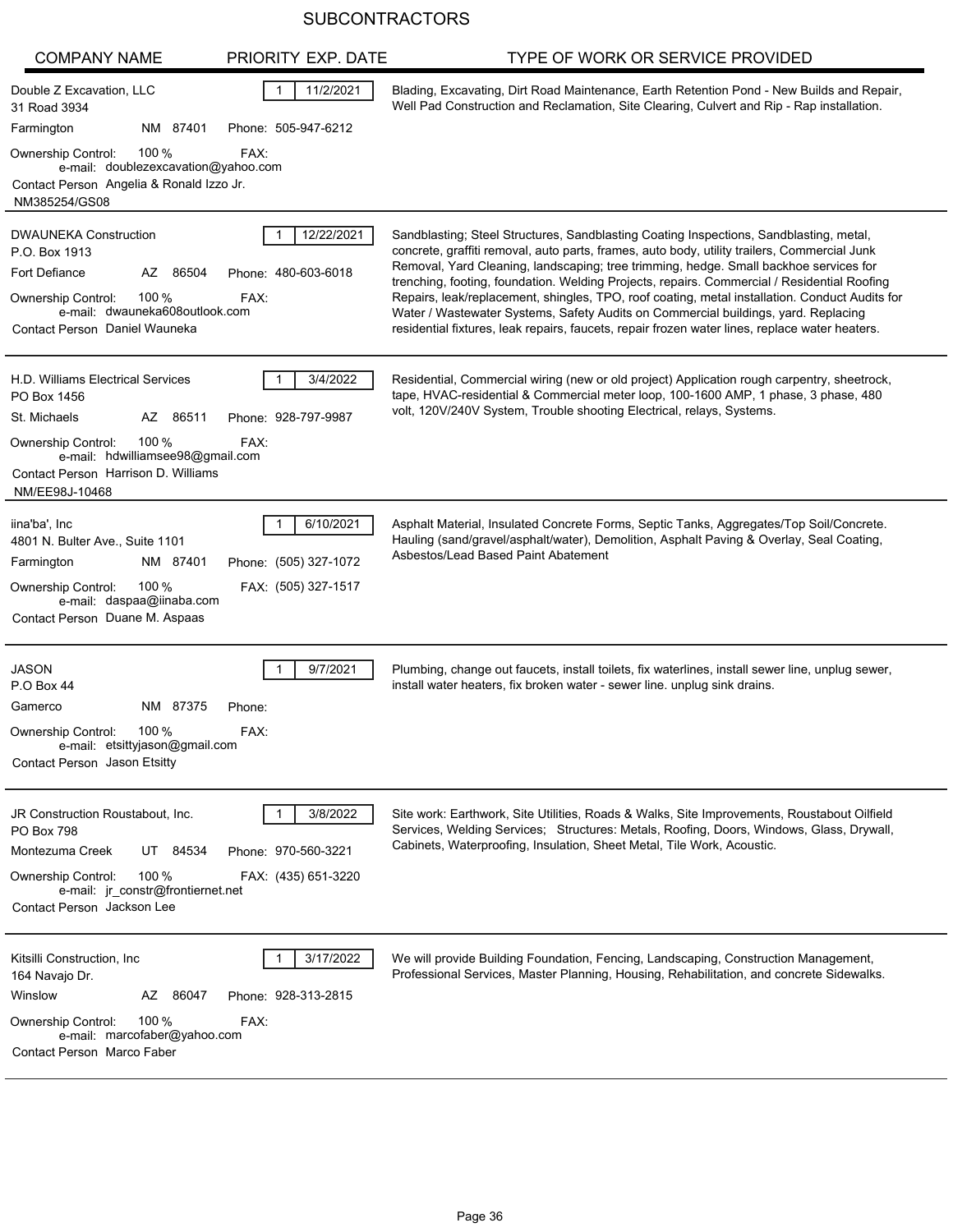| <b>COMPANY NAME</b>                                                                                                                                                                      | PRIORITY EXP. DATE                                                        | TYPE OF WORK OR SERVICE PROVIDED                                                                                                                                                                                                                                                                                                                                                                                                                                                                                              |
|------------------------------------------------------------------------------------------------------------------------------------------------------------------------------------------|---------------------------------------------------------------------------|-------------------------------------------------------------------------------------------------------------------------------------------------------------------------------------------------------------------------------------------------------------------------------------------------------------------------------------------------------------------------------------------------------------------------------------------------------------------------------------------------------------------------------|
| Little Mountain Builders<br>PO Box 2667<br><b>Window Rock</b><br>AZ 86515<br>100 $%$<br>Ownership Control:<br>e-mail: lorenzo.nelson21@yahoo.com<br>Contact Person Lorenzo Nelson        | 1/14/2022<br>$\mathbf{1}$<br>Phone: (928) 729-2127<br>FAX: (928) 729-2127 | Site Surveying, Excavations, Concrete, Framing (wood & metal), Roofing - Insulation, Drywall<br>(tape & texture) Painting - Finish Carpentry - Flooring, Masonry - Lathe Stucco, HVAC,<br>Electrical - Plumbing - Fencing (wood/ & chain link)                                                                                                                                                                                                                                                                                |
| M.R. Chee Construction<br>PO Box 74<br>Lukachukai<br>AZ<br>86507<br>100%<br><b>Ownership Control:</b><br>e-mail:<br>Contact Person Michael R. Chee                                       | 8/9/2021<br>$\mathbf 1$<br>Phone: (928) 206-5940<br>FAX:                  | Concrete Work & Finish, Framing (wood/metal), Complete Drywall, Painting, Lath & Stucco,<br>Tile/Floor Work, Electrical, Mechanical, Plumbing, Roofing, Renovation, Design & Build,<br>Earthwork, Metal Building, Fencing, Handicapped Capabilities, Residential and Commercial                                                                                                                                                                                                                                               |
| Maryboy's<br>PO Box 506<br>UT 84534<br>Montezuma Creek<br>100 %<br>Ownership Control:<br>e-mail:<br>Contact Person Seri S Maryboy                                                        | 9/23/2021<br>1<br>Phone: 435-651-3230<br>FAX: (435) 651-3230              | A Woman owned established General Oil field Services but not limited to Roustabout, Labor,<br>Welding Torching & Fabrication, field technician operators & plant operators, soil<br>remediation/clean up, pipeline repair and/or removal, backhoe services, dirt work, trenching,<br>hot shot services, Janitorial services, office assistance, carpentry, repair & maintenance,<br>fabricate, assemble pumping units, injection well heads, pumps & facilities. Inventory &<br>distribution of pipes, joints, tubing & rods. |
| Navajo Agricultural Products Industry<br>PO Drawer 1318<br>Farmington<br>NM 87499<br>100 %<br><b>Ownership Control:</b><br>e-mail: DZeller@navajopride.com<br>Contact Person Dave Zeller | 2<br>10/29/2021<br>Phone: (505) 566-2600<br>FAX: (505) 960-9458           | Heavy Equipment Operators, Excavations, Pipe Fitting, Welding, Waterline Insulation,<br>Electrical Line Insulation, Electrical, Land Leveling, Earth Moving, and Irrigation/Draining<br>Canals.                                                                                                                                                                                                                                                                                                                               |
| Navajo In Sight Technologies, LLC<br>PO Box 947<br>Gamerco<br>NM 87317<br>100 %<br><b>Ownership Control:</b><br>e-mail: jwarren@navajoinsight.com<br>Contact Person John M. Warren       | 6/30/2021<br>Phone: 505-728-3957<br>FAX:                                  | Specializing in Fiber Optics CATV, Ethernet, OSP/ISP Construction, Data Cat 5e/Cat 6,<br>Video Surveillance, Design Engineer, Cost Est. Inspections, Installation, FFTx Training.<br>Certification- FTTx Advance Installer, FO, Advanced OSP, Designer Engineer Level 3,<br>Inspector Level 2, FO Advance Test Technician. Affiliation-Light Brigade, FNT, FOA, UNM,<br>NMNWF. Safety-Const Industry 1910.268, FFC, OSHA, NESC, RUS, USDA                                                                                     |
| Navi Rez Builders<br>P.O Box 794<br>NM 87317<br>Gamerco<br>100 $%$<br><b>Ownership Control:</b><br>e-mail: navirezbuilders@gmail.com<br>Contact Person Rose Robinson                     | 1/20/2022<br>Phone: 505-488-2125<br>FAX:                                  | Specialize in all phases of Residential and light commercial from design to owner occupying<br>the project. Survey, Excavation, Footing & Foundation, Flat Work Concrete, Plumbing, HVAC,<br>Electrical, Low Voltage, Framing, Insulation, Roofing, Windows, Drywall, Paint, Finishing<br>Trim, Flooring, Cabinets, Counter Tops, Valve Engineering and Consulting.                                                                                                                                                           |
| PM & Sons<br>P.O. Box 501<br><b>Bluff</b><br>Uta 84512<br>100 $%$<br>Ownership Control:<br>e-mail: PMaryboyandsons@gmail.com<br>Contact Person Perry Maryboy                             | 4/23/2021<br>Phone: 435-459-1407<br>FAX:                                  | Maintain,, Maintenance, Calibrate, programmable controllers, repair - upgrade electrical<br>equipment such as motor controllers, starters, switches, motors in industrial, locations,<br>oilfields, power plants, and coal mines, focusing on Native Americans reservation operations.<br>Residential, commercial and industrials construction services.                                                                                                                                                                      |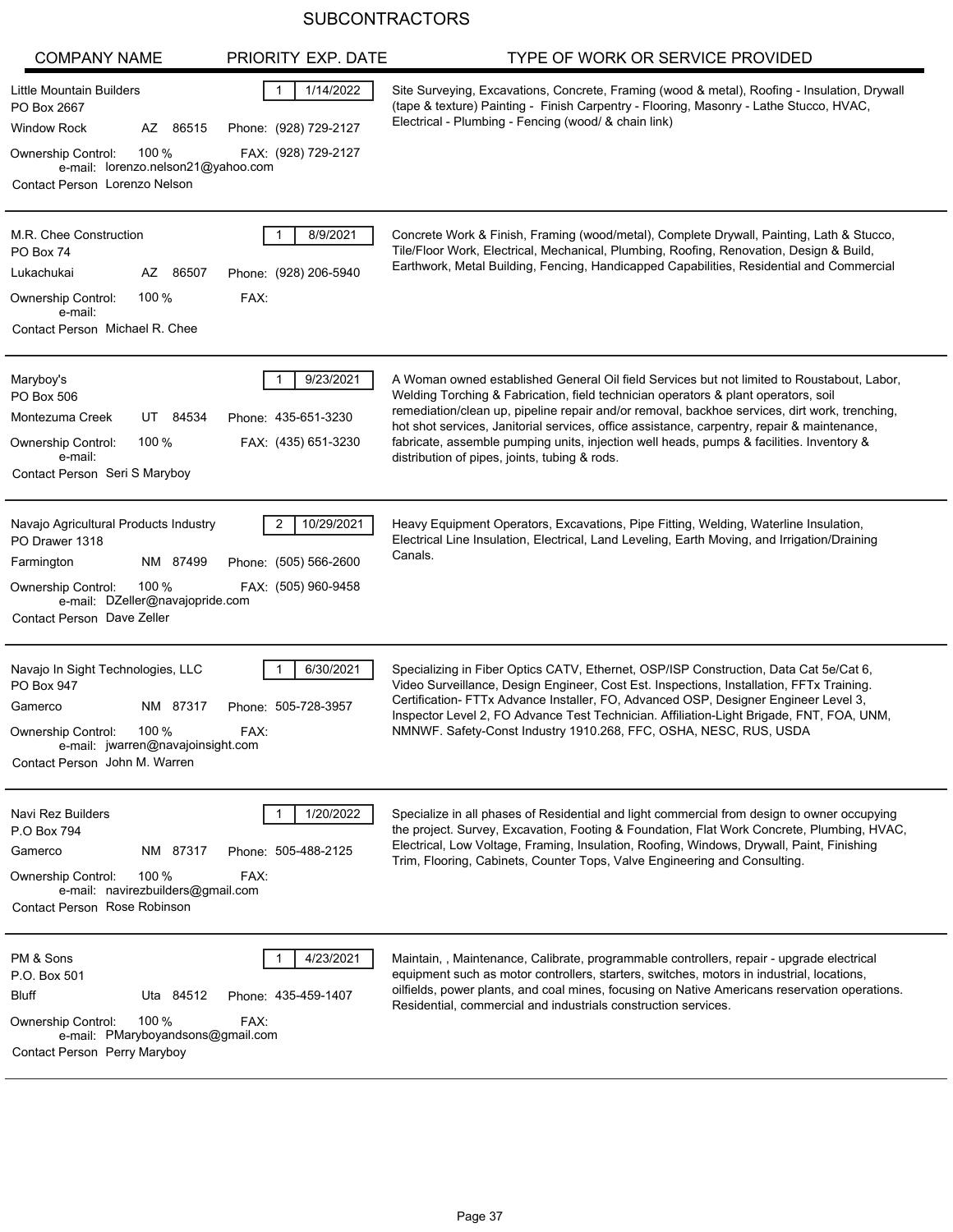| <b>COMPANY NAME</b>                                                                                                                                                                                           | PRIORITY EXP. DATE                               | TYPE OF WORK OR SERVICE PROVIDED                                                                                                                                                                                                                                                                                                                                                                                                                                                      |
|---------------------------------------------------------------------------------------------------------------------------------------------------------------------------------------------------------------|--------------------------------------------------|---------------------------------------------------------------------------------------------------------------------------------------------------------------------------------------------------------------------------------------------------------------------------------------------------------------------------------------------------------------------------------------------------------------------------------------------------------------------------------------|
| Sacred Mountains Construction, LLC<br>P.O. Box 1520<br>NM 87420<br>Shiprock<br>100 %<br>Ownership Control:<br>FAX:<br>e-mail: scott_verna@yahoo.com<br>Contact Person Verna Scott                             | 12/1/2021<br>1<br>Phone: 505-701-2239            | Landscaping, Earthworks, Residential & Commercial, New construction, Demolition, welding,<br>all phases of concrete work, fencing, plumbing, electrical, renovation, Rough / Finish carpentry,<br>Dry Wall, Flooring, painting, roofing, curbs, sidewalks & sewer.                                                                                                                                                                                                                    |
| Summit Construction, Inc.<br>P.O. Box 1678<br><b>Window Rock</b><br>AZ 86515<br>100 $%$<br><b>Ownership Control:</b><br>FAX:<br>e-mail: hedazie@gmail.com<br>Contact Person Hubert Dayzie                     | 10/25/2021<br>Phone: 505-713-2195                | Road site leveling, Earth Dam &, Earthen Tanks Water Lines, Gravel Pits, Borrow pit, Sand<br>and Gravel hauling, Earth work, Fuels tank removal, Heavy Construction and rental,<br>Reclamation Land, Water Hauling Fabrication of Modular Buildings and Medal Buildings<br>including transport.                                                                                                                                                                                       |
| The Other Guy's Construction Services<br>PO Box 1152<br>St. Michael<br>AZ 86511<br>100 %<br>Ownership Control:<br>FAX:<br>e-mail: Buildinghooghans@gmail.com<br><b>Contact Person Austin Yazzie</b>           | 04/23/2022<br>Phone: 928-206-3325                | Concrete Work, Drywall Texture, Interior/Exterior Painting, Fabricate Home Additions,<br>Welding, Metal Fabricating, Roofing Repair, Carpentry Work, Wall Framing, Cabinet<br>Installations, Shower Fixtures, Commode & Sink Installation, Building Traditional Hogans,<br>Home Remodeling.                                                                                                                                                                                           |
| The Other Guy's Construction Services<br>P.O. Box 1152<br>St. Michaels<br>AZ 86511<br>100 %<br>FAX:<br><b>Ownership Control:</b><br>e-mail: Buildinghooghans@gmail.com<br><b>Contact Person Austin Yazzie</b> | 4/23/2021<br>Phone: 928-206-3325                 | Concrete Work, Dry Wall Texture, Interior and Exterior Painting, Fabricate Home Additions,<br>Welding, Metal Fabricating, Roofing Repair, Carpentry Work, Wall Framing, Cabinet<br>Installations, Shower Fixtures, Commode and Sink Installation, Building Traditional Hogan's<br>Home Remodeling.                                                                                                                                                                                    |
| Toh Den Nas Shai Electric-Plumbing<br>PO Box 1256<br>Kayenta<br>AZ 86033<br>100 %<br>Ownership Control:<br>FAX:<br>e-mail: curtisambrose66@yahoo.com<br>Contact Person Curtis H. Ambrose<br>253560527370      | 8/30/2021<br>Phone: 928-697-4744<br>253560527350 | Residential/Commercial wiring, Electrical wiring, . Installations of all HVAC and Plumbing<br>equipment, both residential and commercial Recovery, Recharging of Refrigeration system<br>and Equipment                                                                                                                                                                                                                                                                                |
| <b>West Construction</b><br>PO Box 1436<br>Cuba<br>NM 87013<br>100 %<br>Ownership Control:<br>FAX:<br>e-mail: westdirtwork@hotmail.com<br>Contact Person Weston K. Castillo                                   | 10/14/2021<br>Phone: (505) 250-3618              | West Construction provides services for a complete Sewer System Installation, Land<br>Restoration, Agriculture Water Development, Excavation Services (Land Leveling) Pipeline<br>Installations, Brush Removal and Installing Culverts), Road Grading, Snow Plowing, Right of<br>Way Fencing, Livestock Enclosure, Wildlife Enclosure, Landscaping and Installing Retaining<br>Walls with or without Beam Box. West Construction is affiliated with NTUA and Registered<br>with NRCS. |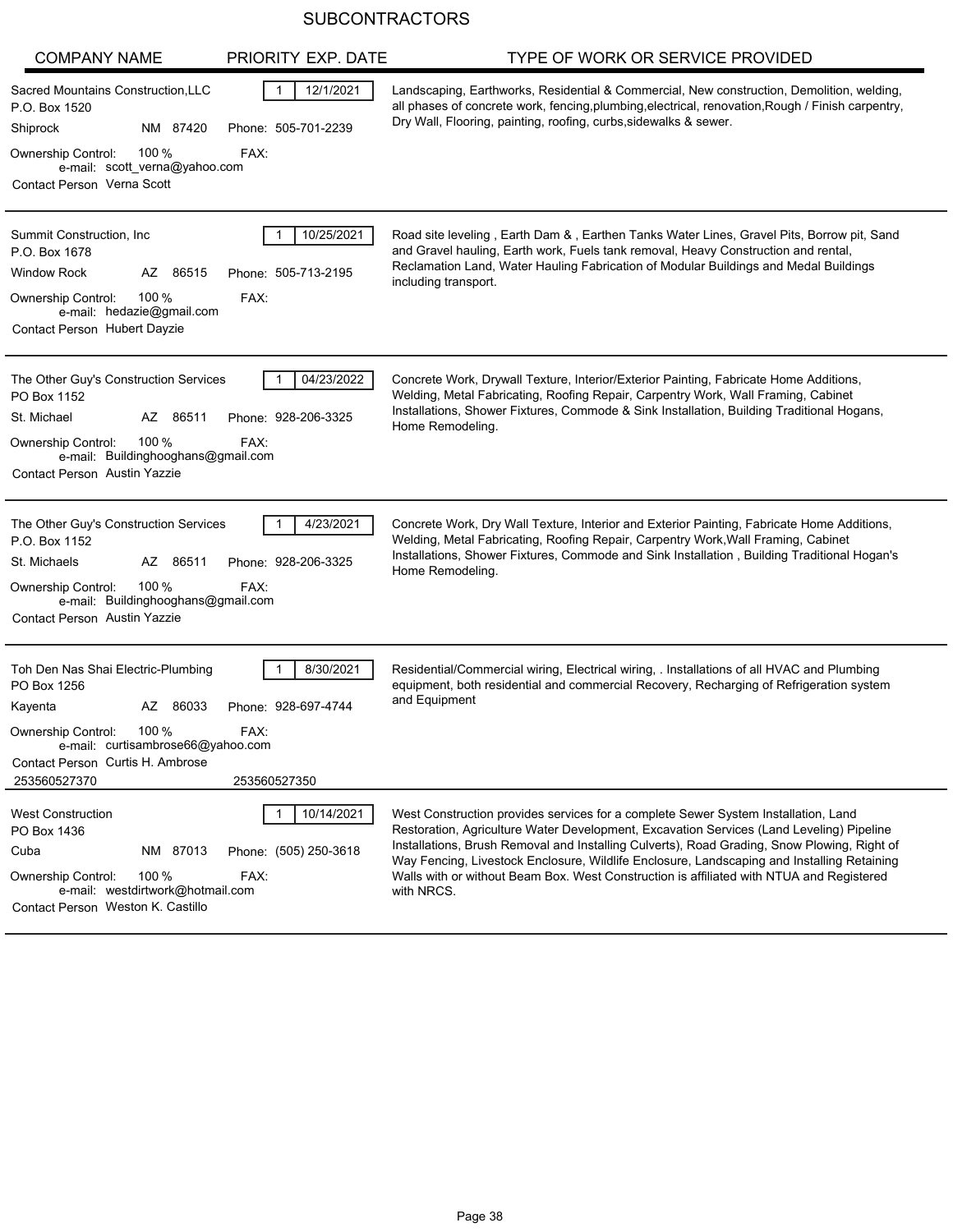## **SUPPLIERS**

| <b>COMPANY NAME</b>                                                                                                                                                                   | PRIORITY EXP. DATE                                                       | TYPE OF WORK OR SERVICE PROVIDED                                                                                                                                                                                                                                                        |
|---------------------------------------------------------------------------------------------------------------------------------------------------------------------------------------|--------------------------------------------------------------------------|-----------------------------------------------------------------------------------------------------------------------------------------------------------------------------------------------------------------------------------------------------------------------------------------|
| Abeita Oil Company, LLC<br>1705 W. Hwy 66<br>Gallup<br>NM 87301<br>100%<br><b>Ownership Control:</b><br>e-mail: Abeitaoil@yahoo.com<br>Contact Person Ernie Abeita                    | 9/1/2021<br>$\overline{2}$<br>Phone: 505-722-8877<br>FAX: (505) 722-9280 | Unleaded fuel and Diesel fuels                                                                                                                                                                                                                                                          |
| <b>Adinidiin Productions</b><br>P.O. Box 1759<br>Crownpoint<br>NM 87313<br>100 %<br>Ownership Control:<br>e-mail: jade.jennifer.lee@gmail.com<br>Contact Person Jade Lee              | 10/1/2021<br>Phone: 505-427-0103<br>FAX:                                 | I can provide event production expertise with a decade of knowledge and experience.                                                                                                                                                                                                     |
| Advertising Ideas, Inc.<br>2012 San Juan Blvd<br>NM 87401<br>Farmington<br>100%<br><b>Ownership Control:</b><br>e-mail: sales2@advertisingideas.com<br>Contact Person Sherry A. Foutz | 11/16/2021<br>2<br>Phone: (505) 326-5002<br>FAX: (505) 326-3754          | Jackets, Caps, T-Shirts, Uniforms & Sportswear; Advertising Specialty: Pens, Pencils,<br>Calendars, Mugs, Key Chains, Frisbees, Visors, Etc.                                                                                                                                            |
| Dead Pawn Stateboards, LLC<br>P.O. Box 903<br>Keams Canyon<br>AZ 86034<br>100%<br><b>Ownership Control:</b><br>e-mail: N/A<br>Contact Person Leander Begay                            | 4/19/2022<br>Phone: 480-765-3473<br>FAX:                                 | Stateboards, Sporting Goods and Traditional Artwork.                                                                                                                                                                                                                                    |
| Ernie's Supply Company<br>1705 W. Hwy. 66<br>Gallup<br>NM 87301<br>Ownership Control:<br>100 %<br>e-mail: erniesupplyllc@gmail.com<br>Contact Person Ernie Abeita                     | 8/6/2021<br>2<br>Phone: (505) 722-8877<br>FAX: (505) 722-9280            | Suppy and service first aid suppliers, fire extinguishers, servicing fire extinguishers, kitchen<br>hood systems, fire systems, tires, auto glass, janitorial supplies, and office supplies. We have<br>been priority 2 with the Navajo Nation Regulatory Department for over 40 years. |
| Fourth World, LLC<br>P.O. Box 3508<br>86033<br>Kayenta<br>AZ<br>100 %<br><b>Ownership Control:</b><br>e-mail: anthonycpeterman@yahoo.com<br>Contact Person Anthony Peterman           | 7/26/2021<br>Phone: 928-380-9045<br>FAX:                                 | Medical Facemask; KN95, Surgical, Sterile & Non-sterile Medical goggles, Face Shields,<br>Nitrile exam gloves, Isolation gowns, disposable coveralls, swabs, transportation kits,<br>Serology (antibody) test, PCR test, hand Sanitizer.                                                |
| Kaibeto Market, LC<br>P.O. Box 1410<br>AZ 86053<br>Kaibeto<br>100%<br><b>Ownership Control:</b><br>e-mail: lisaharris@frontiernet.net<br>Contact Person Lisa Harris / Tincer Harris   | 10/1/2021<br>Phone: 928-673-3453<br>FAX:                                 | Fuel Station, hot deli, fresh meat (meat shop on site with cutter), fresh produce, groceries,<br>non foods, propane, etc.                                                                                                                                                               |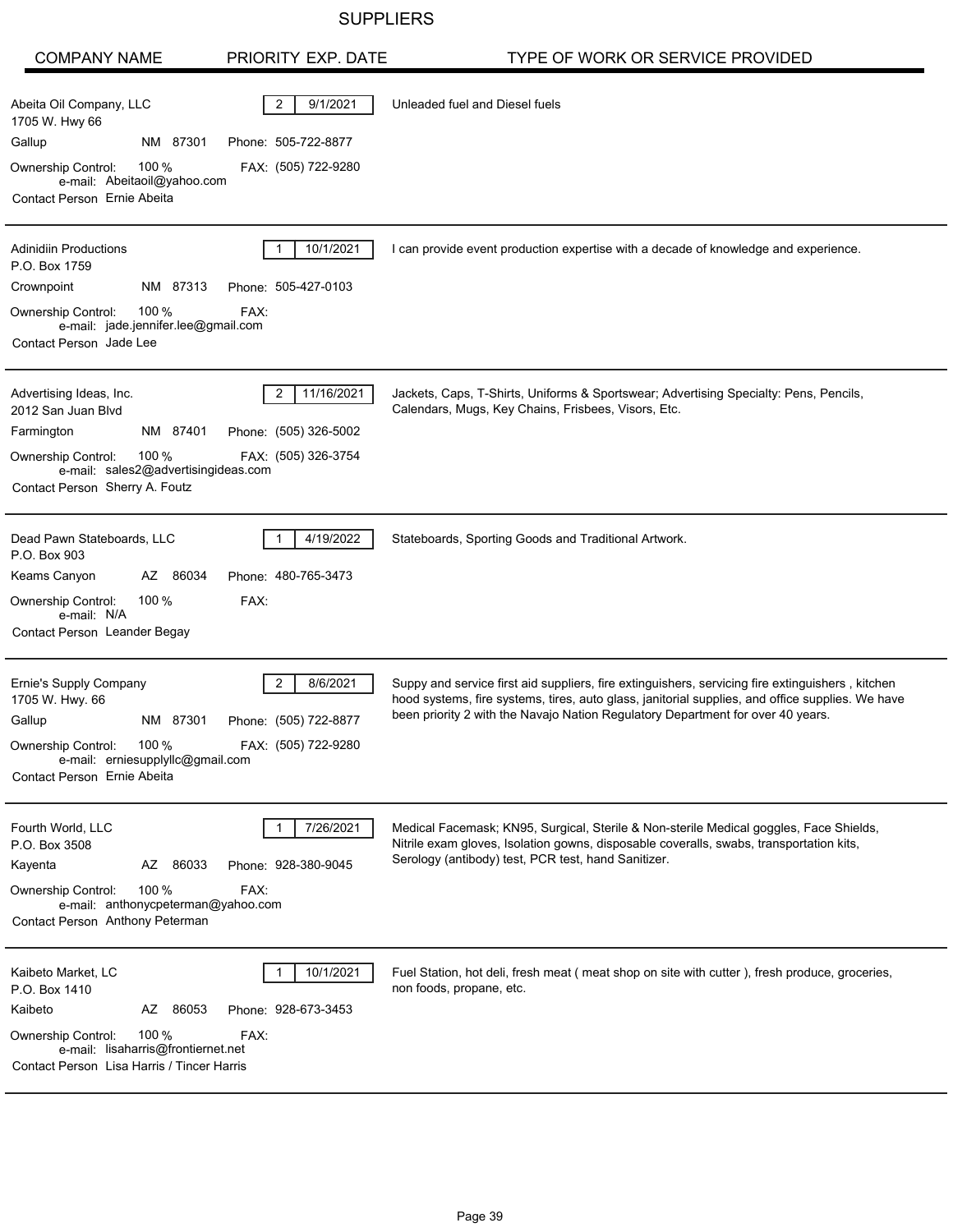## **SUPPLIERS**

| <b>COMPANY NAME</b>                                                                                                                                                                                  | PRIORITY EXP. DATE                                           | TYPE OF WORK OR SERVICE PROVIDED                                                                                                                                                                                                                                                                                                                                                                                |
|------------------------------------------------------------------------------------------------------------------------------------------------------------------------------------------------------|--------------------------------------------------------------|-----------------------------------------------------------------------------------------------------------------------------------------------------------------------------------------------------------------------------------------------------------------------------------------------------------------------------------------------------------------------------------------------------------------|
| <b>KFowler Construction Company</b><br>PO Box 6395<br>Santa Fe<br>NM 87502<br>Ownership Control:<br>100 $%$<br>e-mail: naadiin@msn.com                                                               | 10/21/2021<br>Phone: (928) 380-2597<br>FAX: (505) 474-0766   | Drilling, Excavating, Grading & Oil Surfacing, Piers & Foundations, Waterworks, Sewers,<br>Drain & Pipe Laying, Swimming Pools, Solar, Steel Erection, Electrical Lines, Landscaping &<br>Irrigation Systems, Seal Coating, Asphalt Paving, Demolition, New and Renovating of<br><b>Buildings</b>                                                                                                               |
| Contact Person Ken Fowler<br>ROC236766                                                                                                                                                               |                                                              |                                                                                                                                                                                                                                                                                                                                                                                                                 |
| Kyle Obrien Massage<br>1123 Kent Ave. NW # C<br>Albuquerque<br>NM 87102<br>100 $%$<br>Ownership Control:<br>e-mail: obi892@gmail.com<br>Contact Person Kyle Obrien                                   | 9/2/2021<br>Phone: 505-917-5006<br>FAX:                      | Provides hands on therapeutic relief for athletes, Injuries, and repetitive stress on the body.                                                                                                                                                                                                                                                                                                                 |
| Magic Gz Home Furnishing<br>HC-63 Box M - Dilkon<br>Winslow<br>AZ 86047<br>100 $%$<br><b>Ownership Control:</b><br>e-mail: magicgz@yahoo.com<br>Contact Person Gina Betoney                          | 2/24/2022<br>Phone: 928-657-3574<br>FAX:                     | Furniture, Mattress, Bedding,/Linen/ Cleaning Supplies, Appliances, Wood & Coal Stoves,<br>Heath Pads, Roofing, Tires passenger/commercial vehicles & Building Materials.<br>FOR:<br>HOMES, OF FICES, DORMS, HOTELS/MOTELS, HOSPITALS, & NAVAJO NATION<br>BUILDINGS, PROJECTS.                                                                                                                                  |
| NativeVet Materiel, LLC<br>2700 San Pedro Dr. NE,<br>Albuquerque<br>NM 87110<br>Ownership Control:<br>51% %<br>e-mail:<br>Contact Person Timothy Chavez                                              | 7/15/2021<br>2<br>Phone: 800-832-9154<br>FAX: (505) 239-7474 | Supplier Business - Offers Supplies and Products in the following Categories: Medical & Lab<br>Products, Office/ School Supplies & Furniture, Janitorial/ Sanitation, Computer Software,<br>Equipment & Accessories, Maintenance, Repairs & Operations Supplies, and Operations<br>Supplies & Equipment, Various Tools, Heavy Equipmen & Trailers, Wild land Fire Supplies &<br>Equipment and Fencing Material. |
| Navajo In Sight Technologies, LLC<br>PO Box 947<br>NM 87317<br>Gamerco<br>100 %<br>Ownership Control:<br>e-mail: jwarren@navajoinsight.com<br>Contact Person John M. Warren                          | 6/30/2021<br>Phone: 505-728-3957<br>FAX:                     | IST/TIG an authorized dealer- Cisco, Brocade, Ceina, Net Gear, APS, Dell, HP, Apple, MSI,<br>IST/Tyco-Distributor                                                                                                                                                                                                                                                                                               |
| Nor-Kem Distributor<br><b>PO Box 489</b><br><b>Window Rock</b><br>AZ 86515<br>100 $%$<br>Ownership Control:<br>e-mail: norkeminc@gmail.com<br>Contact Person Norbert A. Nez                          | 9/17/2021<br>Phone: (928) 871-5566<br>FAX: (928) 871-5730    | Full Service Distributor of Office Supplies, Office Furniture, Janitorial, Food Service Products,<br>Restaurant Equipment and Supplies, Appliances, Welding Metal Iron Material, Tools                                                                                                                                                                                                                          |
| Shundiin Shine Lighting and Electrical<br>PO Box 4902<br><b>Window Rock</b><br>AZ 86515<br>100 $%$<br><b>Ownership Control:</b><br>e-mail: shundiinshine@gmail.com<br>Contact Person Jennifer Smiley | 10/25/2021<br>Phone: (928) 714-8161<br>FAX: (928) 871-1110   | Solar LED Street Lights for Commercial and Residential, Electrical Supplies for Mobile Home<br>hook up, LED Lighting, Wall pack lights, Solar wall pack lights, LED Parking lot lights- retrofit<br>& new installation, Solar LED Street Lights, Lighting Design - IES Drawing.                                                                                                                                 |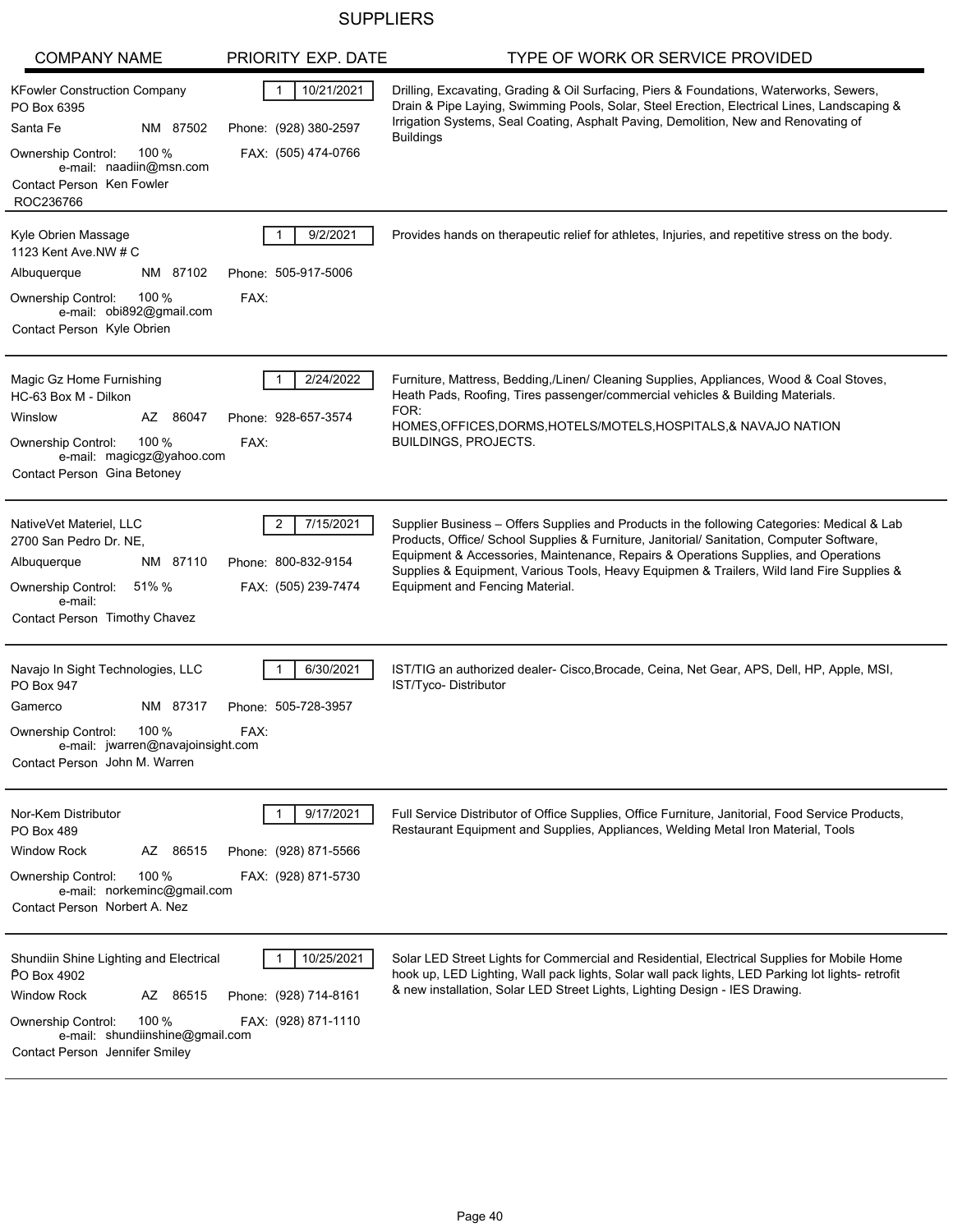## **SUPPLIERS**

| <b>COMPANY NAME</b>                                                                                                                                                              | PRIORITY EXP. DATE                            | TYPE OF WORK OR SERVICE PROVIDED                                                                                                                                                                                                                                                                                                                                                                                                            |
|----------------------------------------------------------------------------------------------------------------------------------------------------------------------------------|-----------------------------------------------|---------------------------------------------------------------------------------------------------------------------------------------------------------------------------------------------------------------------------------------------------------------------------------------------------------------------------------------------------------------------------------------------------------------------------------------------|
| So Sila, LLC<br>PO Box 682                                                                                                                                                       | 9/13/2021                                     | Biomass Fuel. Wood Chipping/Shredding, Wood Pellets, Feed Pellets, Synthetic Boards,<br>Wood Briquettes, Pellet Stoves, Wood Thinning.                                                                                                                                                                                                                                                                                                      |
| NM 87328<br>Navajo                                                                                                                                                               | Phone: 505-592-6082                           |                                                                                                                                                                                                                                                                                                                                                                                                                                             |
| 100 $%$<br><b>Ownership Control:</b><br>e-mail:                                                                                                                                  | FAX:                                          |                                                                                                                                                                                                                                                                                                                                                                                                                                             |
| Contact Person Brian Halona                                                                                                                                                      |                                               |                                                                                                                                                                                                                                                                                                                                                                                                                                             |
| SWDC Business Development, LLC<br>P.O.Box 27189<br>NM 87125<br>Albuquerque<br>51% %<br><b>Ownership Control:</b><br>e-mail: swdcbiz44@gmail.com<br>Contact Person Michael Chavez | 8/20/2021<br>2<br>Phone: 505-550-4091<br>FAX: | We are SWDC Bio Sanitizing our own in house Service Disinfecting school, Offices, Chapter<br>Houses, Fleet Vehicles, Houses, Businesses, Hospitals, for the Corona virus and apply a 90<br>day germ & Bacteria surface coating product with the latest spraying technologies. We<br>introduce our proactive Boil fighting Plan to help The Navajo Nation feel safe & get back to a<br>Normal Life style !! SWDC- making America Safe Again. |
| The Blossom Shop<br>1993 State Road 602                                                                                                                                          | 3/21/2022                                     | Beautiful hand arranged flower arrangements and local delivery in the Gallup, NM area.                                                                                                                                                                                                                                                                                                                                                      |
| Gallup<br>NM 87301                                                                                                                                                               | Phone: 505-863-3886                           |                                                                                                                                                                                                                                                                                                                                                                                                                                             |
| 100 %<br><b>Ownership Control:</b><br>e-mail: blossomshopgallup@gmail.com<br>Contact Person Brianne Arviso                                                                       | FAX:                                          |                                                                                                                                                                                                                                                                                                                                                                                                                                             |